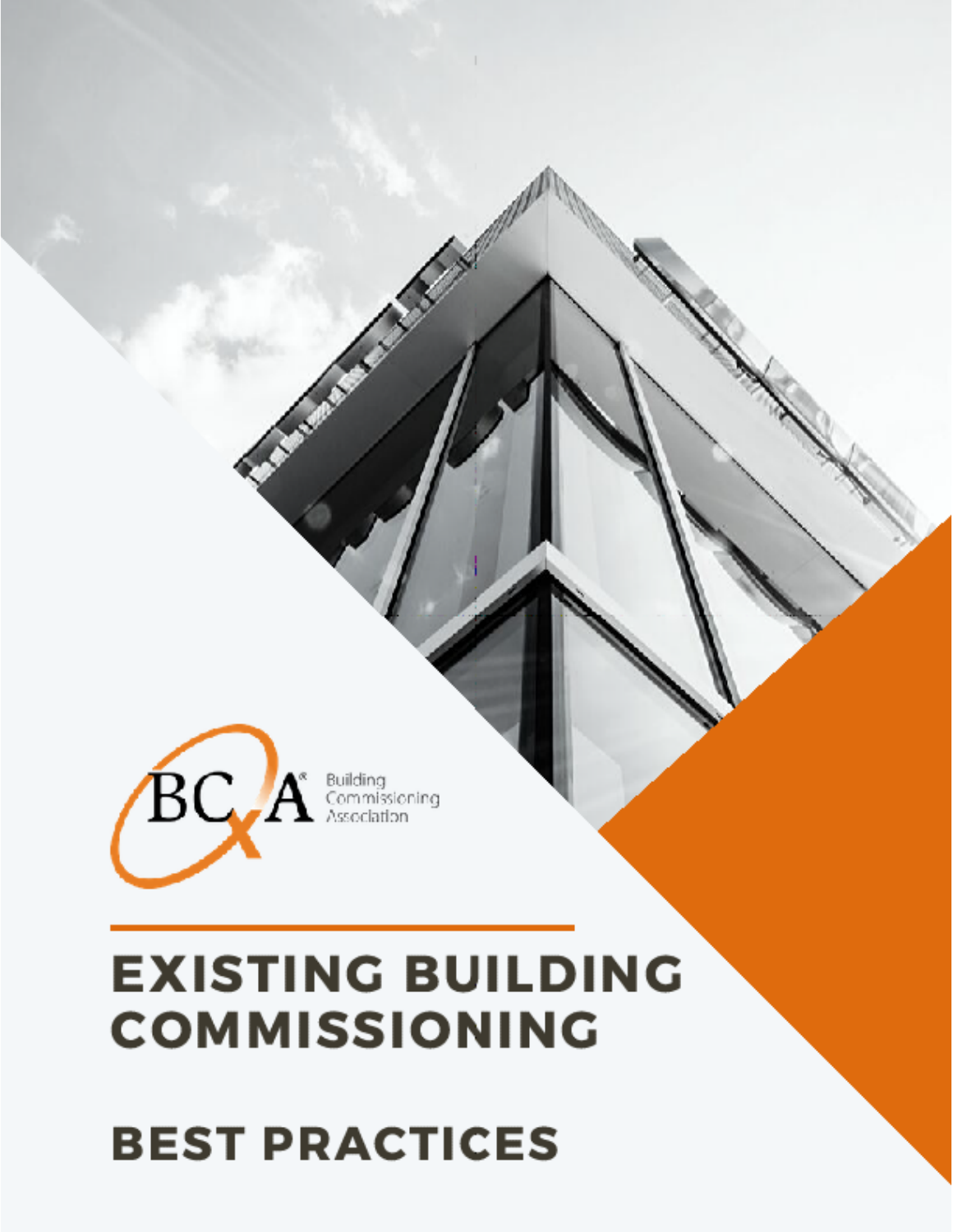#### Acknowledgments

The Building Commissioning Association is fortunate to have access to numerous commissioning professionals who practice state‐of‐the‐art building commissioning every day. We are grateful for their donated time and intense effort to bring this Existing Building Best Practices update into being. Over the past year, these subject matter experts have authored, touched, interpreted, reviewed, edited and generated comments on the manuscript. Their insight and vast experience in the field reinforce the building industry's recognition of best practices in commissioning. Thank you!

#### **Content and Editorial: EBCx Best Practices Subcommittee**

John Villani, Grumman/Butkus Associates Justin D'Arcy, Grumman/Butkus Associates Diana Bjornskov, Building Commissioning Association

#### **Content and Editorial: Contributors**

David Cohen, Grumman/Butkus Associates Kevin Coleman, Nexant Bob Fuls, McKinstry Lee Gordon, McKinstry Justin Johnson, McKinstry Tracey Jumper, Jump‐Start Building Commissioning Kenny Reed, Specialized Engineering Solutions John Runkle, Intertek Peter Rylander, AKF Group Clay Schroeder, Nexant Jesse Sycuro, BGIS Geremy Wolff, McKinstry Eniola Yussuf, AKF Group

#### **Editorial: BCxA Best Practices Committee**

Karl Stum, Summit Building Engineering Kent Barber, Keithly Barber Jim Feeney, Grumman/Butkus Associates A.J. Kindya, Colliers David Lewis, ClayCorp Jack Schirpke, Total Mechanical

#### **BCxA Staff Contributors**

Liz Fischer, Executive Director Sheri Adams, Member Relations Manager Nicole Gardner, Marketing and Events Manager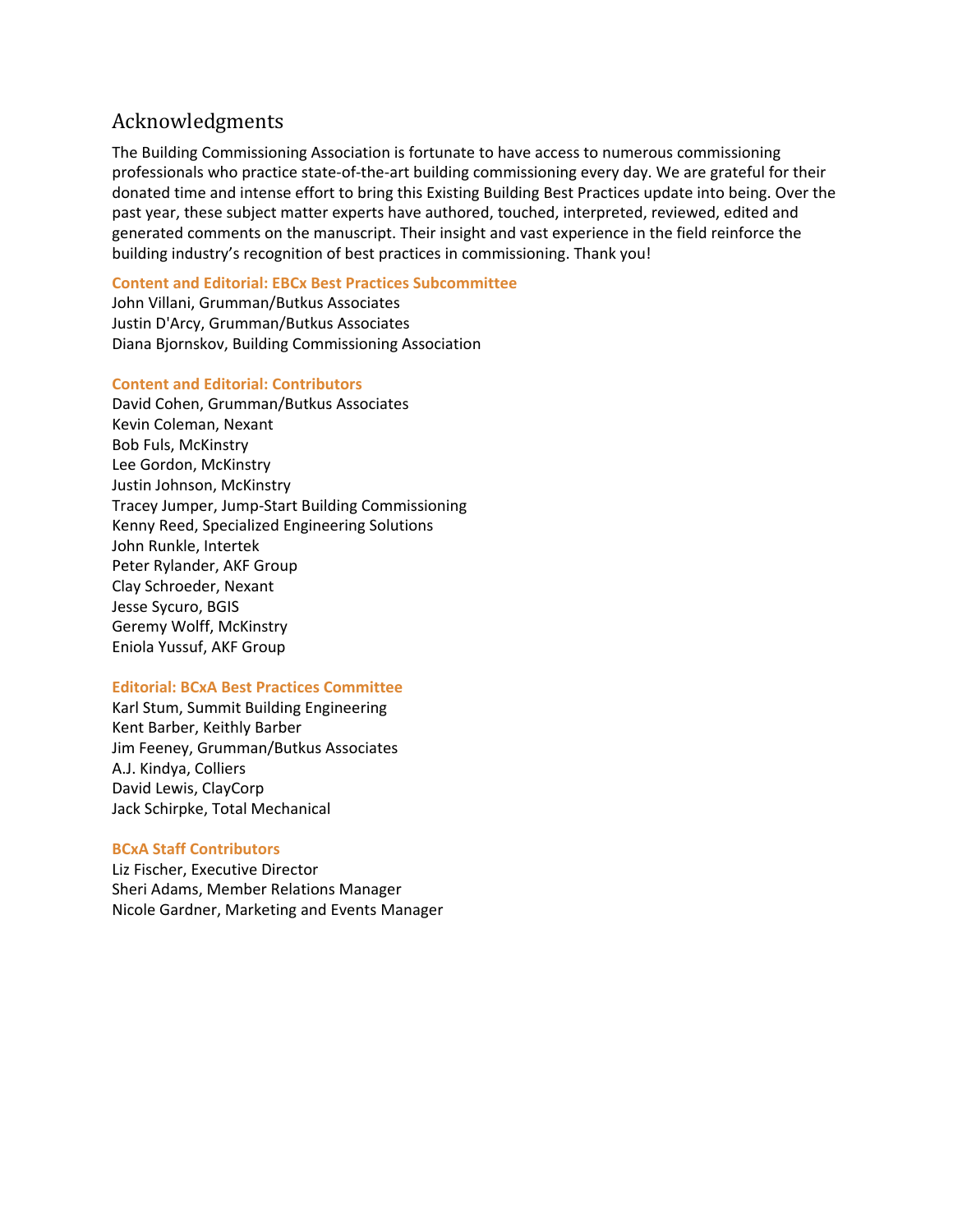# **Contents**

|                |      | <b>Acknowledgments</b> |  |  |
|----------------|------|------------------------|--|--|
|                |      |                        |  |  |
| $\mathbf{1}$   |      |                        |  |  |
|                | 1.1  |                        |  |  |
|                | 1.2  |                        |  |  |
|                | 1.3  |                        |  |  |
|                | 1.4  |                        |  |  |
|                | 1.5  |                        |  |  |
|                | 1.6  |                        |  |  |
|                | 1.7  |                        |  |  |
|                | 1.8  |                        |  |  |
|                | 1.9  |                        |  |  |
|                | 1.10 |                        |  |  |
|                | 1.11 |                        |  |  |
| $\overline{2}$ |      |                        |  |  |
|                | 2.1  |                        |  |  |
|                | 2.2  |                        |  |  |
|                | 2.3  |                        |  |  |
|                | 2.4  |                        |  |  |
|                | 2.5  |                        |  |  |
|                | 2.6  |                        |  |  |
|                | 2.7  |                        |  |  |
|                | 2.8  |                        |  |  |
|                | 2.9  |                        |  |  |
| 3              |      |                        |  |  |
|                | 3.1  |                        |  |  |
|                | 3.2  |                        |  |  |
|                | 3.3  |                        |  |  |
|                | 3.4  |                        |  |  |
|                | 3.5  |                        |  |  |
|                | 3.6  |                        |  |  |
|                | 3.7  |                        |  |  |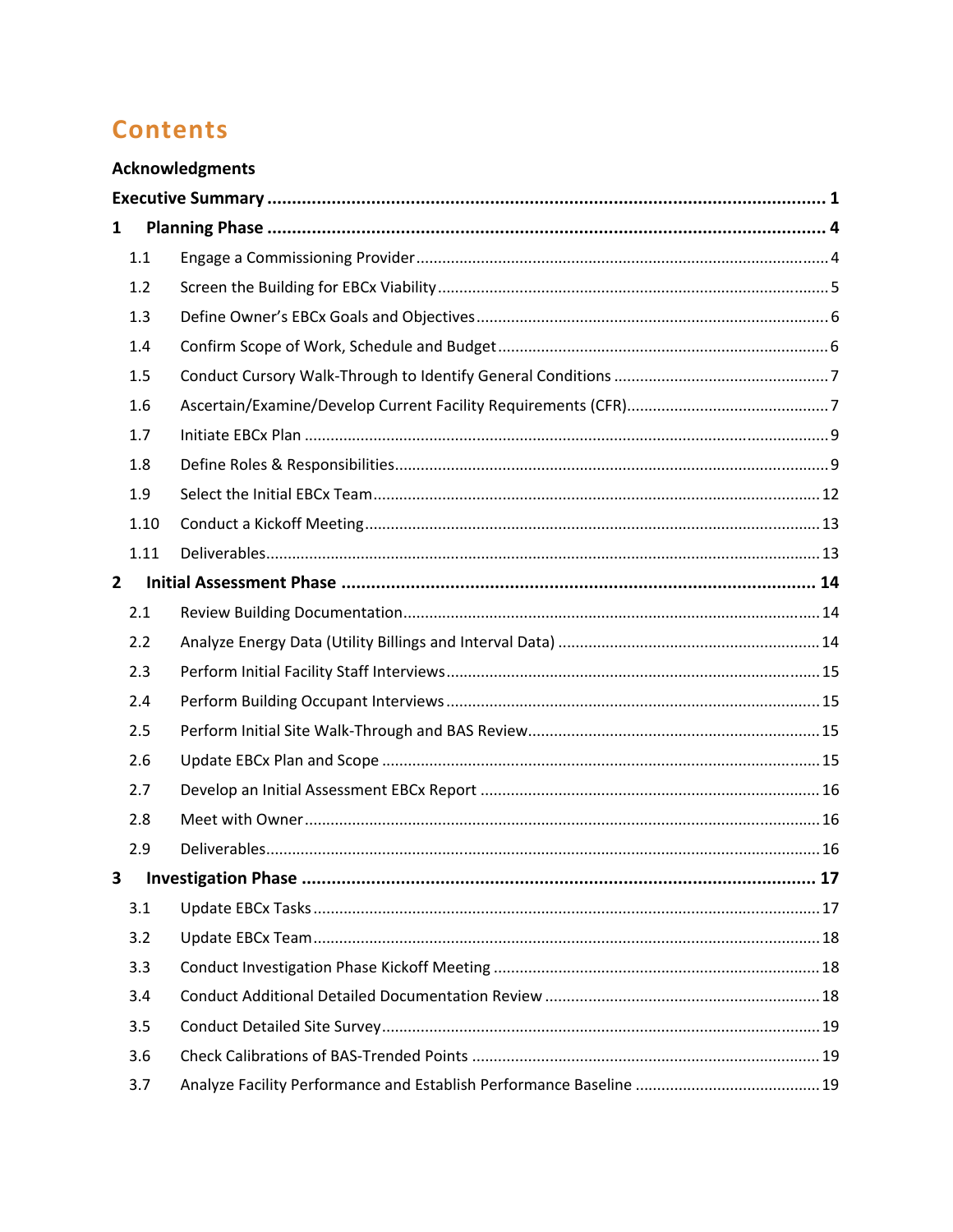| 3.8            |  |
|----------------|--|
| 3.9            |  |
| 3.10           |  |
| 3.11           |  |
| 3.12           |  |
| 3.13           |  |
| 3.14           |  |
| 3.15           |  |
| 3.16           |  |
| 3.17           |  |
| 3.18           |  |
| 3.19           |  |
| 3.20           |  |
| 3.21           |  |
| 3.22           |  |
| 4              |  |
| 4.1            |  |
| 4.2            |  |
| 5              |  |
| 5.1            |  |
| 5.2            |  |
| 5.3            |  |
| 5.4            |  |
| 5.5            |  |
| 6              |  |
| $\overline{7}$ |  |
| 8              |  |
| 9              |  |
|                |  |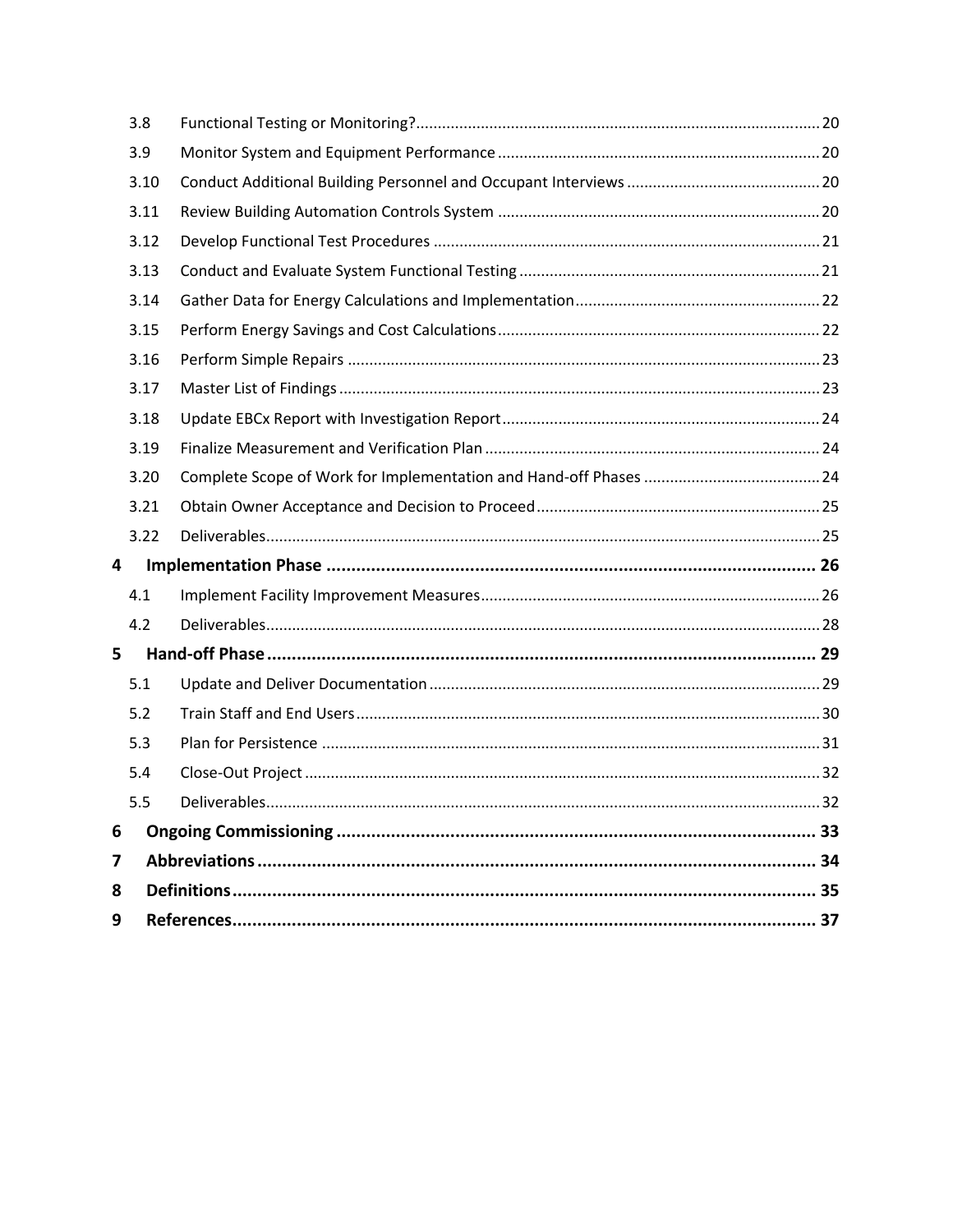

# **EXECUTIVE SUMMARY**

The value of best practices in any profession is the certainty, cost-effectiveness and efficiency it brings to practitioners, recipients of services, and other process participants. Commissioning (Cx) best practices, in particular, have a wide range of practice across providers. This document is intended to provide the combined best practices from a wide range of practitioners and has been updated from time to time throughout the life of the document.

This document describes and defines "best" practices for conducting Existing Building Commissioning (EBCx) projects, beyond minimum practices required to satisfy codes and standards. EBCx Best Practices is a useful complement to ASHRAE Guideline 0.2‐2015: Commissioning Process for Existing Building Systems and Assemblies, the APPA/BCxA Building Commissioning Handbook, the ASHRAE Commissioning Stakeholders Guide, and other "how‐to" commissioning guides.

Best practice deliverables for each phase are listed at the end of their respective chapters. Detailed descriptions and actual examples of many EBCx deliverables are available in The Building Commissioning Handbook, third edition, and ASHRAE Guideline 0.2‐2015: Commissioning Process for Existing Building Systems and Assemblies.

#### Best Practice

Best Practice is the level of rigor and excellence that projects should seek to meet, within reasonable budget limitations, to obtain optimal outcomes in system performance over time. Defining best practice creates a benchmark against which the market can gauge quality and professionalism. This Best Practice allows the BCxA and other organizations to objectively evaluate commissioning initiatives, processes, standards, guidelines, training curricula and certifications, etc. It facilitates improved implementation of high-quality building commissioning processes and promotes appropriate standardization of commissioning.

### Definition of Existing Building Commissioning (EBCx)

Existing Building Commissioning (EBCx) is a systematic process for planning, assessing, investigating, analyzing, improving, optimizing and verifying the performance of building systems and assemblies.

#### Scope and Purpose of EBCx

The scope of EBCx includes existing buildings, systems, and assemblies which may or may not have been previously commissioned. The scope may be limited to specific systems and assemblies, like energy using equipment, or broadened to include other systems such as those that affect comfort such as temperature control or air quality impacting systems, life safety and other mission critical or redundancy equipment in healthcare, industrial process and similar facilities, building envelope elements such as roofs, windows and doors, curtain walls and other building envelope assemblies, or even aesthetics such as landscaping and irrigation.

The purpose of EBCx is most often to address facility conditions such as:

- 1. A change in building use, ownership or functional requirements.
- 2. The building uses more energy than it should or has in the past.
- 3. The building has problems that impact the occupants or functional program.
- 4. The systems and assembles are in poor condition, or don't perform properly.
- 5. An addition or alteration to the building.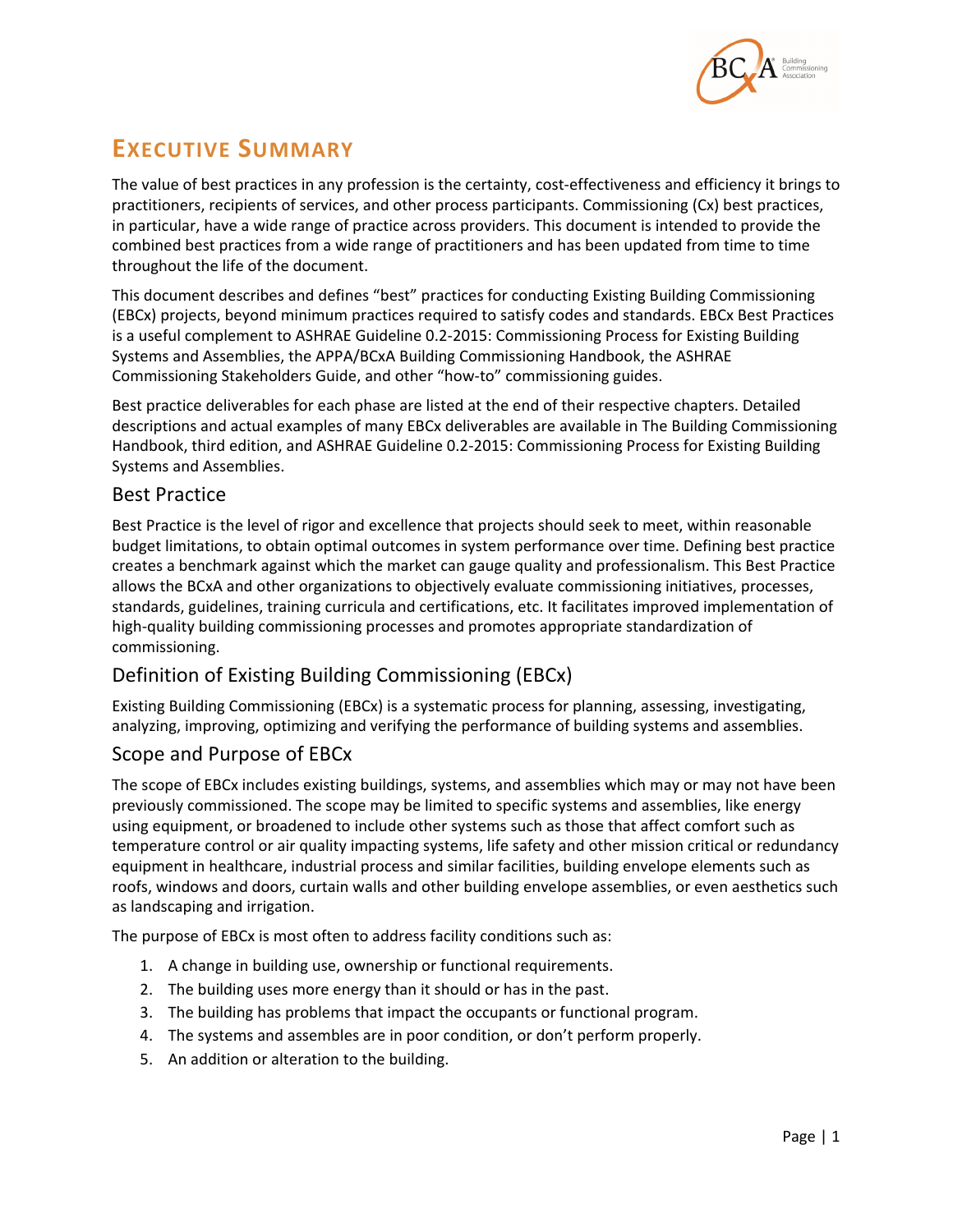

EBCx addresses these conditions by following a specifically designed, complete and methodical process. Key process elements include the following, which have a positive impact on building asset management and energy efficiency:

- Comparison of the facility's current functional requirements with the original basis of design.
- Comparison of field verified current performance with the original basis of design and opportunities to optimize performance.
- Implementing measures to address performance deficiencies and take advantage of performance optimization opportunities.
- Identify and leverage new systems, equipment and technology that may not have existed when the building was constructed in order to enhance and optimize performance.

The EBCx objectives are to make the building systems perform interactively to meet the Current Facility Requirements (CFR) and owner project objectives and provide the tools to support ongoing commissioning (OCx), performance tracking and improvement of system performance over time.

As a best practice, it is advisable for most owners to hire an independent third party to provide commissioning services and act directly as the Owner's advocate.

*Note: Depending on the size, scope and complexity of the project, and in collaboration with the Owner or representative, Planning and Initial Assessment, or Initial Assessment and Investigation Phases occasionally are combined to minimize cost and/or avoid duplication of effort.* 

#### Phases of EBCx<sup>1</sup>

EBCx comprises the following sequential phases. Each phase is discussed in a separate section of this document.

1. **Planning.** Initial project documentation gathering and planning meetings that form the basis for developing the EBCx goals, facility requirements, and EBCx Plan.

2. **Initial Assessment.** Initial walk‐through of the building to note and confirm current use and occupancy of the building and condition of systems and equipment, document known issues, identify other potential issues, interview building staff and occupants, and prepare an initial EBCx Plan. Confirm EBCx feasibility, gain a preliminary understanding of systems' performance and facility operation and maintenance, and preliminarily assess the potential for energy and functional improvements along with related return on investments.

3. **Investigation.** Field observation and testing of system and equipment operation, interviewing facility staff, reviewing equipment and building documentation, review and confirmation of preventive maintenance plans, evaluating sequences of operation, evaluating building automation system (BAS) performance and trend or logging data of equipment operation, documenting findings and identifying energy conservation measures (ECMs) and facility improvement measures (FIMs), estimating energy impacts and implementation costs, evaluating the source of performance problems (e.g., water leakage) and investigating any applicable rebates or incentives.

4. **Implementation.** Implementation of desired energy conservation measures and facility improvement measures followed by commissioning and verification of results and performance through documented trending and post implementation testing and data measuring. This may include the review of remediation designs and corresponding installation of repairs.

<sup>1</sup> Building Commissioning Handbook, third edition. APPA/BCxA 2017. ISBN 1‐890956‐96‐1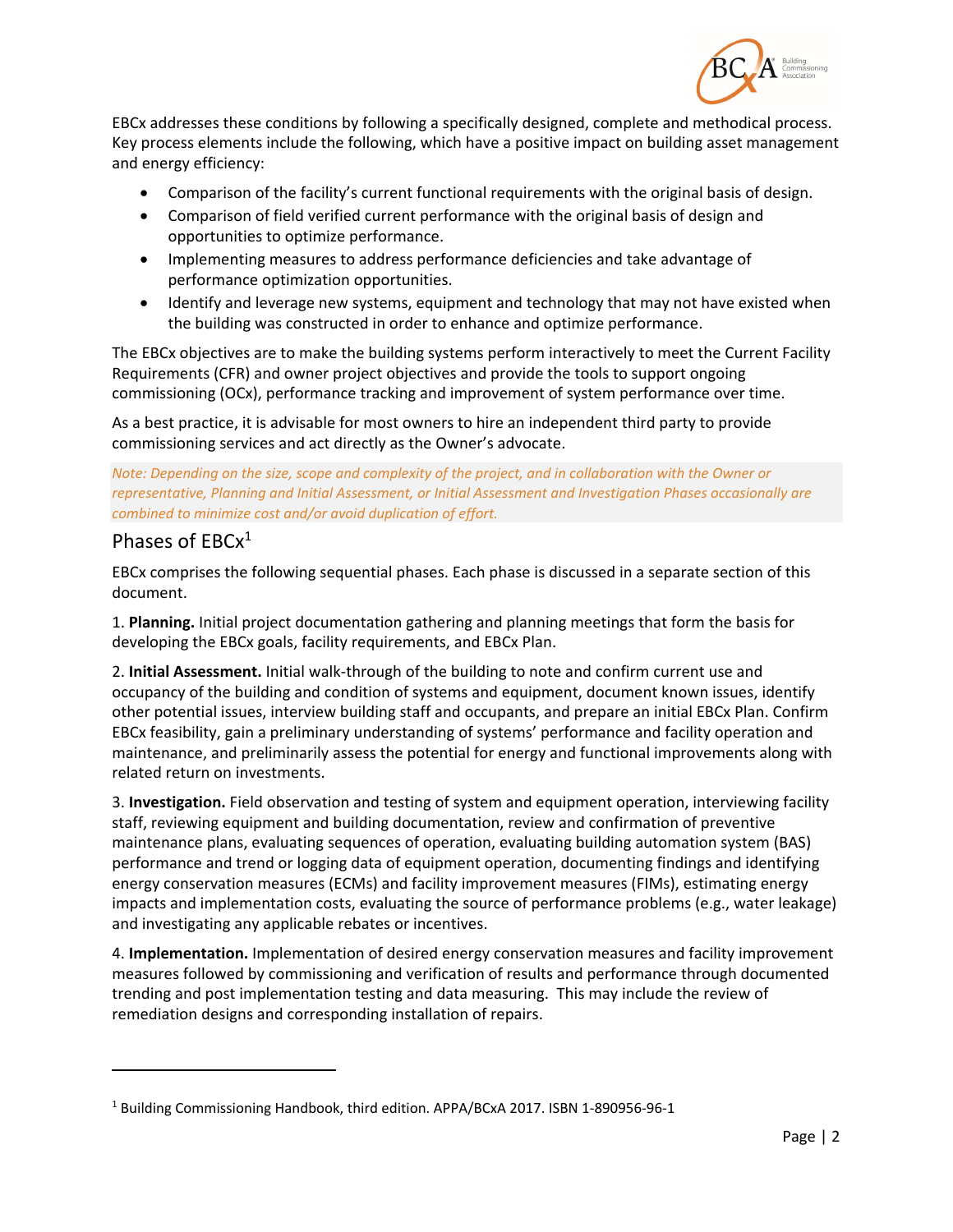

5. **Hand‐Off.** Systematic transition from a commissioning activity and commissioning team to normal operating practice and the operations and maintenance (O&M) team; puts in place measures to ensure persistence of performance, including updating documentation, revising preventive maintenance requirements, training, and performance tracking, and may include plans for an Ongoing Commissioning Phase.

*Note: In many utility‐funded EBCx programs Hand‐Off is called the "Verification Phase."* 

6. **Ongoing Commissioning (OCx).** The continuous process that helps to monitor and ensure effective and efficient building performance over its lifecycle. Energy use, benchmarking, conformance to and continuous revision of the current facility requirements, automated fault detection and diagnostics, and training are all key parts of the ongoing commissioning process. *The Building Commissioning Association's OCx Best Practices are scheduled for publication in early 2020.*

#### EBCx Process Overview:

| <b>Planning Phase</b>           | Screen and select the building<br>Define objectives<br>Define current facility requirements (CFR)<br>Define scope and roles; engage a CxP                                                                                                                                                                                                                                                |
|---------------------------------|------------------------------------------------------------------------------------------------------------------------------------------------------------------------------------------------------------------------------------------------------------------------------------------------------------------------------------------------------------------------------------------|
| <b>Initial Assessment Phase</b> | Review building documentation<br><b>Develop initial EBCx Plan</b><br>Analyze energy data<br>Conduct a kickoff meeting<br>Perform initial walk-through<br><b>Conduct staff interviews</b><br><b>Document findings</b><br>Meet with Owner to focus work for investigation<br><b>Update EBCx Plan and scope</b>                                                                             |
| <b>Investigation Phase</b>      | Run and analyze trends and monitoring<br>Conduct further document review<br>Conduct more staff interviews<br>Conduct deeper field inspections<br><b>Conduct functional testing</b><br><b>Document findings</b><br><b>Estimate savings and implementation costs</b><br><b>Review findings with Owner</b><br>Select findings to implement<br>Update Cx Plan for implementation and handoff |
| <b>Implementation Phase</b>     | Complete additional investigation and engineering<br>Engage subcontractors, as needed<br><b>Implement selected findings</b><br>Verify performance of ECMs and FIMs<br>Adjust energy savings estimates and costs                                                                                                                                                                          |
| <b>Hand-Off Phase</b>           | <b>Train facility staff</b><br>Update sequences of operation<br><b>Update Systems Manual</b><br>Update preventive maintenance procedures<br>Implement performance tracking<br>Develop ongoing commissioning recommendations                                                                                                                                                              |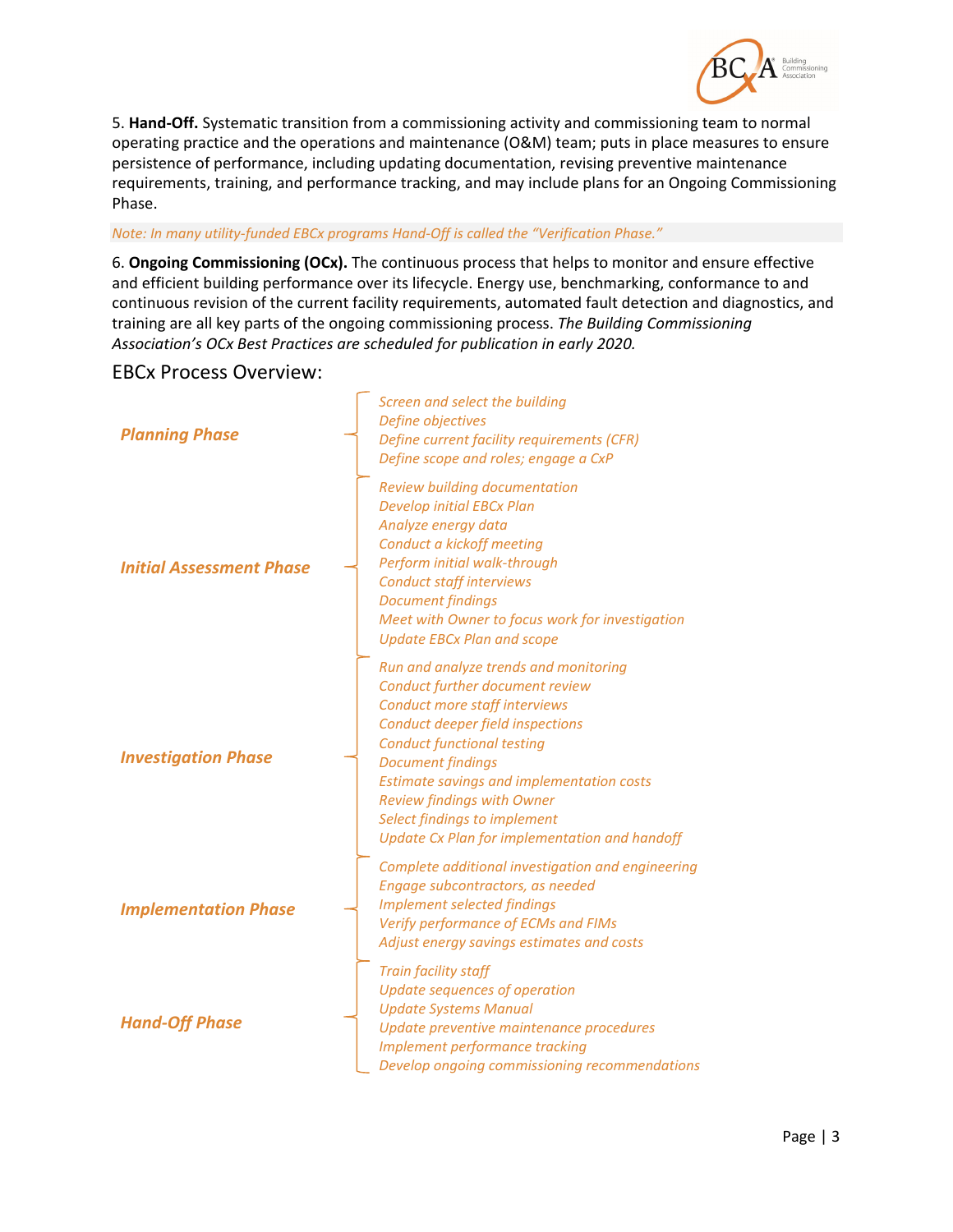

# **1 PLANNING PHASE**

The objective of the Planning Phase is to engage the Commissioning Provider (CxP), document the facility's current operational conditions and requirements, confirm the Owner's project goals and objectives, and plan the process for executing the work for the EBCx program.

The outcomes of the planning phase include clear communication and documentation of the goals and objectives of the EBCx program, and identification of roles and responsibilities of parties involved in the commissioning process.

The Planning Phase includes these activities.

- Engage a Commissioning Provider
- **•** Screen the Building for EBCx Viability
- Define Owner's EBCx Goals and Objectives
- Confirm Scope of Work, Schedule and Budget
- Conduct Cursory Walk-Through to Identify General Conditions
- Ascertain/Examine/Develop Current Facility Requirements (CFR)
- Initiate EBCx Plan
- Define Roles & Responsibilities
- Select the Initial EBCx Team
- Conduct a Kickoff Meeting

#### 1.1 Engage a Commissioning Provider

#### 1.1.1 Qualifications

The required qualifications for a commissioning provider for an EBCx project are:

- 1. Experience and expertise with the type of building and occupancy the project entails, i.e., vertical market segment. Commercial office, healthcare, K‐12, data centers and laboratories are all examples of vertical market segments for which the CxP's experience is an essential qualification. Higher education, while often considered as a single market segment, requires experience for the specific facility types involved in the project.
- 2. Relevant, documented experience with commissioning the current and expected assemblies, systems, and equipment in the building.
- 3. Documented experience overseeing the implementation and or/self‐performing implementation of the facility improvement measures (FIMs) anticipated for the EBCx project.
- 4. Proven track record for achieving the performance and energy savings when part of the project objectives.
- 5. Best practice generally discourages owners self-performing the day-to-day EBCx effort because too frequently they have insufficient expertise and limited time. A CxP with commissioning certification from an accredited agency, such as the Building Commissioning Certification Board, is preferred.

*The Qualifications‐Based Selection (QBS) process is a professional services best practice for evaluation, scoring, and selection mandated by U.S. Congress through the Brooks Act of 1972. For more information and methodology, refer to the Building Commissioning Handbook, third edition, Appendix 1‐1, "How to Hire a Commissioning Team."*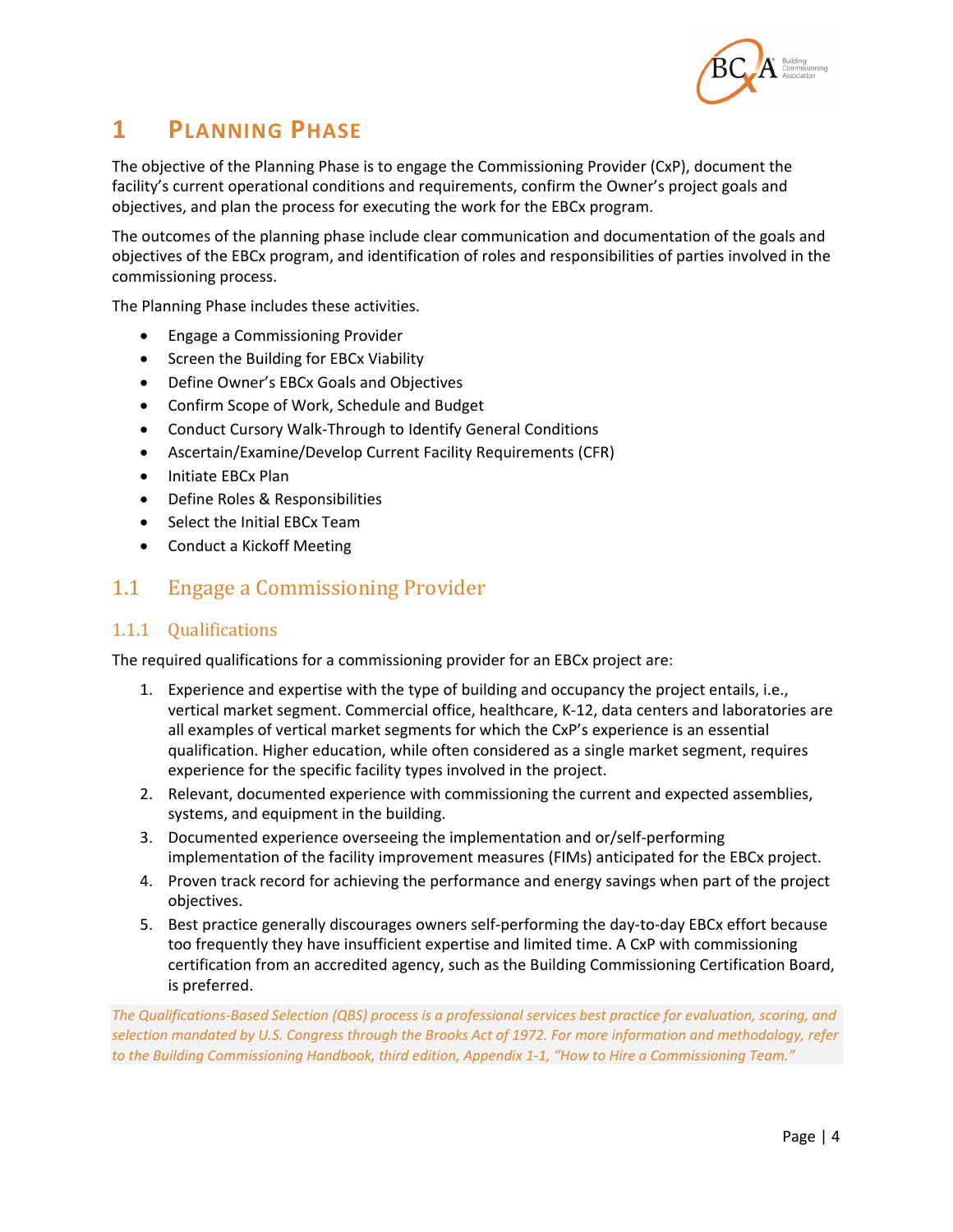

#### 1.1.2 Third-Party Contracts – Types and Negotiation

If a CxP is engaged under a third‐party contract, a clearly defined scope of work, roles of responsibility, schedule, and CFR must be understood, documented, and agreed upon by all parties and included in the EBCx provider's contract.

Contracts shall clearly state the method, schedule, and criteria for payment so that the Owner and the CxP can avoid interruptive contract discussions along the way.

Best practices would advocate for the CxP to be retained through a master service agreement or similar contracting vehicle from which task orders can be written. This would enable maximum flexibility for the Owner and CxP to add individual task orders for the EBCx phases and implementation of individual measures.

If a master service agreement approach is not suitable, an alternative approach that still accommodates tailoring of the project resources, is to have the Owner and CxP consider having the CxP provide a firm fixed fee for the Planning and Initial Assessment Phases and a budget estimate for the remaining phases based on mutually agreed assumptions. At the end of the Initial Assessment Phase, the remaining phase fees are negotiated based on findings and planned implementation scope. This provides the CxP risk mitigation (lower cost to the Owner) while providing the Owner a reserve budget.

The scope of work should be flexible to accommodate easily modifying the contract when changes in scope are needed, but clear and detailed enough to easily identify when the scope changes are occurring.

# 1.2 Screen the Building for EBCx Viability

Determine if facilities under consideration have significant conditions that prevent EBCx from being successful. Many criteria can be applied -- engage the CxP to assist with screening. The screening process shall include a preliminary review of the existing building documentation and data for possible systems to be included in the process. It should be acknowledged, that most existing buildings and facilities will have some challenges that must be overcome in order to implement an EBCx project, and if one waits for the "perfect" project, far fewer EBCx projects would be completed. While the ultimate goal of this task is to screen for EBCx viability and a go/no‐go decision, equally as important is recognizing the potential challenges, acknowledging them with the Owner, and discussing how an EBCx project can still proceed in light of these challenges.

Best practice EBCx screening includes evaluating the following characteristics. Sites that are missing one or more these characteristics can still be successful, but optimal results may not be realized. Best practice is to evaluate the potential for optimal success which will allow the Owner and the CxP to set realistic costs and expectations should the project go forward.

- 1. An engaged Owner with the desire and financial budget to invest in building improvements
- 2. An engaged building staff who have the interest and time to dedicate to the process. It is critical to have a building operations champion from the Owner's team as the point person for the rest of the operations staff and end user occupants
- 3. Available building documentation such as original plans, specifications, as‐builts, controls sequence of operations, preventive maintenance plans, and past energy reports
- 4. For buildings with a building automation controls system (BAS):
	- a. system and sequence of operations documentation
	- b. trending and data archiving features that allow trending all control points at 5‐minute intervals for at least 5 days.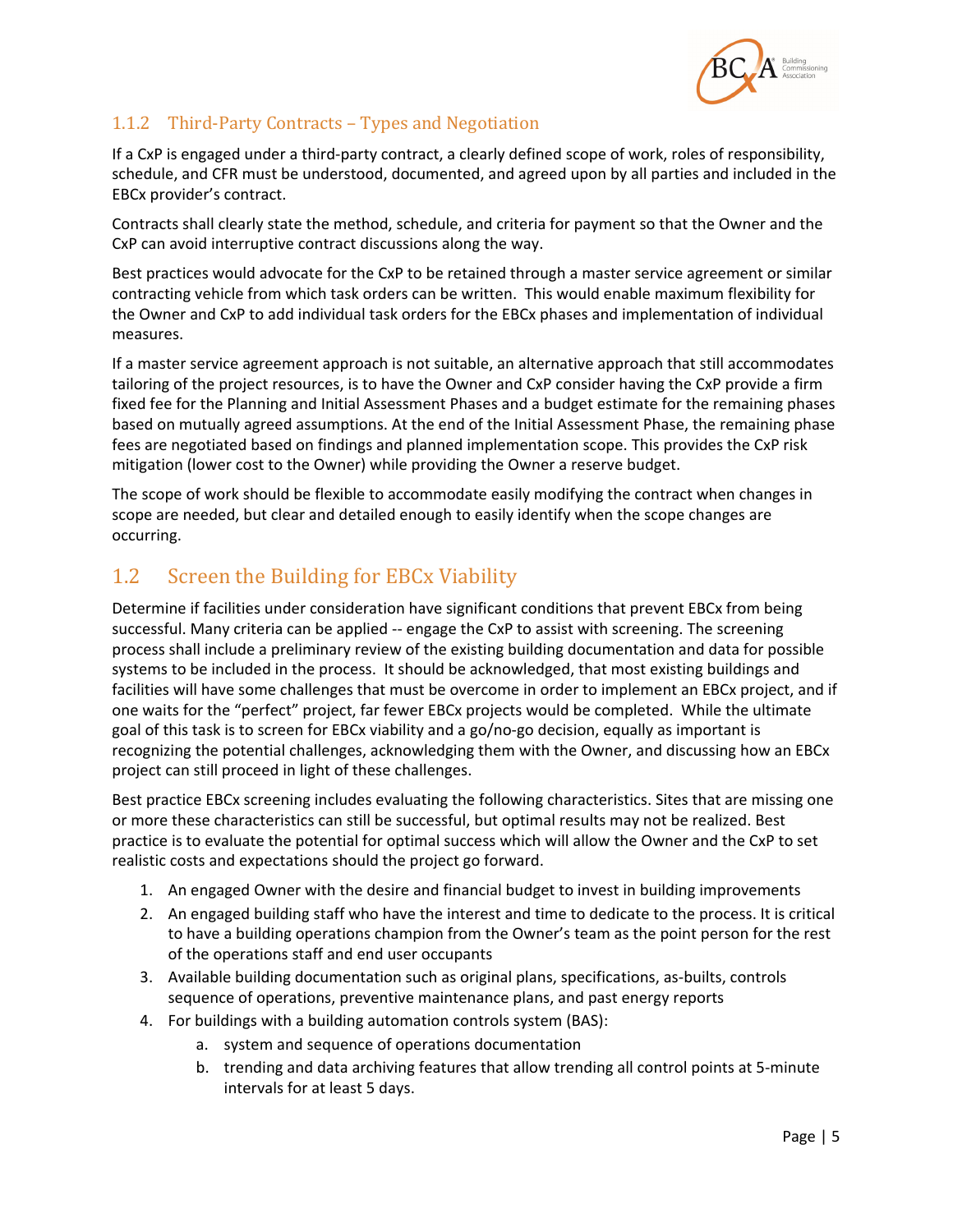

- c. an active service contract with the BAS vendor/manufacturer
- 5. Owner's budget or plan for a budget to take the EBCx project from Planning through Hand-Off.
- 6. The Owner and CxP shall define the financial cost vs. savings (payback) criteria for ECM measures to be implemented.
- 7. The Owner and CxP understand and have outlined a realistic project schedule that includes some of the first year of occupancy and testing/validating through all seasons.
- 8. For energy efficiency projects, an EUI (energy use intensity) that is above the average in its market sector and climate indicating the building has energy-related cost savings potential.
- 9. The building assemblies, systems and equipment are not in need of extensive repair that would prevent optimization changes. If pervasive repairs are needed, the project starts with or waits for these repairs to be made.
- 10. The building is currently static from major equipment changes that would interfere with the EBCx effort.

*If the building is currently undergoing changes that are not related to EBCx, establishing a baseline is essential. For example, realized energy savings desired to be seen on a utility bill from the implementation of ECMs can be completely overshadowed by an increase in building size or occupancy.* 

# 1.3 Define Owner's EBCx Goals and Objectives

The Owner and the stakeholders work with the CxP team to develop and document clear goals and objectives. It is important that the Owners understand what various types of EBCx can and cannot do. For example, if all the facilities manager has been mandated to do is meet ENERGY STAR™ or minimum LEED™ criteria, the EBCx effort will likely be quite different than if the company directive is to reduce energy as much as possible or to reduce the environmental footprint. If the Owner's company has a sustainability initiative, the EBCx program should be interwoven as an integral part of the initiative.

*Start with asking why you as a CxP were called to a facility. Was it a symptom? Was it a high utility bill? Why do you think you need EBCx services? These start a line of questions that help determine the initial intent or source of an issue and more expediently lead to defining goals and deliverables.* 

Example Goals and Objectives:

- Address known issues to correct or enhance safety, preventive maintenance
- Reduce energy use and demand
- Leverage utility incentive programs
- Comply with requirements (company mandates, regulations, codes, lease agreements, rating systems)
- Improve comfort
- Improve systems performance and control
- Resolve failures in building systems

## 1.4 Confirm Scope of Work, Schedule and Budget

If a third‐party consultant is the CxP, a clearly defined scope of work, schedule and CFR need to be understood, documented and agreed upon as part of the CxP's contract. The roles of all the commissioning participants are defined in the agreement.

**The EBCx scope of work provided to the CxP in the Request for Proposal or Qualifications (RFP/RFQ), or upon selection and negotiation, includes:**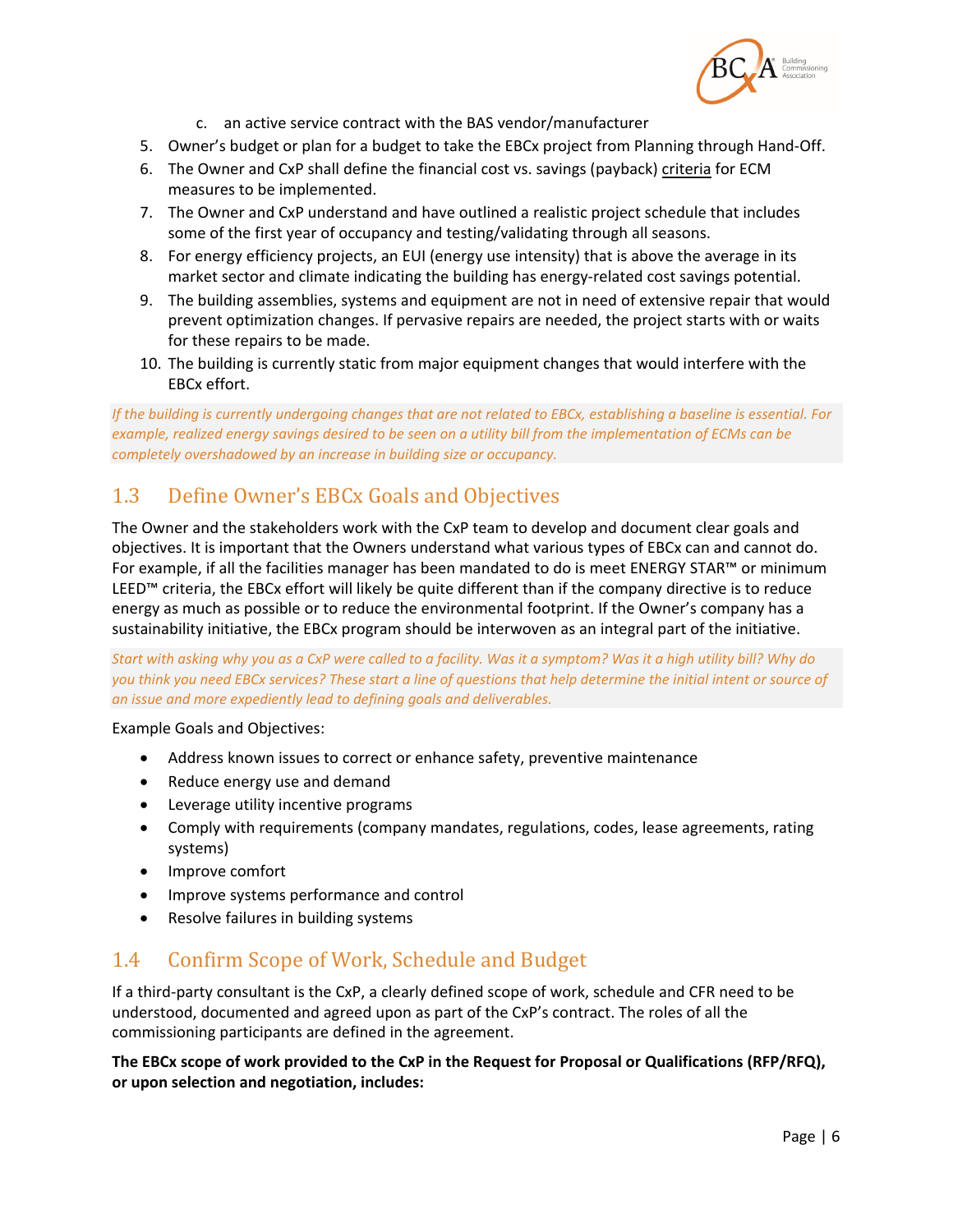

- Project objectives: the CFR or Owner's Project Requirements (OPR)
- Whether the Owner will provide the CFR, or if the CxP is to be included to develop the CFR with the Owner
- List of building equipment and systems to be included in the EBCx evaluation process
- Condition of all affected equipment and any outstanding repairs
- Special desires or procedures or emphasis on certain spaces, issues, systems or equipment
- Capabilities of the building automation system (BAS) for trending and reporting and whether the CxP will have remote access to the BAS
- A list of documents that will be provided to the CxP, including whether they will be provided electronically or in hard copy or whether they will only be available for visual inspection onsite
- Description of how much support can be expected from the operations staff for answering questions and escorting the CxP, including an after‐hours night walk
- Expectations for interim reporting and the final report from the CxP
- The rigor of ECM and FIM cost and energy savings estimates to be provided by the CxP
- The rigor and expectations the Owner has for the CxP to develop the ECM and FIM scope of work, construction design drawings, construction administration overseeing the implementation, and commissioning of the measures
- The method by which the implementation of ECMs and FIMs will be procured such as 1) design/build with the CxP responsible to procure and provide installation services, or 2) implementation as the responsibility of the Owner.
- List of milestones or check-in points when progress will be discussed, work, scope refocused, and new budget or contract modifications made
- Desired schedule
- Potential Measurement and Verification (M&V) Plan
- List of deliverables

A task list for the CxP scope includes the lists of tasks at the beginning of the initial assessment, investigation, implementation, and hand‐off, ideally negotiated in phases.

## 1.5 Conduct Cursory Walk-Through to Identify General Conditions

After or during the screening process, before the EBCx program starts, the CxP performs a cursory walk‐ through of all major spaces to gain an understanding of the types and condition of spaces, to determine the state of the facility and systems. If a large amount of equipment or components that are likely to be part of the EBCx project need maintenance, a plan for how the corrective repair work that affects equipment operation will be completed by the Owner before the EBCx project starts, or incorporated into the EBCx project scope of work.

## 1.6 Ascertain/Examine/Develop Current Facility Requirements (CFR)

Review and, if required, update the CFR which defines the current operational needs.

*For buildings that have undergone new construction commissioning (NCCx), the CFR is the evolution of the Owner's Project Requirements (OPR) established during the original commissioning process. The EBCx Plan addresses the CFR in sufficient detail to document and verify that those requirements are being met relative to systems and equipment that could affect the outcome of the EBCx meeting its objectives.* 

If the building use has changed from the original design, or if a current CFR does not exist, the CxP with input from the Owner, develops a detailed CFR including items such as temperature, humidity, operating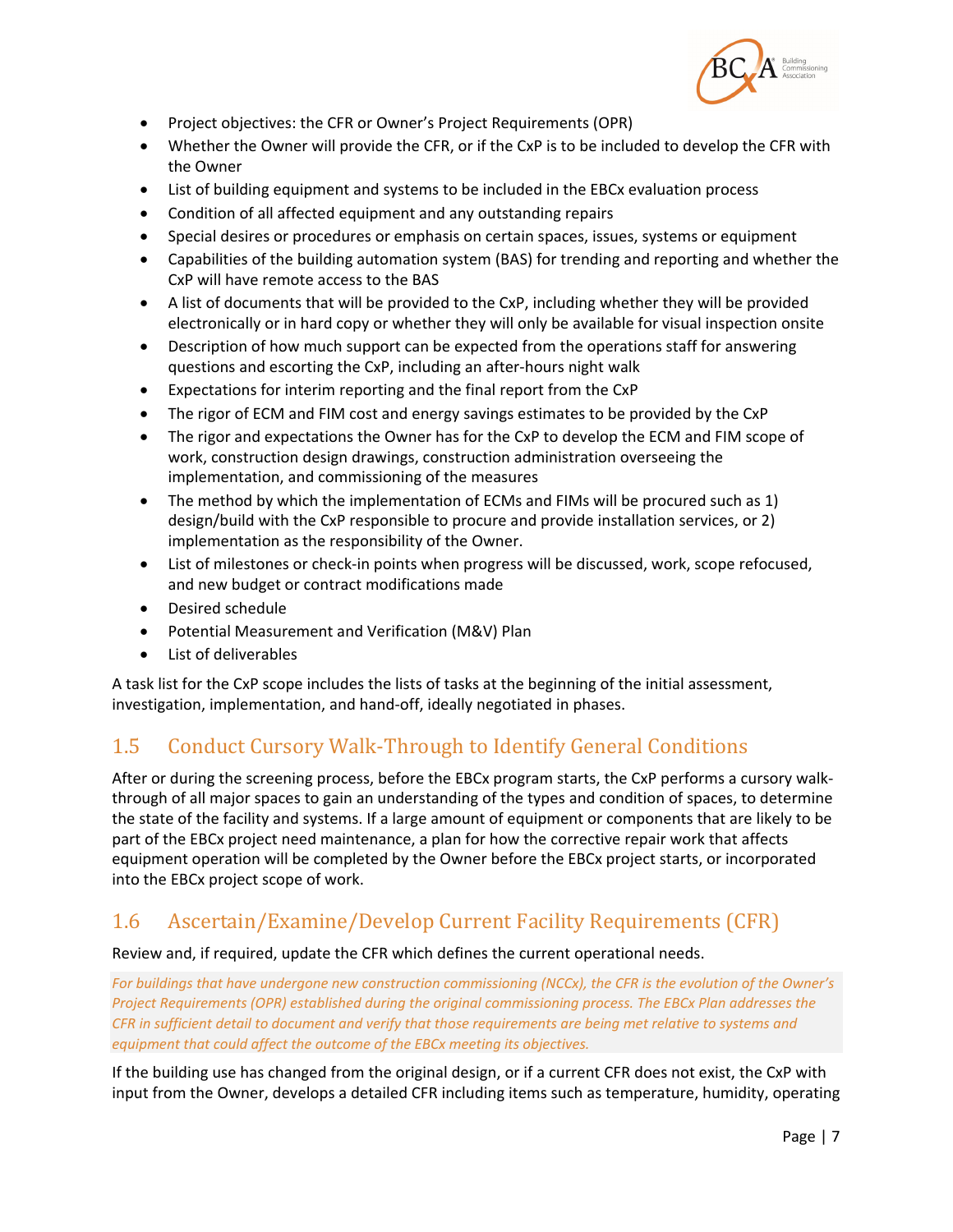

hours, filtration, sound, vibration, energy efficiency objectives, etc. The CFR notes integrated requirements such as controls, fire & life safety, personnel training, warranty review, service contract review and security systems. Recommended sections to be contained in the CFR Specific are outlined in ASHRAE Guideline 0‐2019: The Commissioning Process, and indicated in the following section.

Develop a customized and project specific Facility Guide. A Facility Guide, as defined by ASHRAE is: "A basic building systems description and operating plan with general procedures and confirmed facility operating conditions, set points, schedules, and operating procedures for use by facility operations to properly operate the facility." The Facility Guide information is used as a component of the CFR to document how systems and equipment operate to support the operational needs of the building's intended function(s).

#### 1.6.1 Conduct a CFR Workshop or Questionnaire

The procedures and methods for the CFR workshop are similar to the Owner's Project Requirements (OPR) workshop for new construction, well defined in ASHRAE Guideline 0‐2019: The Commissioning Process. The CFR workshop is typically facilitated by the Commissioning Provider (CxP), who determines the primary concerns of the project team. The workshop is organized to encourage identification of all requirements, interaction and discussion among all team members, and group consensus of priorities for the CFR. This is accomplished through the presentation of multiple questions in an ordered structure.

The CFR typically includes:

- User‐Occupant Requirements
- Owner-Directed Requirements
- Specific Facility Requirements
- Sustainability Requirements
- Equipment and System Maintainability Requirements
- Capabilities of Operators and Maintenance Team
- Regulatory Requirements
- Ongoing Commissioning (OCx) Requirements
- Financial Requirements and Investment Criteria
- Building-wide and zonal/space information

*It is the responsibility of the CxP to take the individual requirements developed by the project team and translate them into physical properties that can be measured, designed, and documented. The CFR is a living document, and shall be modified as intent changes, which may occur as new information is brought to light through the EBCx process.* 

After several iterations and reviews of the CFR by the project team, the requirements must be approved by the Owner.

Best practice can also be accomplished at sites where multiple stakeholders are involved, but don't have the time to participate in CFR workshops through the use of a template or questionnaire. The CxP utilizes a template and queries stakeholders who are willing and fills in as much of the CFR as possible and leaves blanks and questions for other CFR elements. This document is distributed to the other stakeholders with assignments for filling in needed data for areas they have expertise in or are concerned about. Version control and iterations of review and data gathering are managed by the CxP.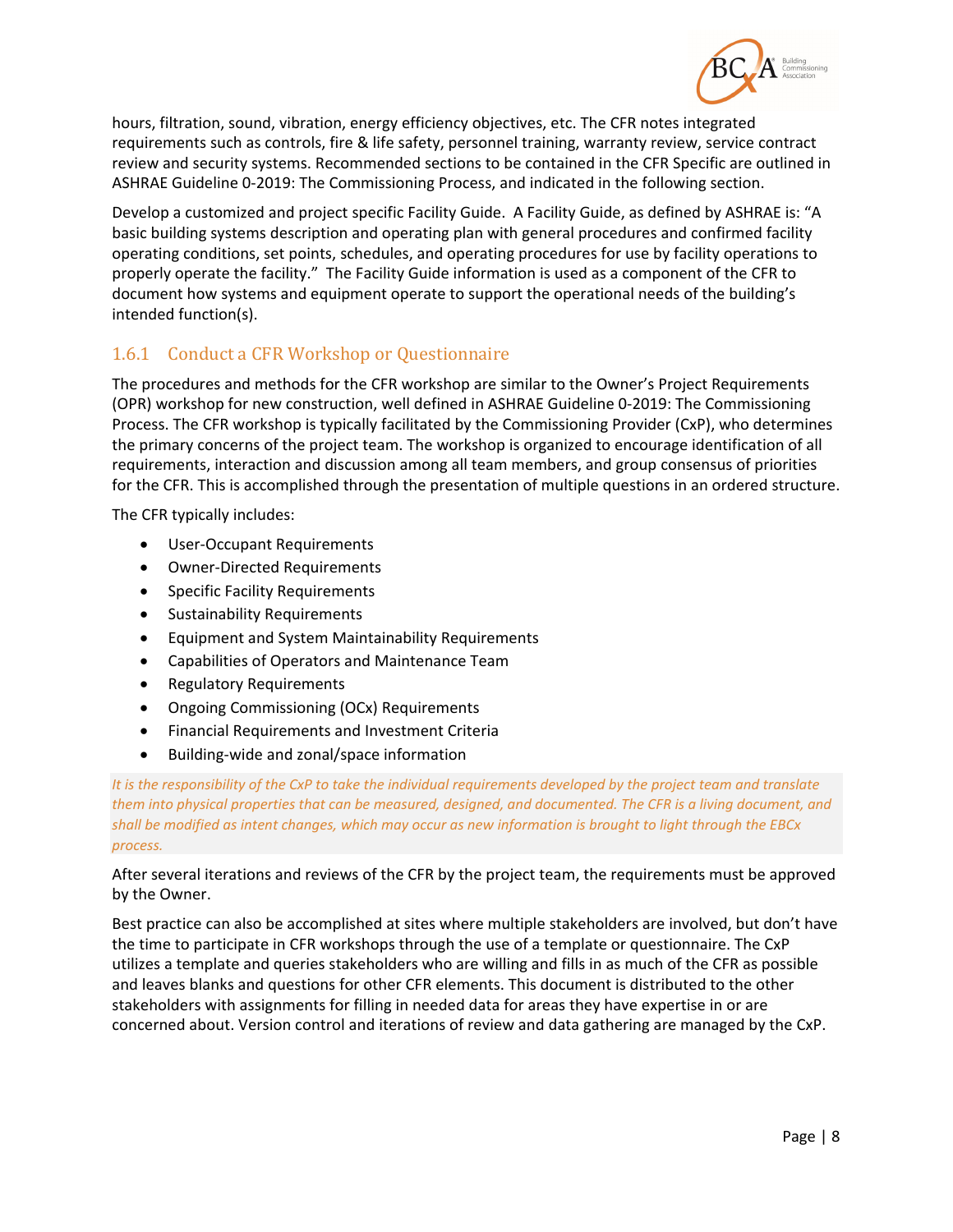

## 1.7 Initiate EBCx Plan

Develop an EBCx Plan that documents goals, roles, responsibilities, the EBCx process, communication protocols, major activities and tasks and the overall EBCx project schedule. The Plan should give thoughtful consideration to the level of involvement of all Stakeholders and how communication with key Owner constituencies will be handled to ensure consensus and success. The Plan is a working document that evolves throughout the EBCx process.

Example outline:

- Project Scope. Specific areas of focus including systems, operations and assemblies
- Specific issues to look into and address including prioritization
- Project schedule and budget, and Owner's financial metrics to determine the viability of ECMs and FIMs
- Expected benefits including savings or operational improvements
- Team members' roles and responsibilities
- Phase‐by‐phase planning
	- o Known areas that do not conform to the CFR
	- o Data gathering approach
	- $\circ$  System testing plan including a how testing will be scheduled to minimize disruption to the building operations and occupancy
	- o ECM and FIM procurement and implementation strategy
	- o Measurement and Verification (M&V) requirements and approach
	- $\circ$  Measure persistence plan and transition to ongoing commissioning (if applicable)

*It is critical to establish a budget and define the financial metrics for the program. Financial resources, the Owner's budget and funding sequence are discussed during the Planning Phase. When using outside resources, the costs associated with individual tasks must be estimated to establish what level of funding will be required.* 

## 1.8 Define Roles & Responsibilities

In general, the CxP is the overall lead who plans, directs and coordinates the commissioning team and the EBCx process. The role of the CxP is to help develop the project plan and guide the team through the process of troubleshooting and identifying issues, sequencing commissioning activities, and bringing in the right internal and third party implementation team members with appropriate level of communications, technical skills and knowledge at the right time to meet project performance goals.

The entire Owner's team (property or facility manager, representatives of the occupants, user groups, and operations staff) is engaged in the process from the beginning to ensure the perspectives of stakeholders and building systems requirements are met. The roles and responsibilities of all EBCx participants are defined during this phase. Determine availability of internal resources or possibility of sourcing for external resources.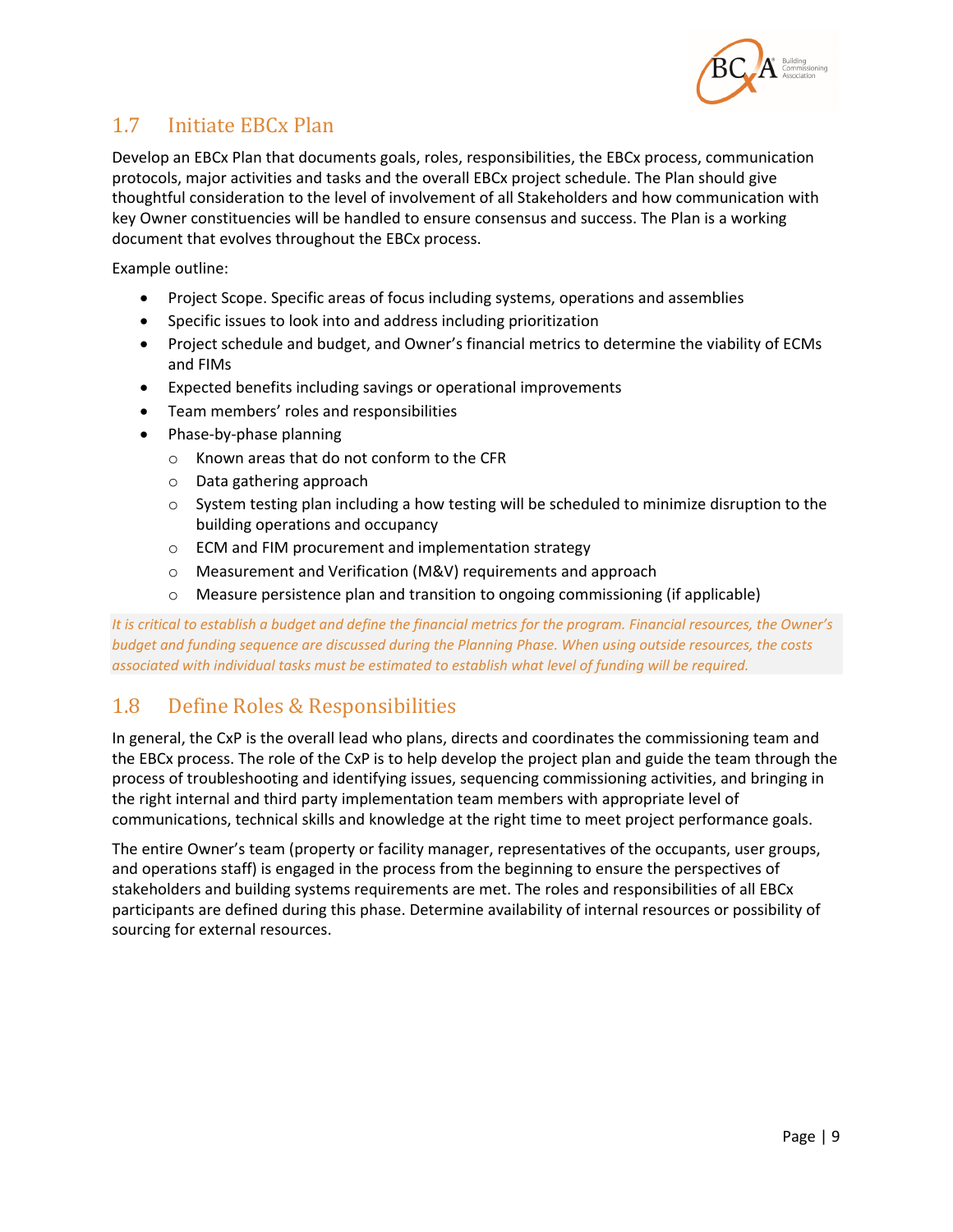

**At‐a‐Glance summary of CxP and Owner EBCx activities by phase:** 

| Cx Provider Responsibilities                                                                                                                                                                                                                                                                                                                                                                               | <b>Owner Activities</b>                                                                            |
|------------------------------------------------------------------------------------------------------------------------------------------------------------------------------------------------------------------------------------------------------------------------------------------------------------------------------------------------------------------------------------------------------------|----------------------------------------------------------------------------------------------------|
| <b>Planning Phase</b>                                                                                                                                                                                                                                                                                                                                                                                      |                                                                                                    |
| Meet with Owner to define project<br>Update the Current Facility Requirements (CFR)                                                                                                                                                                                                                                                                                                                        | Hire CxP to help update the CFR<br>Contribute, review, & approve the CFR<br>Develop initial budget |
| <b>DELIVER TO OWNER: Updated CFR</b>                                                                                                                                                                                                                                                                                                                                                                       |                                                                                                    |
| <b>Initial Assessment Phase</b>                                                                                                                                                                                                                                                                                                                                                                            |                                                                                                    |
| Review building documentation<br>Develop initial EBCx Plan<br>Analyze energy data<br>Perform initial walk-through<br>Conduct staff interviews<br>Document findings<br>Meet with Owner to focus work for investigation                                                                                                                                                                                      | Approve EBCx budget<br>Review & approve EBCx Plan & scope                                          |
| <b>DELIVER TO OWNER: Initial EBCx Plan &amp; Scope</b>                                                                                                                                                                                                                                                                                                                                                     |                                                                                                    |
| <b>Investigation Phase</b>                                                                                                                                                                                                                                                                                                                                                                                 |                                                                                                    |
| Run & analyze trends & monitoring<br>Conduct deeper field inspections<br>Conduct functional testing<br>Document findings<br>Estimate savings & implementation costs<br>Review findings with Owner, select findings to<br>implement<br>Update EBCx Plan for implementation & handoff<br>DELIVER TO OWNER: List of findings, Final EBCx Plan, initial cost & savings estimate<br><b>Implementation Phase</b> | Attend commissioning meetings<br>Coordinate O&M staff involvement<br>Manage occupant impact/issues |
| Complete additional investigation & engineering<br>Engage subcontractors, as needed<br>Implement selected findings<br>Verify performance of ECMs & FIMs                                                                                                                                                                                                                                                    | Review and/or approve energy savings<br>estimates                                                  |
| Adjust energy savings estimates & costs                                                                                                                                                                                                                                                                                                                                                                    |                                                                                                    |
| <b>DELIVER TO OWNER: Adjusted Cost &amp; Savings Estimates</b>                                                                                                                                                                                                                                                                                                                                             |                                                                                                    |
| <b>Hand-Off Phase</b>                                                                                                                                                                                                                                                                                                                                                                                      |                                                                                                    |
| Facilitate training of building staff<br>Update sequences of operation<br><b>Update Systems Manual</b><br>Update preventive maintenance procedures<br>Implement performance tracking<br>Develop ongoing commissioning (OCx)<br>recommendations                                                                                                                                                             | Support facility staff training<br>Support OCx Plan execution                                      |
| <b>DELIVER TO OWNER: Updated Facility Guide, Final Cx Report, OCx recommendations</b>                                                                                                                                                                                                                                                                                                                      |                                                                                                    |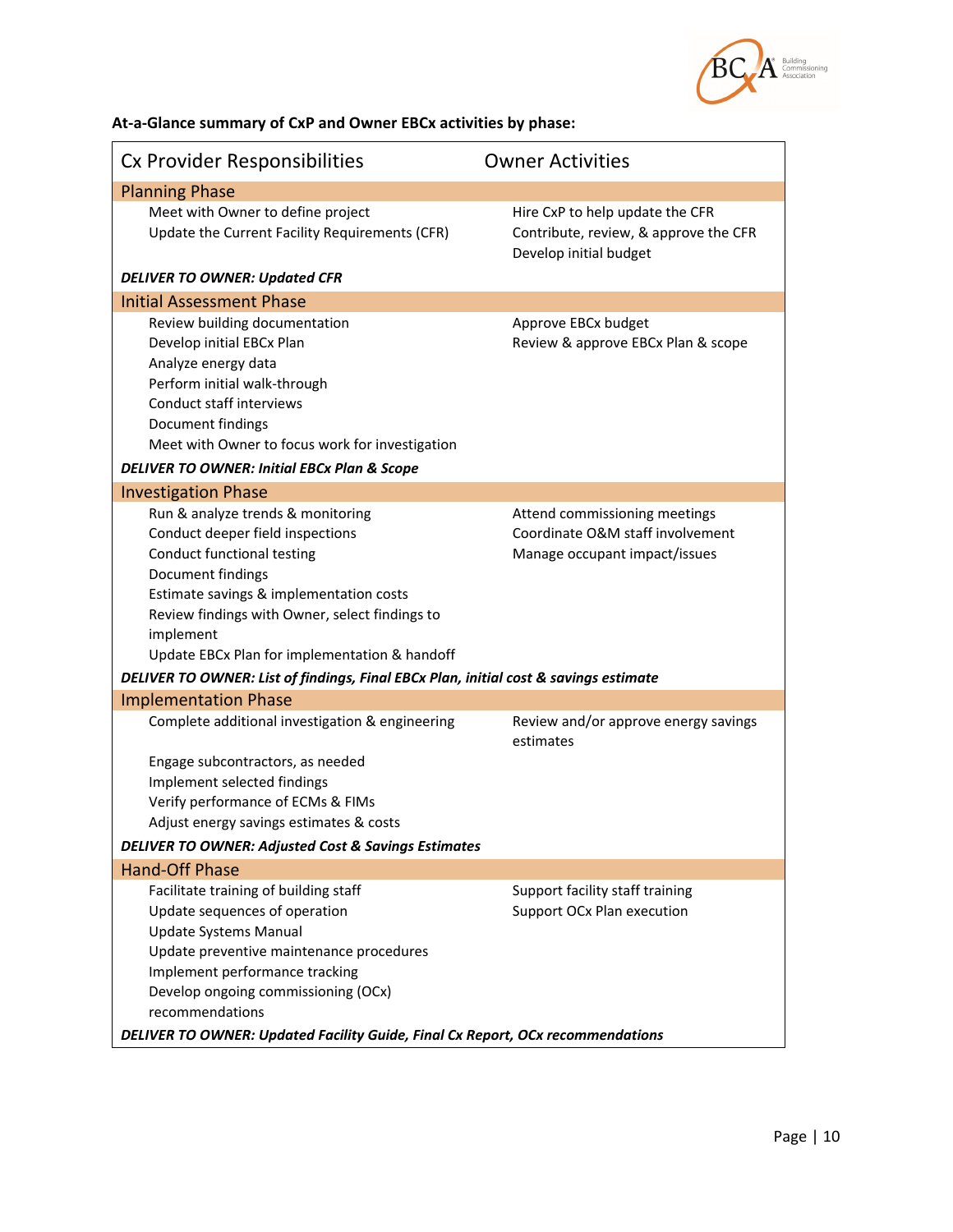

#### 1.8.1 Commissioning Team: Individual Roles and Responsibilities

The individual roles and responsibilities of each team member in a typical EBCx project are listed below. Additional detail can be found in the BCxA/APPA Building Commissioning Handbook, third edition, the ASHRAE/BCxA Commissioning Stakeholders Guide, and ASHRAE Standards and Guidelines listed in this document's references.

#### **CxP Lead**

The CxP is the technical lead for any EBCx project. EBCx projects need to be led by a person with technical and managerial expertise as described in the CxP task description list below. This person may be a qualified third‐party consultant or qualified in‐house staff.

The overall role of the CxP is to:

- Screen building to confirm EBCx viability.
- Manage the EBCx process and schedule.
- Facilitate the development or updating of current facilities requirement.
- Develop the EBCx plan.
- Hold project team or stakeholders' meetings as necessary.
- Gather and review documentation.
- Administer initial site assessments (interviews, inspections, and analysis).
- Oversee trending and development of trend analysis plan and execution.
- Oversee development of the functional testing plan and execution.
- Keep a master finding and improvement list.
- Oversee or conduct the energy and cost calculations.
- Provide expertise to develop written scopes of work, plans and specification or criteria for documenting the work required for implementing the ECMs and FIMs.
- Work with facilities staff to see that the improvements are successfully implemented, commissioned and verified.
- Oversee training of the operations staff and end users (if applicable).
- See that the sequence of controls and Facility Guide are updated.
- Prepare written documentation and write the final report.

#### **Owner/Property Manager**

The Owner, facility manager or project manager/engineer is the party referred to as the "Owner." They:

- Assist in developing the CFR.
- Provide overall project supervision.
- Ensure the participation of building personnel.
- Review and approve the choice of improvements to implement.

#### **Facility Managers**

- Assist in developing the CFR.
- Ensure participation of building personnel and service contractors as needed.
- Provide input into the CxP's assessment.
- Direct and oversee the gathering of documentation.
- Work with the building operator to manage assignments.
- Coordinate input and communication with end users.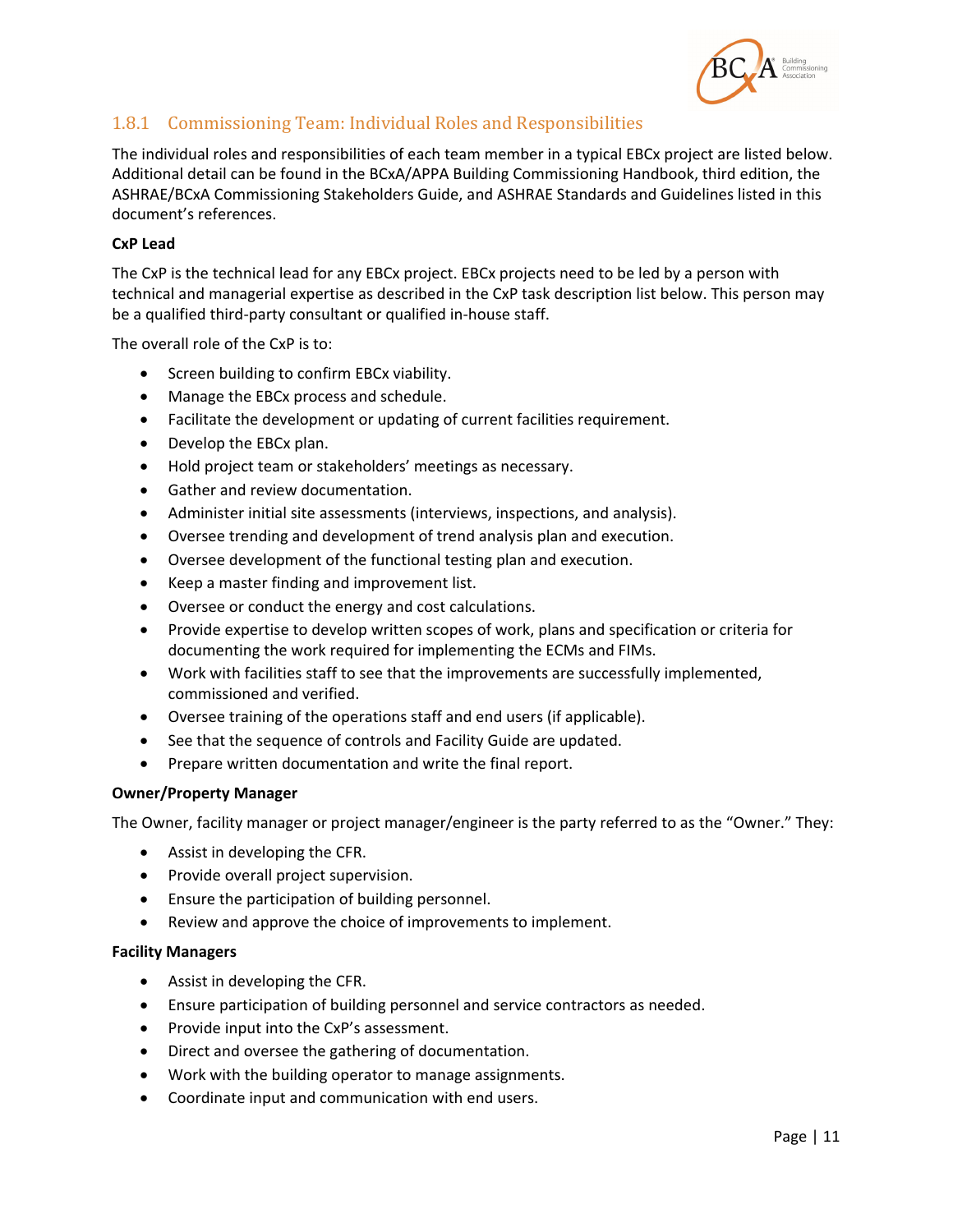

#### **Building Operator/Engineer(s)**

Best practice involves the building operators assisting actively in the RCx process (documentation gathering, discussion of improvement ideas and viability, verification support, etc.). Specifically, they:

- Assist in developing the CFR.
- Assist in gathering building documentation.
- Escort the CxP in the building.
- Calibrate sensors and actuators, perform needed deferred maintenance before EBCx begins.
- Discuss ideas and findings with the CxP.
- Provide input into the CxP's site assessment.
- Help CxP understand in detail how building systems and equipment function.
- Verify sequences of control and set points.
- Assist with installation and removal of portable logging equipment.
- Execute requested BAS trend logs.
- Assist with manual functional tests and measurements.
- May work with CxP to implement, commission and verify selected ECMs and FIMs.
- Perform simple repairs and improvements.
- Escort, as necessary, the CxP in areas that require it.

#### **Contractors and Manufacturer's Representatives**

The controls service contractor reviews programming code remotely or onsite and communicates the actual sequences of control to the CxP. They also weigh in on recommendations of the CxP for viability and cost before measures are finally recommended or selected for implementation. They may assist in BAS sensor and actuator calibrations and install equipment and programming and graphics for selected measures. Service contractors for larger equipment like chillers and boilers assist, in like manner, as the controls contractor.

#### **Design Engineers and Architects**

When the CxP does not act as the designer/engineer for measures warranting engineering or architectural expertise, a suitable engineer or architect is employed and managed by the CxP.

#### **Tenant Representatives and Energy Managers**

Other team members may include a tenant representative and the Owner energy coordinator, who assist in developing the CFR and reviewing the CxP recommendations. Tenant representatives are critical to gathering end user input to the actual issues the occupant deal with throughout their space, and to the successful implementation of measures that directly affect the occupants. Tenant representatives should be responsible to facilitate EBCx project communications with occupants.

#### 1.9 Select the Initial EBCx Team

The specific individuals of the EBCx team listed above are identified and engaged into the project prior to the kickoff meeting.

*Architectural or engineering designers are not typically part of the EBCx team unless the building is a hospital or critical environment facility where codes and regulations require their engagement (and/or licensure "stamp"). Regardless of who is included on the team the CxP is responsible for leading and organizing the team throughout all commissioning phases of the project.*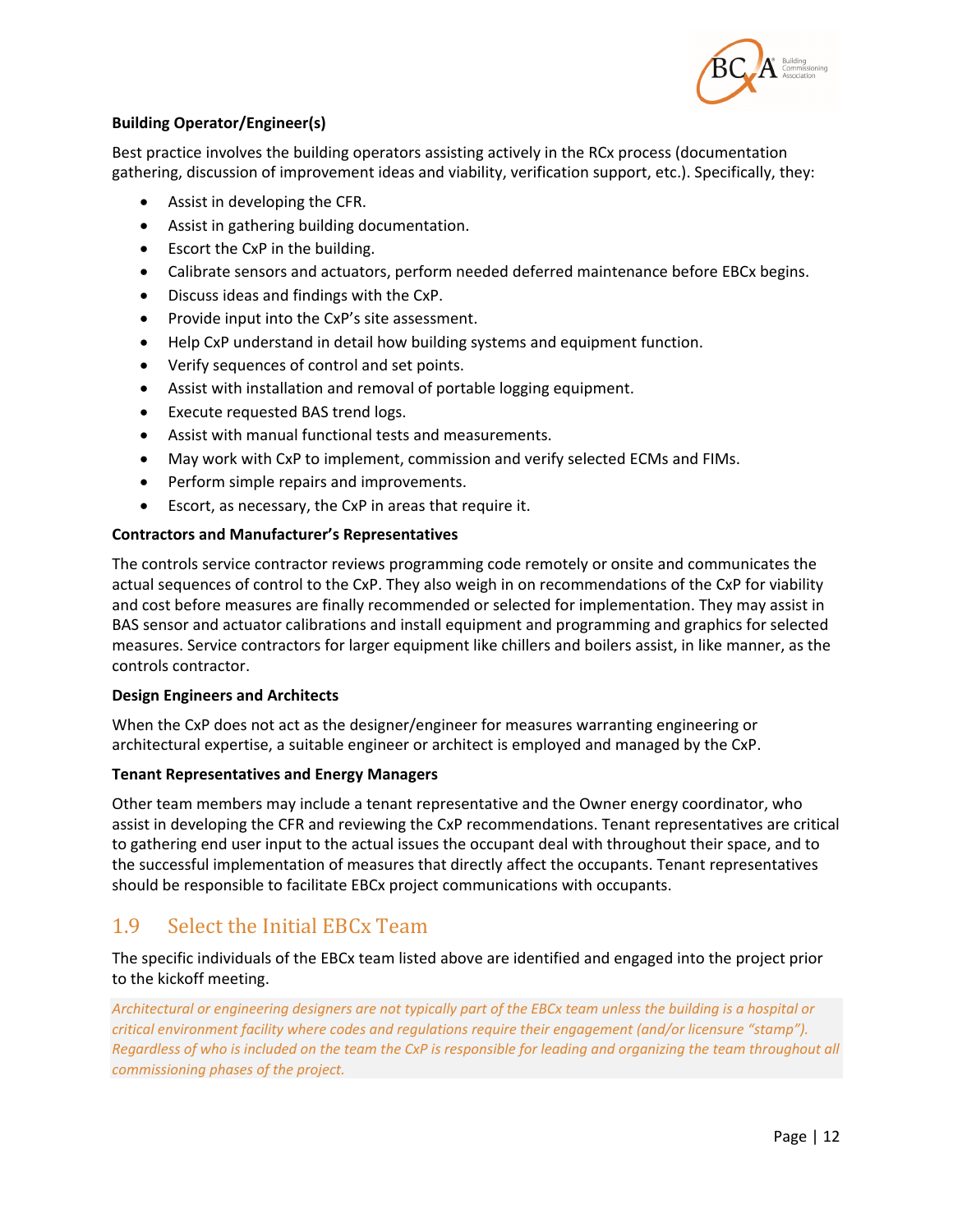

# 1.10 Conduct a Kickoff Meeting

Conduct an EBCx kickoff meeting including all key decision makers and stakeholders to establish the lines of communication, procedures, and party roles for implementing the EBCx project. The kickoff meeting includes the CxP, the Owner or representative, facility/project manager, operations manager, and an individual representing the building occupants. For projects with a BAS, the controls service contractor should also attend this meeting. Discuss the level of effort each party will need to put forth in order to achieve the established goals.

#### **Commissioning Coordination**

Throughout the entire EBCx process the commissioning team meets periodically to discuss commissioning status, system performance, and issues identified. Stakeholder participation in these status meetings is critical to solicit additional input and build consensus, as well as to help address any simple repairs or adjustments that need to be made.

## 1.11 Deliverables

Deliverables of the planning phase include:

- EBCx RFP /RFQ
- EBCx contract
- Documented project goals and objectives
- Cx Team identified and engaged
- CFR
- Existing Owner documentation including existing drawings, submittals, as‐built information, completed maintenance and repairs, preventative maintenance records, and previous reports and documentation
- EBCx scope
- EBCx work schedule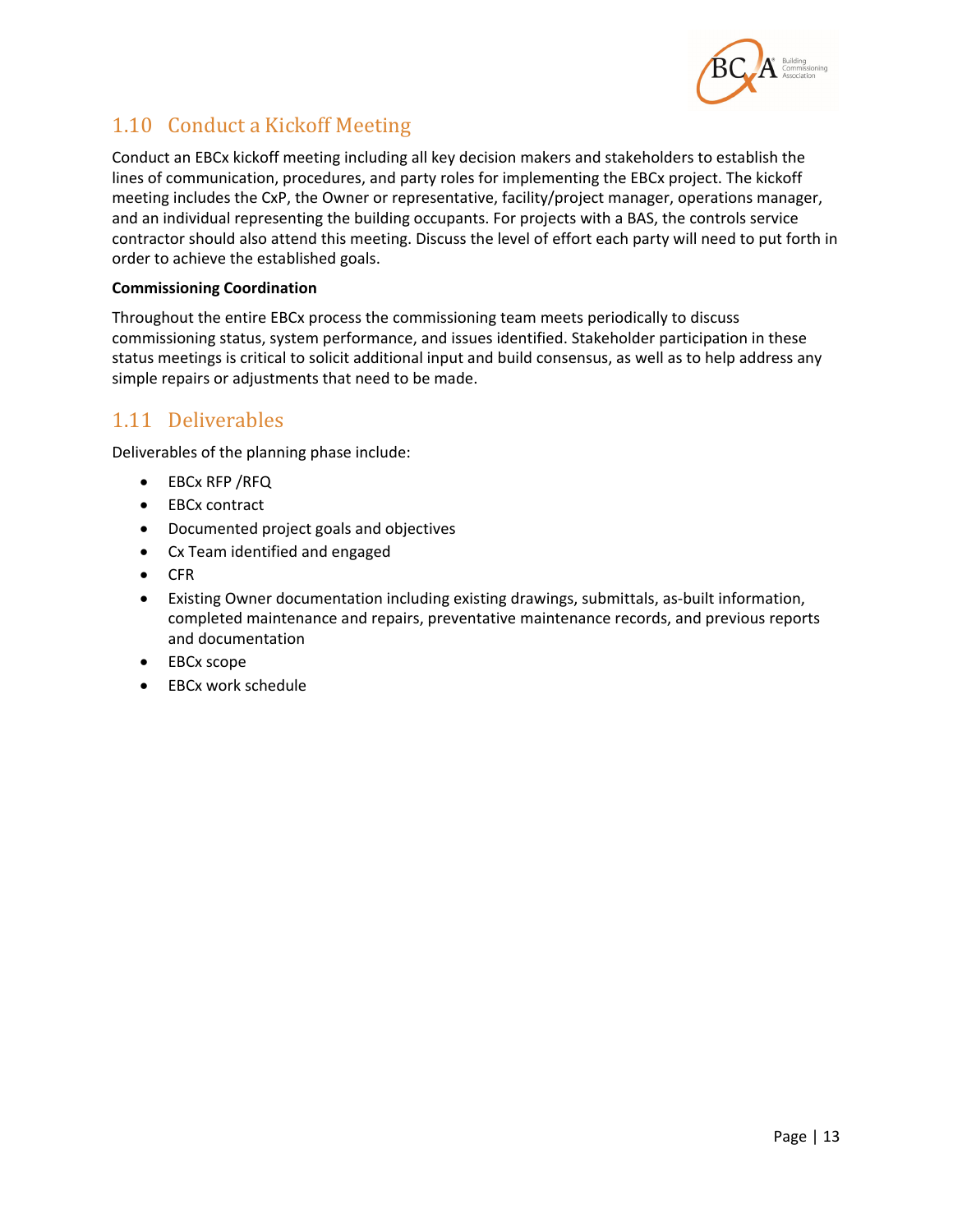

# **2 INITIAL ASSESSMENT PHASE**

The objective of the initial assessment phase is to gain a preliminary understanding of how and why the building systems and equipment are currently operated and maintained, understand areas of performance concerns, determine how much potential there might be for improvement, and where to focus later Investigation Phase efforts.

Initial Assessment Phase tasks include these activities:

- Review Building Documentation
- Analyze Energy Data
- Perform Initial Facility Staff Interviews
- Perform Building Occupant Interviews, when appropriate
- Perform Initial Site Walk-Through and BAS Review
- Update EBCx Plan and Scope
- Develop an Initial Assessment EBCx Report
- Meet with Owner

*For many CxPs and utility‐sponsored programs, the Initial Assessment phase tasks are encompassed in the Planning and Investigation Phases and not conducted as a separate phase. Fundamentally, most project go through some type of initial feasibility assessment for the Owner and CxP to determine the viability of the project.* 

### 2.1 Review Building Documentation

Make a cursory review existing building documentation, such as building plans and specifications, control drawings, O&M manuals and maintenance documentation records, as well as other reports and documentation like TAB reports and energy studies, to increase understanding of the building and determine availability of documentation for the EBCx Investigation process. Note what documentation is missing that may be needed for the project. For important or complex systems, if no one‐line diagrams exist, the CxP should create them with hand sketches or drawing programs to assist in system evaluation and measure feasibility.

## 2.2 Analyze Energy Data (Utility Billings and Interval Data)

For EBCx projects that include energy savings/demand reduction components to meet the Owner's fiscal payback metrics, the CxP evaluates the facility's energy use from monthly utility bills and determines the facility's annual energy use intensity (EUI) and compares the EUI to the facilities industry peer group. Ideally, several years of energy data are evaluated in order to establish a trend. The monthly data are plotted in graphs and multiple years overlaid for comparison, creating load profiles. Identify whether energy use is increasing year over year for the same month. Monthly outside air temperature or cooling and heating degree days are also used to normalize or account for variations in the monthly and annual energy use.

Demand data are also evaluated through graphing and inordinately large use during unoccupied periods and too early of starts and too late of equipment shut down are identified. Peak demand spikes are also identified and documented for further evaluation during the Investigation Phase.

*During the Initial Assessment, this is a quick analysis (overall energy use intensity (EUI)) versus deep dive/interval data analysis). This is one way of sizing up a project that shows the savings potential. A more thorough analysis in the later investigation phase will help reveal measures (e.g., comparing usage to occupancy, schedule).*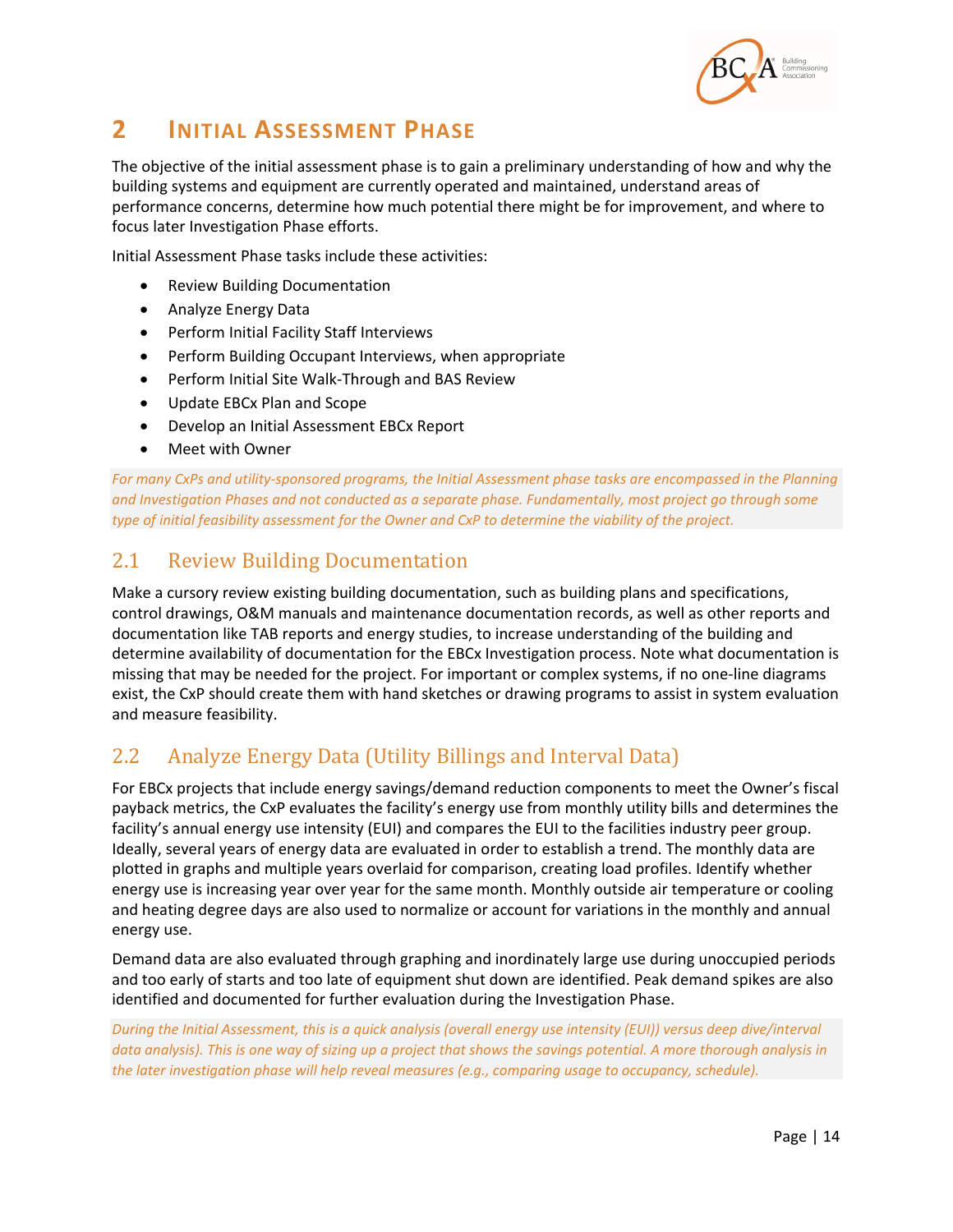

# 2.3 Perform Initial Facility Staff Interviews

Interview key O&M (manager, operations and maintenance) personnel to learn from their extensive knowledge and experiences working in the building daily, to establish a baseline knowledge of current issues and operational problem areas, systems or equipment, building and equipment time of day schedules and areas of required investigation. Note if there are planned replacements or renovations that would disrupt potential EBCx scope items. Also note all operator overrides and ask why they are being used.

## 2.4 Perform Building Occupant Interviews

When the EBCx objectives explicitly include improving comfort, interview selected building occupants to increase knowledge of occupant and space issues, and discuss requirements and expectations that are not being met. Update the CFR with new information, if appropriate. Typical interview topics include issues related to temperature and humidity control, drafts, air quality, lighting, acoustics, safety, security, productivity, and health. Projects that are focused primarily or exclusively on energy efficiency may not warrant occupant interviews.

# 2.5 Perform Initial Site Walk-Through and BAS Review

The CxP and facility staff assigned to the project conduct a walk‐through of all major spaces to gain an understanding of the layout of the building; types and condition of spaces; occupancy levels; lighting and controls; location of equipment rooms; location of documentation; the building automation system, its age and what it controls; and general condition of equipment. Elements of the initial site walk‐ through, relative to equipment observation, include general condition evaluation of the systems and equipment to be included in the EBCx project. Additionally, document any components that are beyond their service life and require capital replacement rather than inclusion in the EBCx project. Note any planned replacements or renovations that would disrupt potential EBCx scope activities.

- 1. Review BAS graphic screens for major systems and equipoment to understand the systems operation and information available
- 2. Obtain and review the written sequences of operation
- 3. Document potential ECM/FIM improvements and questions
- 4. Determine BAS trending and reporting capabilities
- 5. Determine if remote access to the BAS is feasible

In addition, the review lists the energy using equipment that is not controlled by the BAS or is over‐ ridden to manual operation.

*Start to Document Findings. Documentation is a constant task and its importance cannot be overstated. Detailed notes from the walk through and BAS review are recorded, along with all ECMs/FIMs that are initially identified. Documentation includes starting a Master List of Findings that will be presented to the Owner as part of the reporting in this phase and further investigated and vetted for feasibility in the investigation phase.* 

# 2.6 Update EBCx Plan and Scope

Updates are made to the EBCx plan and scope including scope changes related to areas found to be either more or less important than others. Other elements to focus on when updating the EBCx plan are based on information obtained from the facility staff and building occupant interviews. These elements might include additional details for the trending and monitoring plan, calibration and testing plan, M&V activities, savings and implementation costs and methods, and updated outlines of the Implementation and Hand‐Off Phases.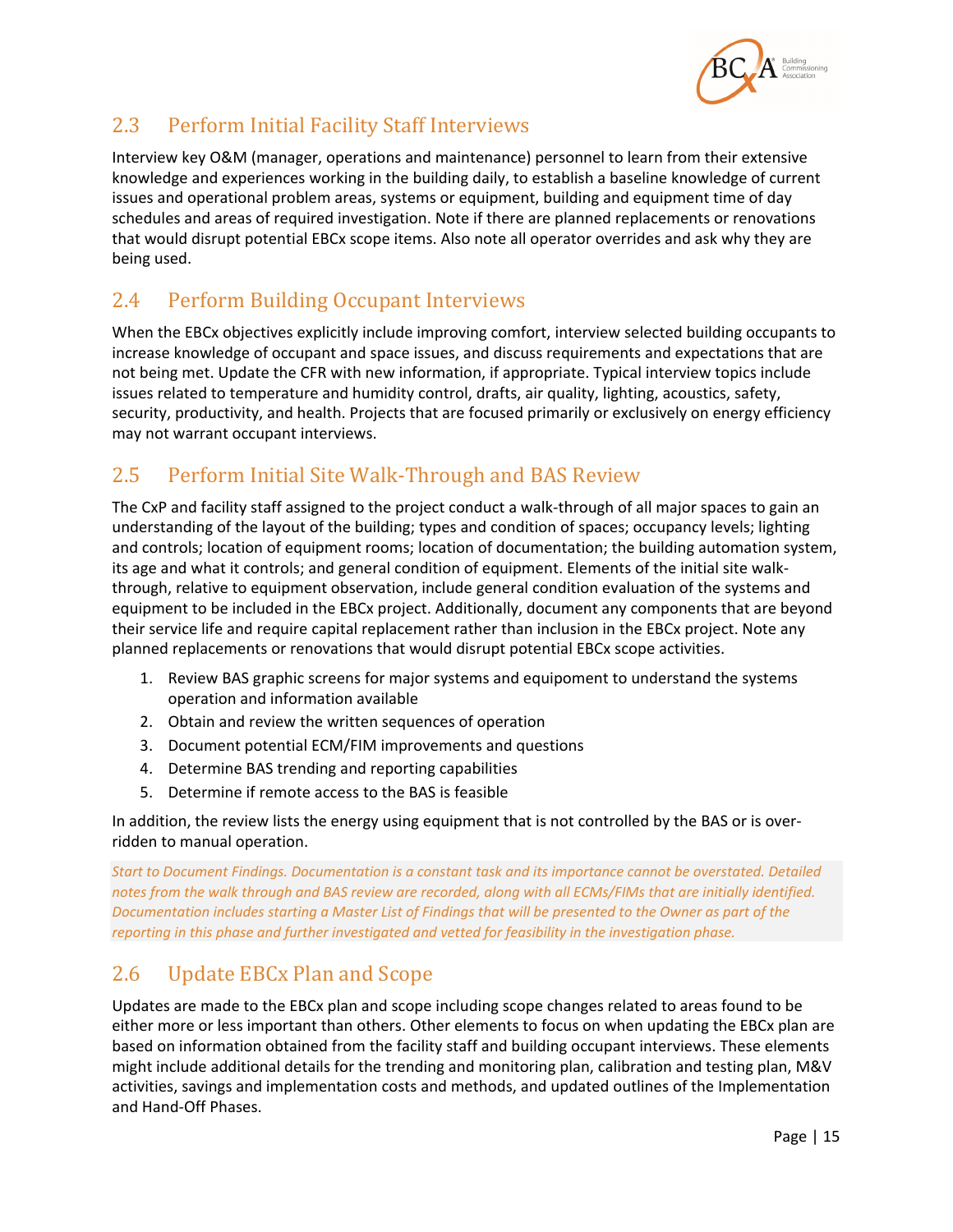

## 2.7 Develop an Initial Assessment EBCx Report

Based on the findings from the Initial Assessment Phase, prepare an Initial Assessment Findings Report. The primary objective of this report is to convey to the Owner if the EBCx project is likely to meet the Owner's fiscal metrics in terms of costs and return on investment (ROI) criteria and if the CxP recommends the project to proceed. The report includes the findings from the CxP's walk‐through, document evaluation and staff and occupant interviews, a list of ECM and FIMs identified; the measures' estimated order of magnitude costs for implementation and energy savings potential for each measure; and any available utility incentives if applicable. Other items can include the updated EBCx Plan, CFR, utility analysis, initial Master List of Findings. The CxP presents the findings and Initial Assessment EBCx Report to the Owner for review.

### 2.8 Meet with Owner

The meeting is arranged to discuss the results of the initial assessment and to define or update the goals of the EBCx project. The Owner provides input on which findings they are most interested in pursuing and for which there may be problems implementing. Operations staff are involved in this input. They also make recommendations for adjustments to the EBCx Plan or scope. Specifically, the meeting should:

- Review:
	- o EBCx Plan, including roles and responsibilities
	- o Outcome from the facility staff and building occupant interviews
	- o Findings from the initial planning assessment and Master List of Findings
	- $\circ$  EBCx project financial summary for measure costs vs. savings potential (capital, energy, maintenance)
	- o Investigation Phase scope
	- o Scheduling of testing and facility access
- Discuss training requirements
- Additional meetings are scheduled throughout the investigation to further coordinate testing, sub‐contractor support, schedule, identified issues, and gain feedback on early identified FIMs

*The difference between an energy audit, condition assessment and Initial Assessment is that during the Initial Assessment the CxP has the ability to walk around and take quick, cursory measurements/ tests (pre‐tests) and do some quick‐type metering and analysis. This is a good time to focus on goals that may be beyond energy, like maintenance improvements, troubleshooting, and even improving safety. The CxP's testing abilities and beyond‐ energy (total package/measures) eye make Cx more comprehensive than a condition assessment or energy audit alone.* 

#### 2.9 Deliverables

- Initial Assessment EBCx report
- Updated EBCx Plan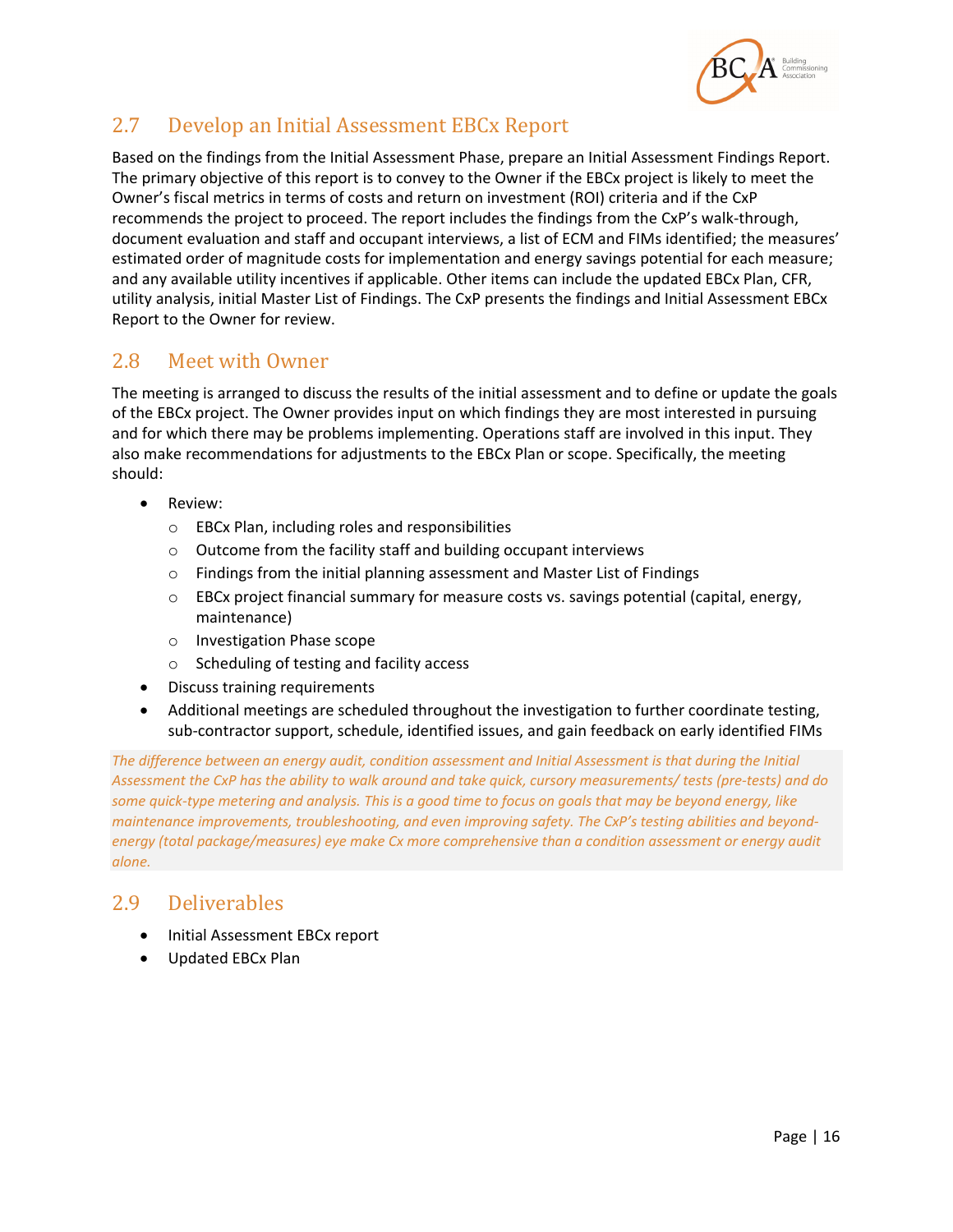

# **3 INVESTIGATION PHASE**

The objective of the investigation phase is to further evaluate systems and equipment in detail to verify proper operation and identify specific energy conservation measures (ECMs) and facility improvement measures (FIMs). The findings, recommendations, and subsequent analysis are presented to the Owner for further prioritization and selection of measures for implementation. The current operation and performance are documented and compared to the CFR.

The EBCx process is intended to be iterative and flexible; therefore, some implementation may occur during the Investigation Phase and, conversely, further investigation may occur during the Implementation Phase.

Investigation Phase tasks include these activities:

- Update EBCx Tasks
- Update EBCx Team
- Conduct Investigation Phase Kickoff Meeting
- Conduct Additional Detailed Documentation Review
- Conduct Detailed Site Survey
- Check Calibrations of BAS-Trended Points
- Analyze Facility and System Performance and Establish Performance Baseline
- Conduct Additional Building Personnel and Occupant Interviews
- Review Building Automation Controls System
- Develop Test Procedures
- Conduct and Evaluate System Functional Testing
- Gather Data for Energy Calculations and Implementation
- Identify sources of performance problems
- **•** Perform Energy Savings and Cost Calculations
- Perform Simple Repairs
- Master List of Findings (Perform Issues and Opportunities Analysis)
- Update EBCx Report with Investigation Report
- Finalize Measurement and Verification Plan
- Complete Scope of Work for Implementation and Hand-off Phases
- Obtain Owner Acceptance and Decision to Proceed

*While many tasks and steps in the investigation phase appear to repeat steps from the initial assessment phase, these tasks are done in a more thorough manner during the investigation phase.* 

### 3.1 Update EBCx Tasks

At the beginning of this phase, update the EBCx Plan with any refocusing or rescoping needed as identified in the Initial Assessment. Add detail or create a trending and testing plan for in‐depth evaluation of systems. This is often identified as a stand‐alone investigation plan or an investigation phase section within the EBCx Plan. It should:

- Specifically define the testing and trending that will be implemented during this phase
- Identify baseline energy measurements or sub-metering that needs to be performed for energy savings calculations, ongoing tracking or fault detection
- Identify: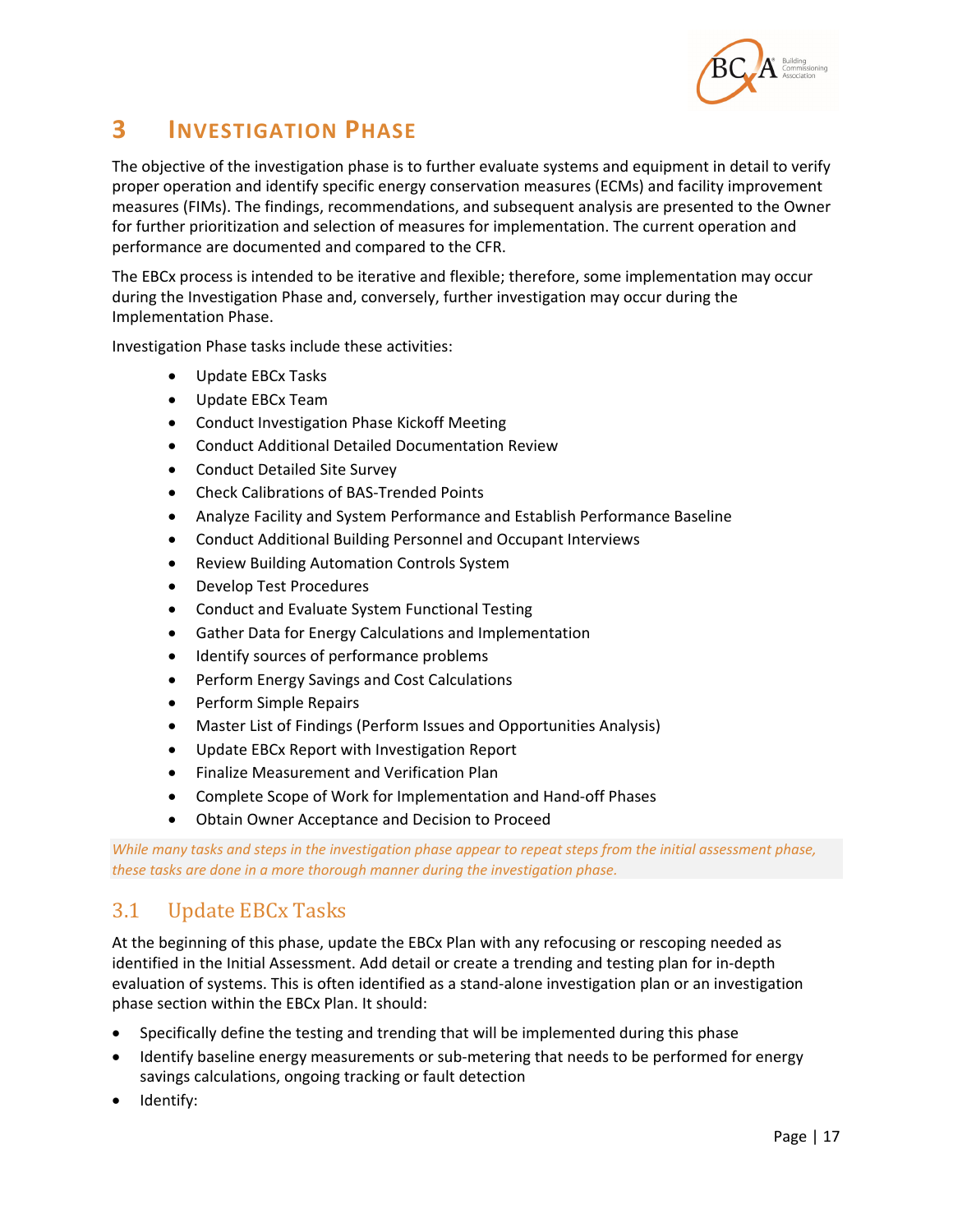

- o Scope and intent of testing procedures
- o Scheduling of and support required to execute testing
- o Monitoring and trends that may need to be set up in advance
- $\circ$  Anticipated changes to the system that may affect occupant comfort or daily workflows
- $\circ$  Occupant or operator interviews or additional surveys that need to take place

#### 3.2 Update EBCx Team

During the investigation phase all team members involved throughout the scheduling and execution of activities are identified, including operations staff who have specific knowledge of the facility and certain systems to help guide the investigation process.

Members involved with this stage include:

- Commissioning provider
- Owner representative(s)
- **•** Facility manager
- O&M staff
- Service contractors
- *And may include* facility users and occupants

#### 3.3 Conduct Investigation Phase Kickoff Meeting

Discuss results of Planning and Initial Assessment Phases and the updated EBCx Plan. Specifically cover:

- Investigation Phase scope
- Roles and responsibilities
- Scheduling of testing and facility access
- Training requirements
- Concerns

Additional meetings are scheduled to coordinate testing, subcontractor support, project schedule, identify issues, and gain feedback on early‐identified FIMs.

### 3.4 Conduct Additional Detailed Documentation Review

Review building drawings and documentation to understand the building energy usage and initial basis of design, and evaluate the system integration. The review process includes the evaluation of all old and new drawings, specifications, test and balance reports, applicable construction equipment submittals and operations & maintenance manuals, any previous commissioning or energy reports and service or test records. Particular attention is given to reviewing existing written sequences of operation and control drawings.

*Besides learning the building systems and performance criteria from the building documentation, part of the*  rationale behind this step is to try and understand how and why the building was originally designed the way that it was, what modifications have taken place, coupled with the current knowledge of how the building is being used. *Having the historical understanding of how and why the building was originally designed will enable and provide direction for building energy savings measures.*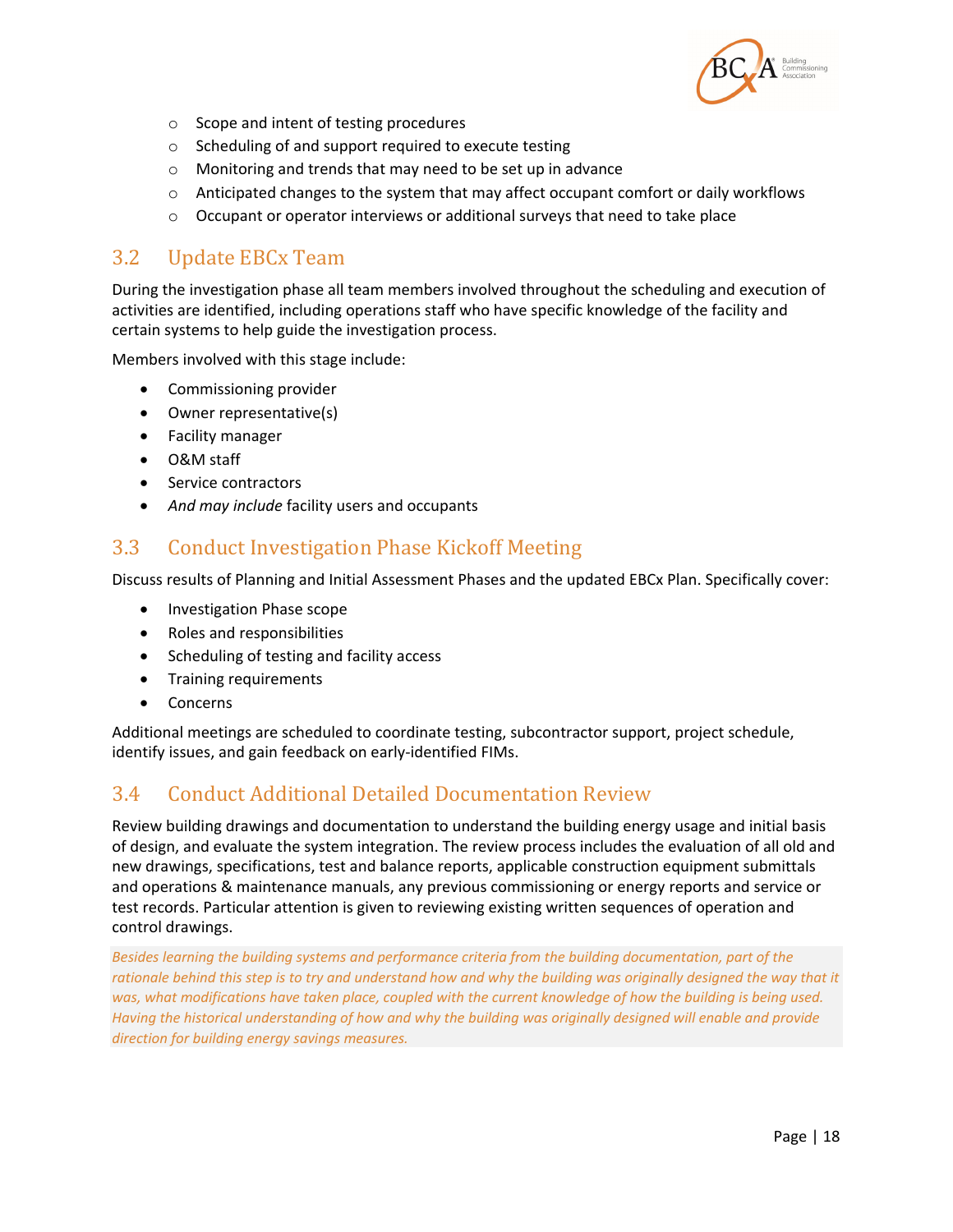

# 3.5 Conduct Detailed Site Survey

The site survey is based on a detailed assessment focusing on original areas of concern and items discovered during occupant interviews, drawing review, and review of additional building documentation.

The detailed site review includes examination of physical condition and review of system performance. The condition review evaluates appearance, physical damage, whether equipment is in need of maintenance, new features, or changes of use. Performance based evaluation includes how system and components are operated compared to CFR requirements or expected or good practice.

*During investigation planning, discuss how to define simple repairs. Best practice is to define it as 1) requiring materials less than a specified dollar amount from which the Owner (typically the building operations staff) can spend out of the operations resources/budget not requiring approvals, and 2) time to repair over 30 minutes. Of course, other arrangements can be made, but this is a good way to define what can be included in scope.* 

Conduct a night walk if not already completed during the initial assessment. This helps to identify equipment that is operating that may not need to be, based on the time of day or potential temperature setbacks. Equipment that cannot be turned off completely should be evaluated to operate at a lower speed or reduced set point.

# 3.6 Check Calibrations of BAS-Trended Points

Verify accuracy of sensors, valves and actuators and statuses to ensure precision of BAS screen shots and trend data. At minimum, perform this on all devices that will impact control and BAS points and devices are calibrated by O&M staff, the service contractor, or the CxP. As a best practice, calibration is completed prior to initiating trends.

## 3.7 Analyze Facility Performance and Establish Performance Baseline

Energy performance monitoring and ongoing tracking establish baselines and correlations of proper performance:

Establish an energy baseline early in the EBCx project and track that progress as items are identified and implemented. The more the baseline identified extends from the building level down into the individual equipment level energy use (i.e., chiller or pump power), the more accurate the baseline comparison and future savings calculations will be. Building-level energy baselines should include kWh and therms per day, per month and eventually per year, all correlated to outside air temperature and converted to EUI per square foot and compared to peer buildings. Equipment baselines should be established for large energy using equipment like chillers, cooling towers, larger pumps and large air handlers and also correlated to outside air temperature.

*Analyzing trend data occurs through spreadsheet or cloud‐based software analysis. The goal of trend monitoring is to allow for identification of improper operation, lack of schedule control, or other operational issues inconsistent with meeting the CFR or the system/equipment operating at optimal efficiency. Analyzing the trend monitoring data can assist in determining if the system is meeting the CFR.* 

*Energy, non‐energy and other system performance data establishes baseline benchmarks for facility performance. Available facility performance baseline data may include utility billing data, sub‐metering data, work orders, comfort complaint logs, indoor air quality parameters, occupant satisfaction survey results, BAS trend data and/or standalone data logger data.* 

*Performance measurements and tracking can be further expanded and enhanced as part of an ongoing commissioning program.*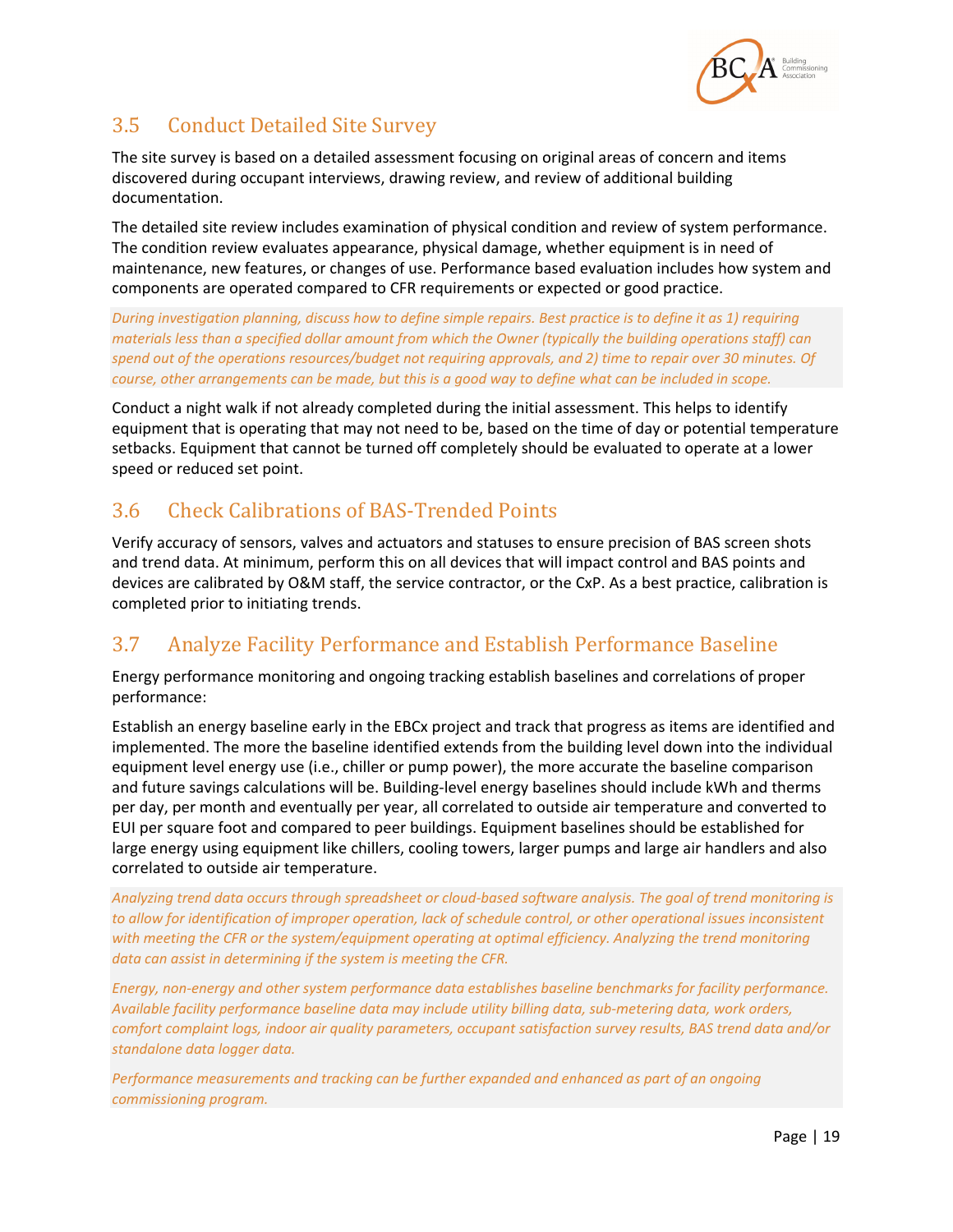

The electrical kW 15‐minute interval demand data analyzed in the Initial Assessment Phase is further evaluated in this phase. Solutions and improvements to excessive energy or demand are developed and added to the Master List of Findings.

Throughout the EBCx process the CxP shall work with the Owner and/or BAS service contractor to update and accurately reflect the as‐programmed sequences of operations. This shall be done in two ways through the EBCx process.

- The CxP shall, in the implementation phase, prepare a Facility Guide that describes the sequence of operations for the projects systems and equipment.
- Additionally, as part of the implementation phase the BAS service contractor shall prepare and submit an updated as‐built controls submittal, which reflects all of the actual programmed sequences of operations for the systems and equipment within the scope of the EBCx project.

## 3.8 Functional Testing or Monitoring?

Best practice does not dictate which method (manual functional testing or trending/monitoring) are most appropriate. This issue depends on the capabilities of the BAS, the particular equipment and sequences involved and how much current operations can be interrupted with functional testing, etc. It is best practice for the CxP to systematically evaluate each system and equipment and the likely control loops and features to be investigated and decide which method will be used for each issue. This is documented in the investigation phase portion of the EBCx Plan.

## 3.9 Monitor System and Equipment Performance

Develop a diagnostic monitoring plan (monitoring that will identify poor performance and potential improvements). Diagnostic monitoring methods include BAS trending, portable data logger trending, and energy and weather data collection. Establish a trend monitoring plan early in the Investigation Phase. The initial assessment phase should have confirmed the capacity of the BAS to trend and archive data at what intervals which will guide what points are put into trend.

The CxP, facility staff or the controls service contractor set up trends and data loggers. Trending intervals should be small enough to capture the issues being evaluated. Some control loops can be evaluated at 15 minute intervals while others require two to five minute intervals.

The CxP views the trend and monitored data graphically or tabularly to identify issues and improvement opportunities and highlight particular problems that may require more rigorous and focused investigation.

# 3.10 Conduct Additional Building Personnel and Occupant Interviews

Interview the Owner's facility management, maintenance personnel and occupants (as appropriate see also Initial Assessment Phase interview activities) to understand and confirm the current use and operation of the building and its systems. A formal interview process should be used to systematically identify potential problem issues, uncover potential improvement opportunities, confirm the CFR and to develop consensus on the commissioning process goals.

# 3.11 Review Building Automation Controls System

Conduct a thorough and detailed review of the building automation system. This can be one of the most time consuming—yet critical—tasks during the investigation phase, and is focused on establishing current sequences of operation, identifying accurate graphics, and evaluating unit alarms/settings.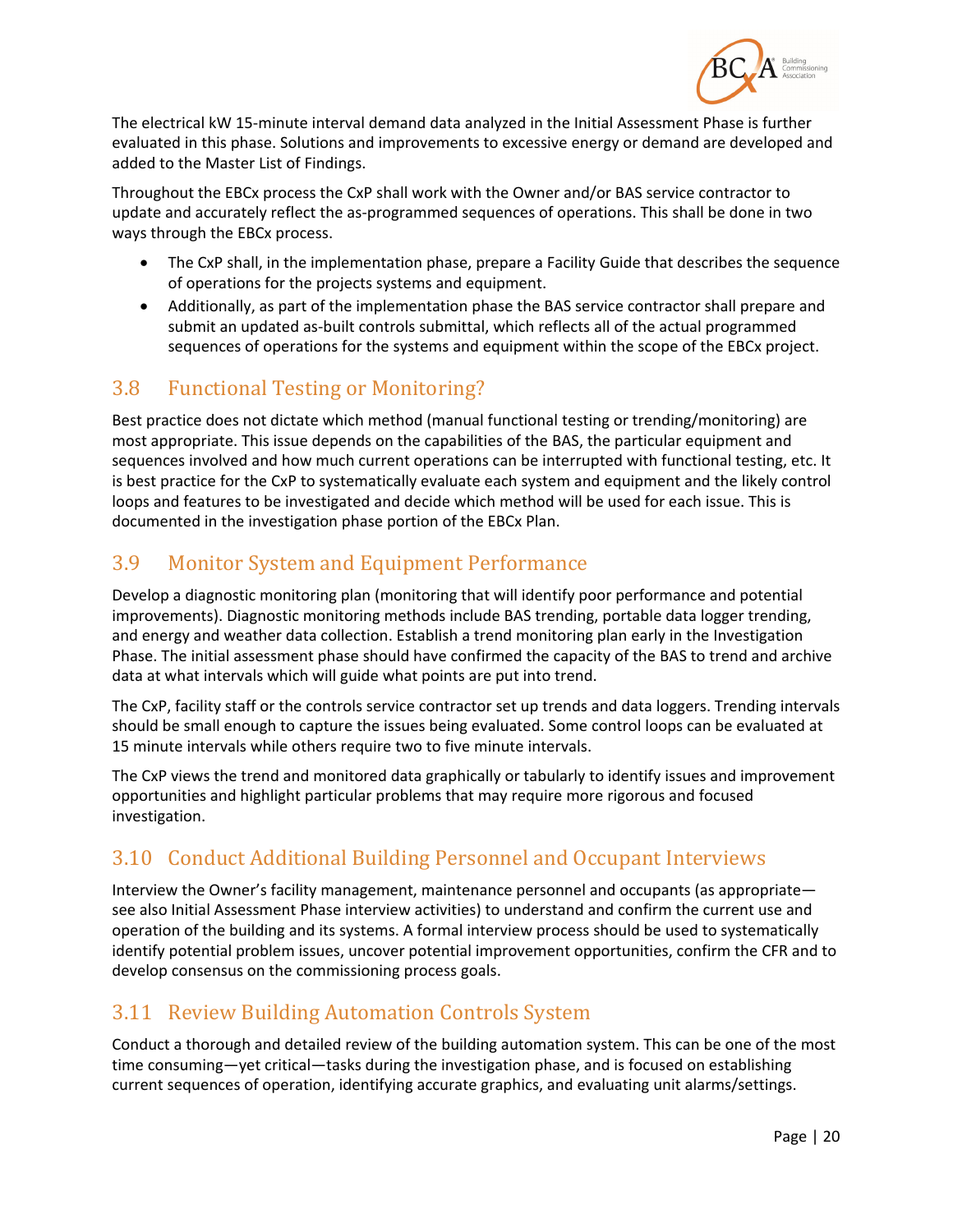

The CxP shall work with the Owner and BAS service contractor to accurately identify and document the programmed controls sequences for the systems and equipment within the scope of the EBCx project. This should be accomplished by:

- reviewing written control sequences (ideally the as-built version),
- interviewing knowledgeable facility staff and controls service contractors,
- reviewing the program code,
- direct observation of trend data, and
- direct observation and testing.

Review building automation system graphic screens, alarm logs, and schedules as applicable for each piece of equipment. This includes complete review of set points or reset parameters. Run override and "in‐hand" reports and confirm that each is required. Identify ways to remove all overrides and equipment that is in‐hand while still managing the issue that caused them to have to be overridden originally. Identify wasted energy use.

If feasible, take screen shots for each system and piece of equipment to document the as‐found condition and operation of the systems. This information is critical for later aspects of the project during measurement and verification.

Document identified problems and recommendations for improvements to the sequences of operation, resets and time of day schedules in the Master List of Findings log.

## 3.12 Develop Functional Test Procedures

Develop functional performance test (FPT) procedures for the systems identified in the project scope. Test plans for energy efficiency focused projects should confirm actual system operation to identify improvements and to test or confirm ideas for improvements. Projects that include requirements for confirmation of proper operation, should test non-energy efficiency features like temperature and humidity control, alarms, failure and standby modes, etc. and other performance requirements of the Owner set forth in the CFR. The level of written detail and repeatability of the test procedures should match the requirements of the Owner, any utility program or regulatory authority, but should not be excessive which takes resources away from more in‐depth investigation.

*For building enclosure commissioning (BECx) performance evaluations, development of the functional performance testing plan needs to occur in the Planning Phase and executed in the Investigative Phase.* 

### 3.13 Conduct and Evaluate System Functional Testing

Perform system testing to evaluate the building systems performance. In addition, anomalies or issues identified in earlier Investigation Phase are considered for further evaluation during system testing to determine root causes and possible solutions. The EBCx test procedures, are used to 1) validate that all components are functioning or what needs to be repaired/replaced; 2) validate the actual sequence of operations for systems and equipment, which is often found to be different than the original as‐built sequences; 3) identify opportunities to improve the systems and equipment through energy savings measures or FIMs.

Schedule tests with facility staff so that day‐to‐day operations are not disrupted. For systems that are critical or cannot be modified regardless of time of day, functional testing may be limited to detailed trend observations through the BAS. Testing may need to be deferred based on climate conditions or occupancy.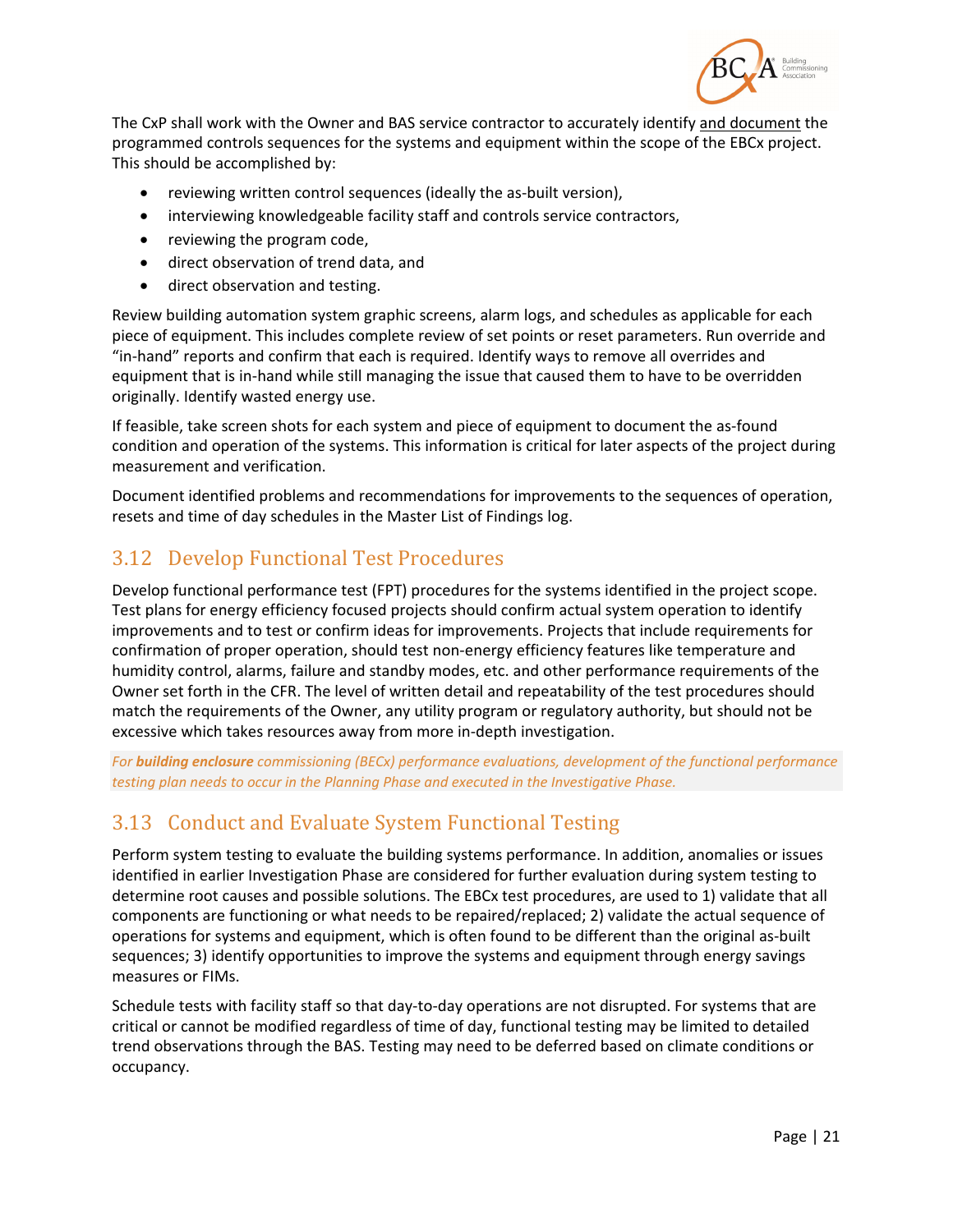

The system functional test plans typically contain a modified and scaled down version of a NCCx functional performance test procedure and only focus on those elements that are part of the project objectives and scope. For example, on an air handling system, the test procedure would validate that all valves and dampers actually open and close without restriction and perform per the sequence of operations. Additional, testing may include measurement of the differential pressure drop across heating and cooling coils to evaluate if they are dirty. EBCx test procedure typically do NOT, include a test of system and equipment safety devices or standby functions. This is due to the typical goal and purpose of EBCx project to save energy, and the validation of safety devices will add project cost but not energy savings. However, for older buildings, systems and equipment, validation of safety devices may be a secondary goal of the Owner and should be discussed.

Aside from individual equipment testing, system testing (often initiated through the BAS) is done to observe the whole building or system or multiple pieces of equipment functioning in different modes of operation. An example of this may include commanding all VAV units to heating mode and running a report through the BAS to identify positions of all heating valves and airflow readings compared to set point.

# 3.14 Gather Data for Energy Calculations and Implementation

Gather data for savings calculations and detailed implementation recommendations. This includes documenting submittal and equipment schedule data and nameplate data as well as actual measurements or readings of fan KW, amperage, motor speeds, airflows, motor size, coil temperature differences, and equipment run times.

Many CxP firms and/or Owners will not allow people to open live electrical panels which is often necessary to obtain electrical power measurements or to install data loggers; CxPs need to outline and electrical data measurement plan with the Owner for the project and how these measurements or data logger installations can be achieved. Many Owners have licensed electricians on staff or on call through a service trade contractor. Through proper planning, communication and execution, electrical measurements and data can safely be obtained.

NOTE: for many utility sponsored/incentivized EBCx programs, 3‐phase power measurements including power factor must be actually measured for all energy savings measures that exceed a certain electrical energy savings threshold.

*Don't rely only an occupancy schedule or a BAS trend that conveys only an "enable" or "commanded" status for determining when the equipment is running. Rely on BAS feedback signals or data loggers that can sense either vibration or measure electrical in order to log when a piece of equipment is actually running. This kind of data gathering and measuring is critical for making sure energy calculations more accurately project savings.* 

# 3.15 Perform Energy Savings and Cost Calculations

Energy savings are estimated for potential facility improvements. Complete savings calculations as most appropriate and as described in the EBCx Plan. Best practice does not spend excessive time in improving savings accuracy at the expense of other important activities. However, custom weather bin spreadsheet, hourly computer simulation, or basic engineering calculations, local weather data, or even real‐time weather data that coincides with trend data used for calculations can be helpful to ensure accuracy of calculation estimates. Stack or adjust individual measure energy savings calculations so they account for interactive effects of other measures so savings are not double counted.

Include rough budgetary implementation cost estimates in the Master List of Findings during the Investigation Phase, with firm contractor quotes to be obtained during the Implementation Phase after specific measures have been selected for implementation.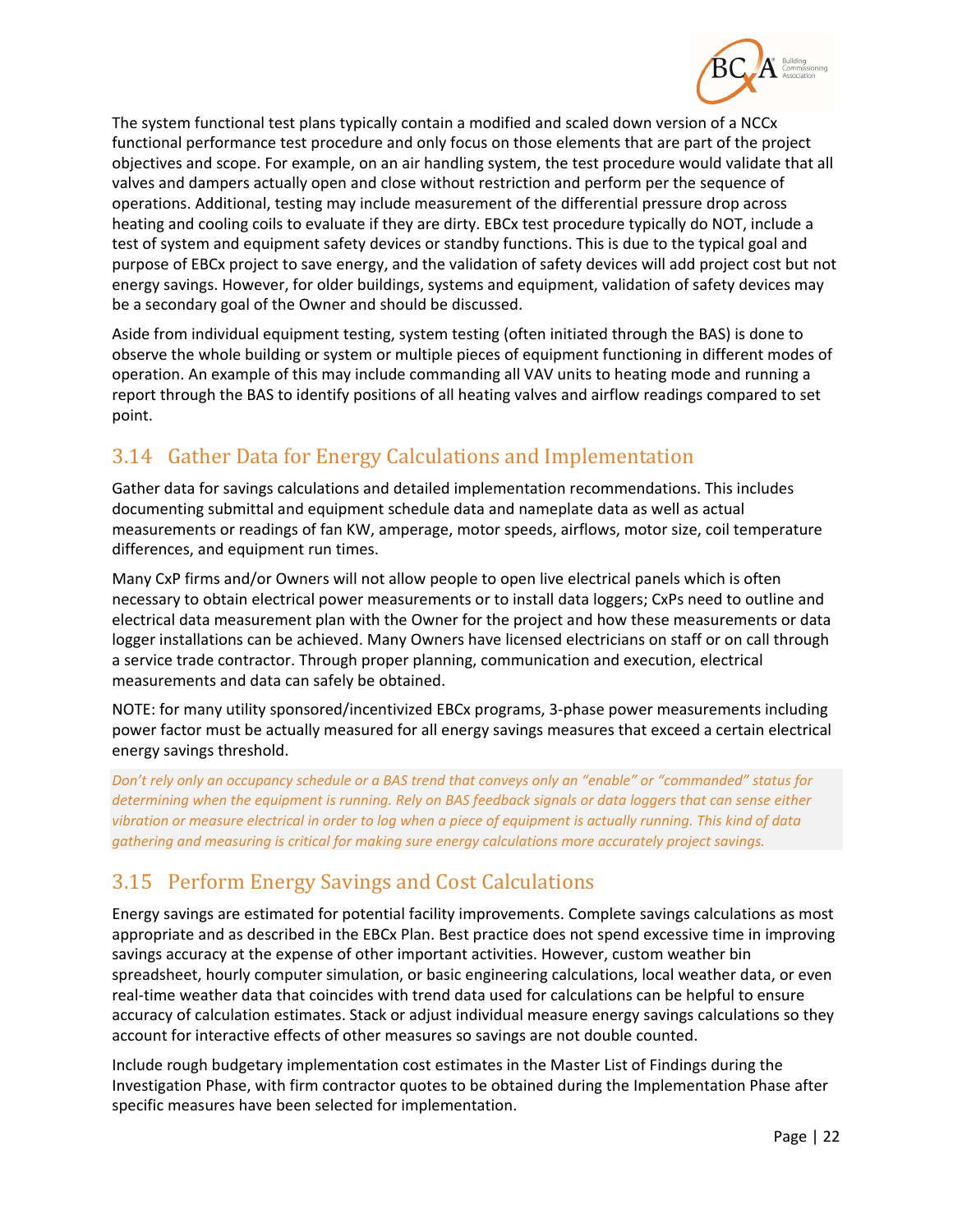

Factors that impact calculation methodology rigor may include utility program requirements if applicable, Owner expectations, and the level of investment required for measure implementation.

*Energy calculations are be based on the best information available and cover:* 

- *1. List parameters, values, correlations and approximations used, and why they were used. At this point most data should be measured. However, even measurements still may be approximate.*
- *2. During the investigation phase, the accuracy of energy calculations should be increased from that achieved during the initial assessment phase in accordance with the agreements and expectations given in the CxP's scope and the EBCx Plan.*
- *3. Know the format required for calculations. This is usually Owner or utility‐requested, or driven by M&V requirements. Energy modeling can have greater cost implications than spreadsheet calculations. One the other hand, energy modeling could be more accurate, especially for custom measures, but some utilities requires spreadsheet calculations.*
- *4. Make sure energy savings are conservative (projected lower than expected), so that in reality savings are more achievable than you project. Similarly, make sure costs are projected a little high (so that you hit your cost projections when unexpected costs are factored in).*

## 3.16 Perform Simple Repairs

If appropriate and agreed upon by the Owner and CxP, perform — or work with O&M staff and the Owner's on-call service trade contractors to perform — simple repairs or improvements identified during the Investigation Phase monitoring and testing.

## 3.17 Master List of Findings

Create, update and prioritize Master List of Findings and recommendations to include possible ECMs and FIMs based on the findings from CFR/discussions and iterations with Owner's team, and from the steps above.

*As conditions are found and isolated, the Owner team may change the way they prioritize the findings. This can be critical if findings involve safety items or large cost items or code issues that should be implemented first, versus energy measures if that is what original goals were. If the data confirms the Owner's suspected issues, the value of Cx now is that you have conclusive data, measurements, trends.* 

The following information on each ECM and FIM is desirable so that the Owner has sufficient information to make an informed decision when selecting the ECMs or FIMs for implementation:

- 1. Description of Finding
- 2. The Solution/ Measure Description
- 3. Benefits
- 4. Drawbacks/Risks
- 5. Implementation Cost
- 6. Energy, maintenance, operational savings, including trade‐offs for system conversions based on CFR‐stated methodology (details on estimated electric, fossil and demand savings may be desired)
- 7. Payback and Return on Investment (ROI) analysis; and
- 8. Commissioning Team recommendation for implementation

The Master List of Findings includes updates to previous findings and descriptions identified during previous phases.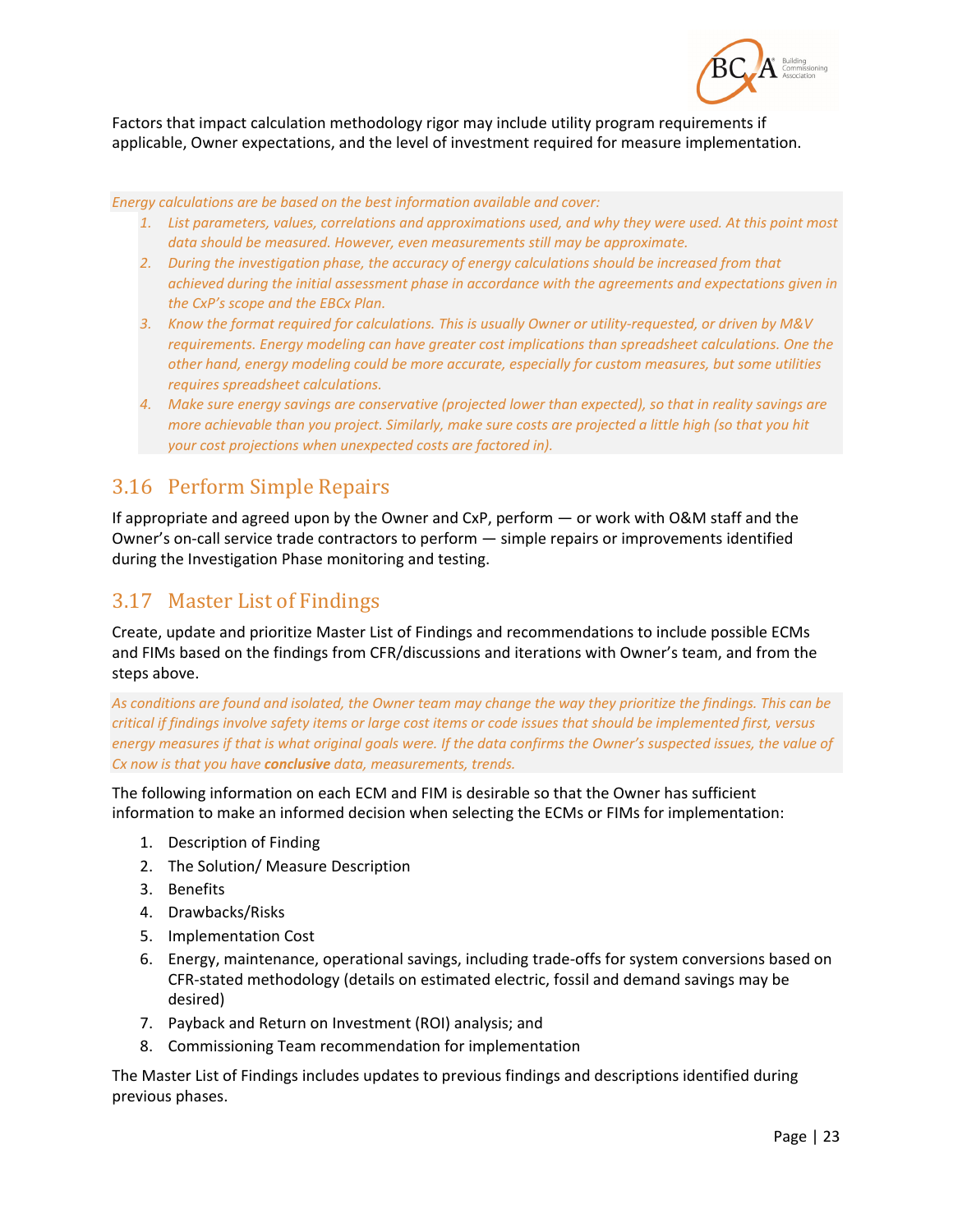

*Often the Master List of Findings is dedicated to no/low cost measure but can also be inclusive of capital improvements. Systems that do not meet the CFR, are identified and their feasibility evaluated on a similar basis as other recommendations and findings. "Non‐measures" can be as valuable to present as any other facility improvement measure.* 

The CxP meets with the Owner and goes through the Master List of Findings and clarifies any questions the Owner may have. The Owner corrects any data given in the findings and identifies concerns they have with any measures. During that meeting or later, the Owner identifies which measures they intend to have implemented and gives each a priority. During this meeting the Owner determines who will be responsible for leading the implementation efforts, and if they will be performed in house or completed by outside contractors and vendors.

## 3.18 Update EBCx Report with Investigation Report

Update the EBCx Report with the summary findings and analysis from the investigation phase. This report provides the Owner with a full debrief of the opportunities for improvement and how the conclusions were reached. The report includes all major elements throughout the investigation phase such as:

- Summary documentation of changes made during the Investigation Phase.
- List of all findings and recommendations.
- List of the measure selected for implementation.
- Complete monitoring and test results or investigation documents such as test scripts and checklists.

#### 3.19 Finalize Measurement and Verification Plan

For ECMs being implemented, evaluate methods of measuring system performance and verifying proper implementation to best demonstrate the success of the ECMs. Each ECM shall have a verification methodology appropriate to the size and complexity of the measure (and interests of the Owner), incorporated into a measurement and verification (M&V) Plan. The M&V plan provides a protocol to verify the performance of the measure/system and confirm that the predicted energy savings have been achieved upon the completion of implementation. Ongoing BAS trending, portable data loggers, spot measurements, and functional testing may be utilized pre and/or post implementation as part of the M&V process. Best practice does not dictate the required M&V rigor, since the appropriate rigor is based on the Owner's interests for accuracy and any utility program requirements. Some Owners prioritize their expenditures in finding and implementing energy savings rather than in quantifying exact energy savings beyond the rough estimates from the initial assessment phase.

*SIDEBAR: A thorough M&V plan is a significant effort and should be developed upon Owner request or a program requirement. The M&V plan can be written and reviewed by the CxP. It is important the M&V plan is developed around the existing or planned data collection infrastructure as part of the EBCx Project.* 

## 3.20 Complete Scope of Work for Implementation and Hand-off Phases

After findings and recommendations are approved to proceed, the CxP writes and develops a detailed scope of work for the implementation and handoff phases.

Best practice will utilize scopes of work (SOW) appropriate for the measure and may require varying degrees of documentation and design support. The CxP and the EBCx plan clearly outline to the Owner what is "included" and what will be additional project costs. Examples of varying level of scope of work documentation include the following: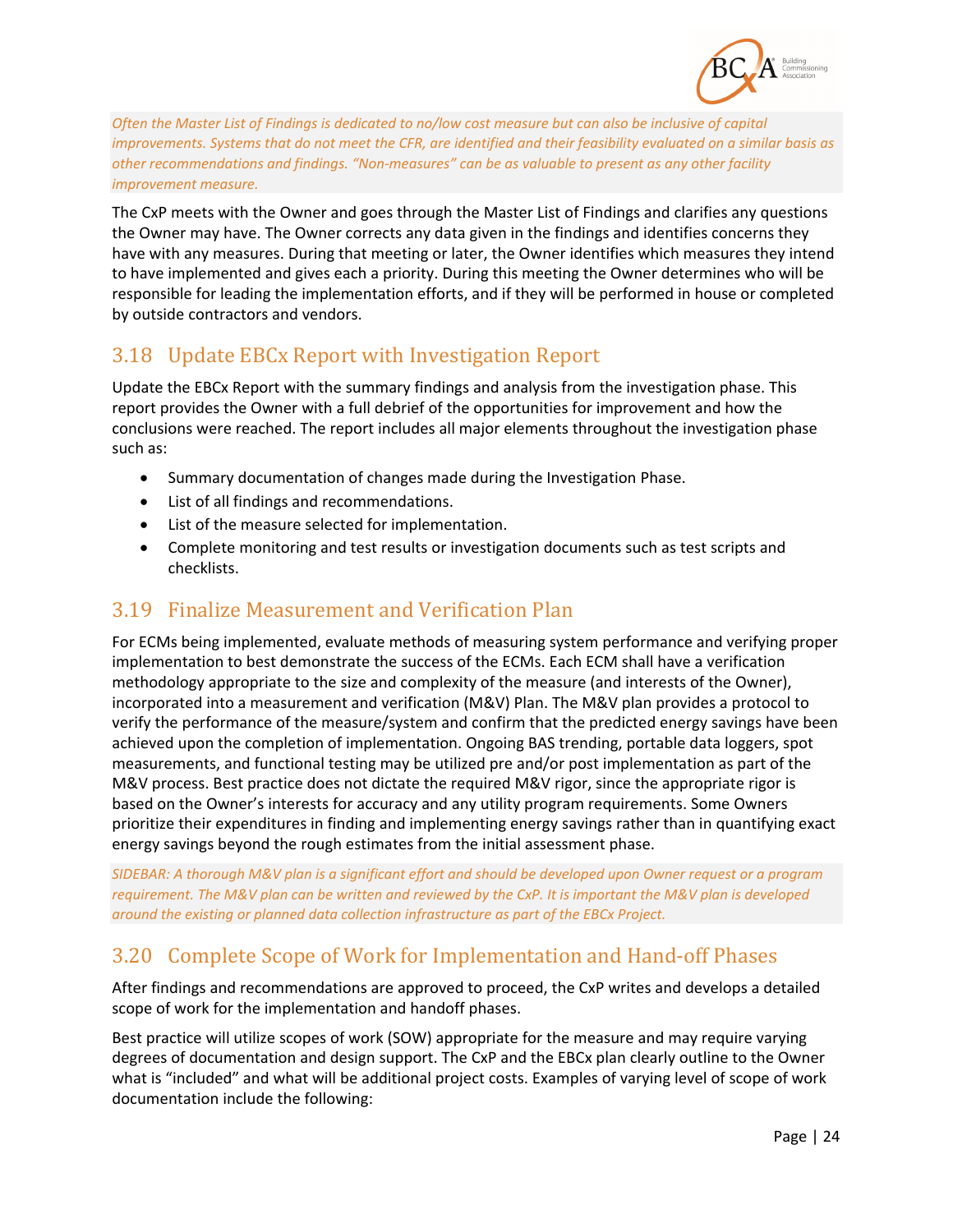

- **Simple SOW**: These include written setpoint changes and sequence of operations changes for optimization strategies such as reset schedules, economizer, and night time setbacks. Simple SOW may also include replacement in kind for failed components.
- **Medium SOW**: This might include the replacement of fail components or replacement of components to a newer model where sizing and performance calculations are required. This could include the replacement of a failed or poorly performing control valve where the control valve needs to be calculated.
- **Complex SOW**: Complex measures often include the requirement of design documentation, permits and often bidding the SOW out to contractors due to the measure cost being above a certain threshold.

*SIDEBAR: Although adding a new variable frequency drive on a constant speed piece of equipment is thought of as a simple measure, the SOW often requires full design drawings, specifications, and permits to handle the complexity of where the source of power comes from, where the VFD is to be located, if a local disconnect will still be required, if and how equipment and life safety circuits are to be tied into the VFD, how arc flash labels will be handled, what the method of procedure (MOP) is to tie in the new VFD.* 

The Owner's operations staff reviews and approves the scope and identifies areas of work to include design, additional investigation, implementation support, performance verification, and setup of performance‐based monitoring.

Additional EBCx scope items for implementation and handoff to consider include further development and updates to the M&V Plan, additional ongoing commissioning activities, and updates of the Facility Guide or preventive maintenance plans.

## 3.21 Obtain Owner Acceptance and Decision to Proceed

Review the EBCx Report with the Owner and obtain the Owner's written approval to proceed as documented in the updated scope of work.

*At this point the project is either a true improvement project (i.e., contracted and/or engineered work that can be completed without a design team and/or engineer's stamp) or a major renovation project (requires a design team), or a combination of the two, in which case it may be best to defer to the new construction commissioning (NCCx) process, starting with the CFR as OPR and design reviews.* 

#### 3.22 Deliverables

- Updated EBCx Report, including the addition of the Investigation Report data and analyses
- Updated EBCx Plan
- Owner-reviewed/approved/finalized Master List of Findings
- Updated CFR (based on information/requirements resulting from findings)
- Scopes of Work for Implementation
- Implementation Plan (best practice is to have a plan ready to go at the end of the Investigation Phase)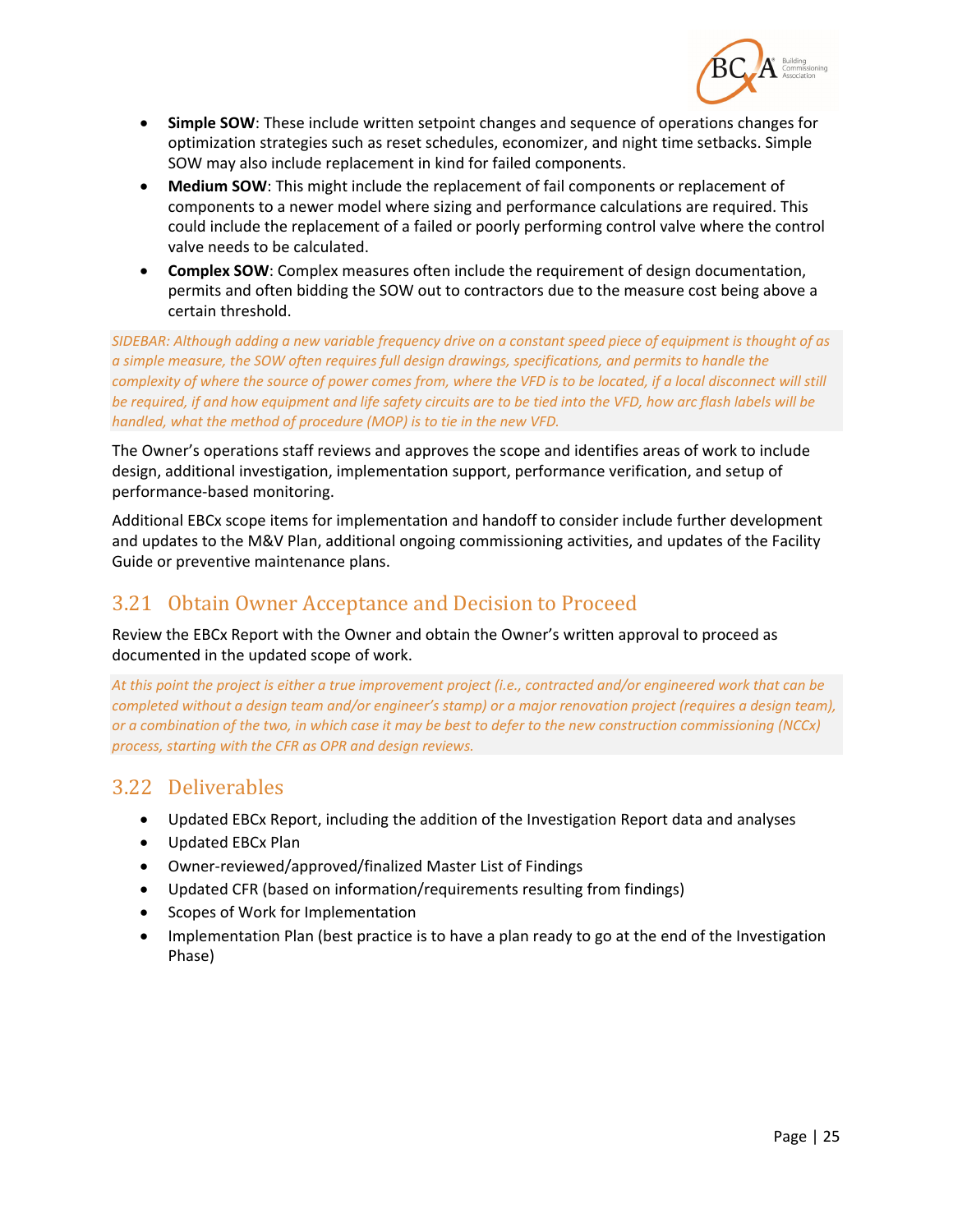

# **4 IMPLEMENTATION PHASE**

The objectives of the implementation phase are to implement the approved ECMs and FIMs and confirm they are operating correctly.

Implementation Phase Cx tasks include these activities:

- Prepare an Implementation Plan
- Implement Selected FIMs
- Verify Successful FIM Implementation
- Adjust Energy Savings Estimates and Measure Costs
- Review and comment on remediation designs by a design professional
- Execute Measurement and Verification Plan and Metering (If in Scope)
- Update EBCx Documentation/Prepare Implementation Phase Summary Report
- Plan for Ongoing Commissioning
- Obtain Owner Acceptance and Written Decision to Proceed

### 4.1 Implement Facility Improvement Measures

#### 4.1.1 Prepare an Implementation Plan

Prepare an Implementation Plan to guide the implementation process and provide details on steps to be followed to complete the implementation of the selected ECMs and FIMs. This plan typically indicates which improvements will be made during the Implementation Phase and which ones will be deferred with a timetable for planned implementation as capital improvement projects, with the ultimate goal of having the systems perform efficiently to meet the CFR. An important part of the implementation plan includes creating a verification plan for each individual measure. The plan includes what verification method will be used, and what a successful result will look like. The CxP assists in generating an RFP for the selected ECMs and FIMS, and reviews contractor pricing in response to the RFP. The RFP includes scope of work, timetable, warranty, and commissioning responsibilities.

#### 4.1.2 Implement Selected FIMs

Review the contractor's submittals for compliance with the scope of work and CFR. Upon contractor selection, the CxP coordinates a project kickoff meeting with the contractor, CxP and Owner. As defined by the Implementation Plan, the selected improvements to the systems and operations are then undertaken and completed. The CxP facilitates project implementation meetings on a regular basis and provide updates to the Owner regarding the implementation progress of each FIM. CxP supports the implementation contractor by responding to RFIs and implementation questions and assist the Owner in scheduling all on-site activities and when measures will go-live, if not immediately.

#### 4.1.3 Verify Successful FIM Implementation

The CxP shall work with the project team to document and record the results and outcome of the implemented ECMs and FIMS. Verification of the implementation shall be done using a combination of methods including: performing focused functional performance testing (FPT) of the implemented ECMs and FIMs, using a formal FPT procedure; analyzing utility bill data, analyzing BAS or data logger trend data or reports; or other data collected to demonstrate that the desired outcomes and improvements successfully achieve the anticipated outcomes.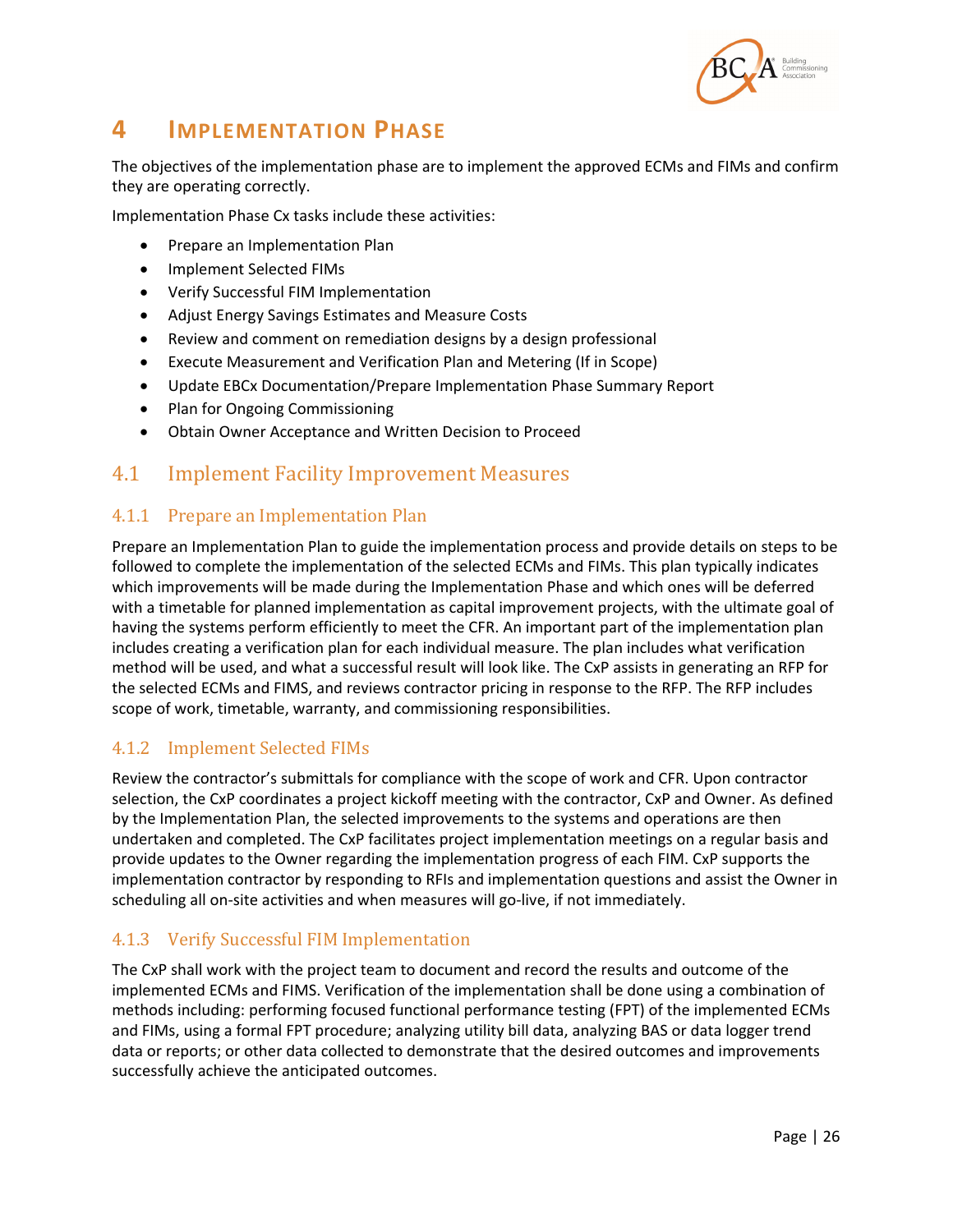

If the verification analysis of testing or trending does not show that the improvements were successful, the CxP shall work with the project team to analyze the system/equipment and determine the cause for the discrepancy, document the deficiencies found, and prepare a corrective action plan. The CxP and project team shall then, with the approval of the Owner, implement the corrective actions and repeat the verification process/testing until the implemented ECMs/FIMs are deemed working as intended or as well as can be achieved. Verification shall be thorough enough and completed in sufficient modes to provide high confidence of proper operation.

Similar to the NCCx process, the CxP shall "commission", through a documented form of functional performance testing, the implementation of measures and generate a deficiency log to track all implementation issues. The CxP and the contractor further modify or refine their improvement measures to meet the CFR and scope of work.

As necessary, create a plan for future testing of deferred capital improvement projects identified, based on seasonal conditions.

*It is important for the Owner and project team to understand that this is existing building commissioning, meaning that EBCx projects most often are working with existing and aged equipment. Achieving peak performance, or the equipment's original rated performance when new is a lofty goal and may not be achievable. However, the verification process shall include scope to commission and optimize the implemented ECM/FIMs to achieve as high a performance as can be achieved.* 

#### 4.1.4 Adjust Energy Savings Estimates and Measure Costs

Through the verification of ECM and FIM implementation, performance measurements and post implementation trend data shall be collected and compared to the pre-implementation data and energy savings calculations. Based on the actual post implementation performance, the energy savings calculations shall be updated to as closely as reasonable to reflect the actual trended and measured data. This may yield an increase or decrease in achieved savings which shall be shared with the Owner.

#### 4.1.5 Execute Measurement and Verification Plan and Metering (If in Scope)

Implement the M&V Plan developed during the Investigation Phase to evaluate project success and final energy savings as a result of the project.

#### 4.1.6 Update EBCx Documentation/Prepare Implementation Phase Summary Report

Based on the actual installed measures the CxP shall prepare documentation for each measure implemented including the following for inclusion in the implementation phase summary report:

- Prepared scope of work (SOW) documentation
- Submittals
- RFIs
- As-built documentation, including sequence of operations
- **•** Installation, Operations and Maintenance Manuals
- **•** Facility Guide
- Warranties (if applicable)
- Pre and post trend data and energy savings calculations
- Preventative and routine maintenance procedures

*The implementation report is often referred to as the EBCx report, and may be delivered at the end of the project. Not all EBCx projects deliver a separate implementation report.*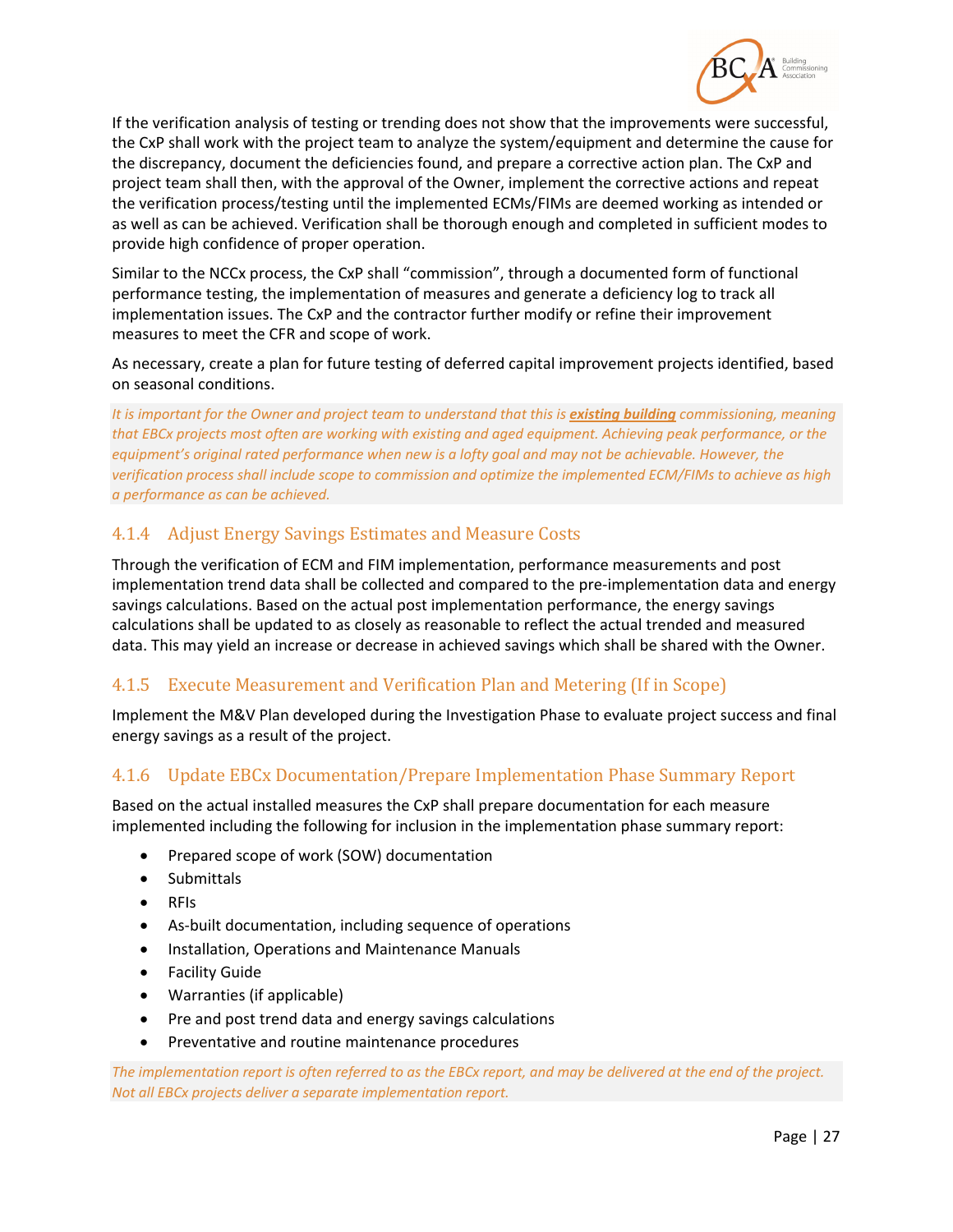

#### 4.1.7 Plan for Ongoing Commissioning

Plans like remote monitoring, are made to continue elements of the commissioning and M&V verification process on an ongoing basis to help the improvements persist over time. Certain steps may be repeated at regular intervals to facilitate this. Best practice includes CxP's six and 10-month review of the newly implemented ECMs and FIMS to validate the improvements function as expected.

#### 4.1.8 Obtain Owner Acceptance and Written Decision to Proceed

## 4.2 Deliverables

- Updated CFR
- Updated Master List of Findings with implementation status
- Updated EBCx Report, including the addition of the Implementation Report
- Updated Facility Guide material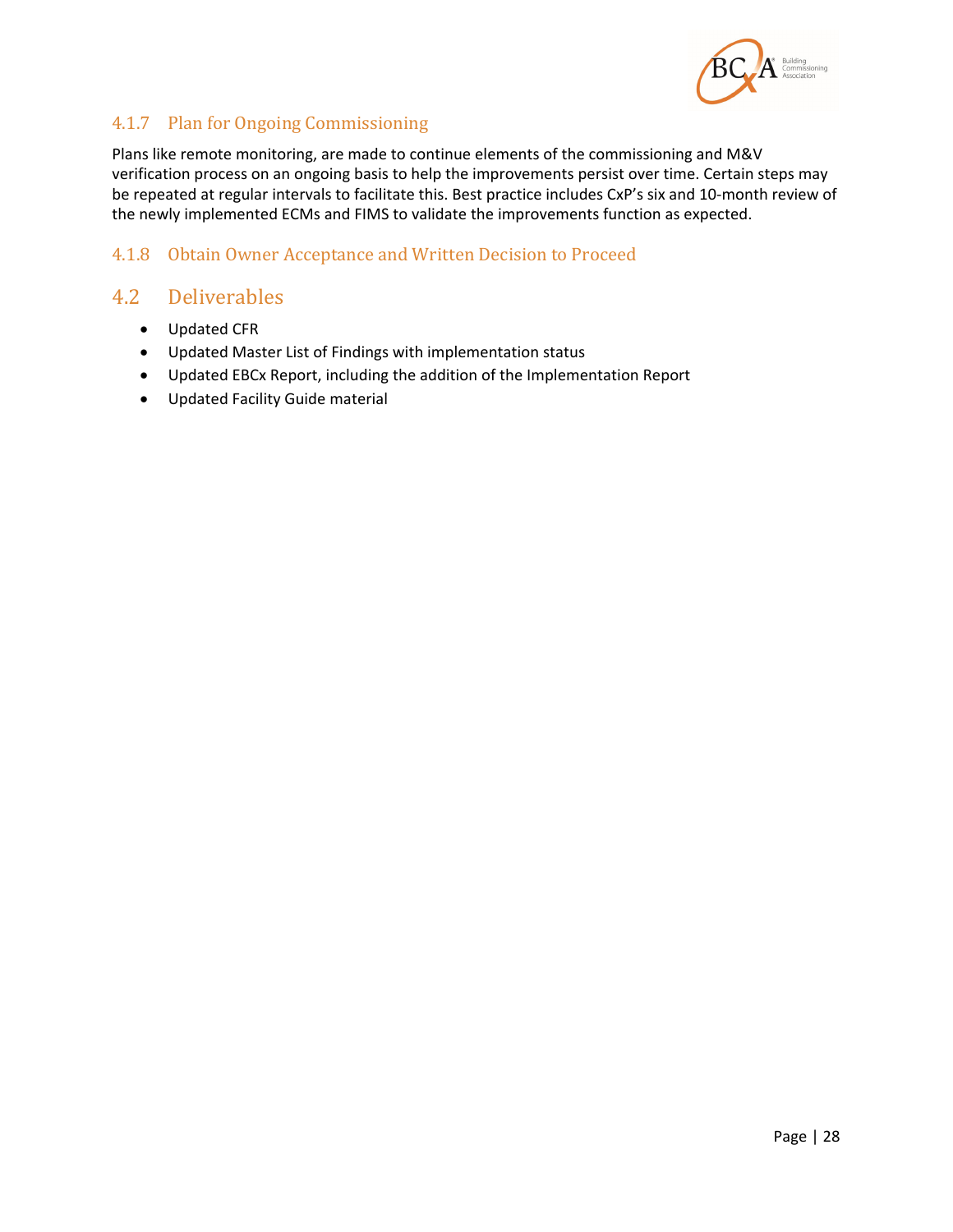

# **5 HAND‐OFF PHASE**

The objective of the hand-off phase is to ensure that facility staff and occupants have the understanding and documentation necessary to properly operate and maintain the changes and improvements made during the EBCx process, so the performance improvements persist over time. Tasks include updating and delivering key documentation, training staff, and planning for future ongoing commissioning (OCx) or monitoring‐based commissioning efforts (MBCx). Clear, accurate, and easily accessible documentation is key to ensuring the persistence of EBCx improvements.

Hand‐Off Phase tasks include these activities:

- Update and Deliver Documentation
- **•** Train Staff and End Users
- Plan for Persistence
- Close-Out Project

### 5.1 Update and Deliver Documentation

During the Hand‐Off Phase, the following are updated and delivered to the Owner.

**Sequences of Operation.** Document sequences directly impacted by the EBCx process. Update or rewrite sequences for all key systems and equipment, including setpoints and reset schedules.

**Final EBCx Report.** Prepare the report as a record of the EBCx activities and measures implemented for the Owner. This will become an important document for the building and an invaluable resource to current and future building operators. The final report typically includes:

- Planning Phase report and documentation
- Initial Assessment Phase report and documentation
- **•** Investigation Phase report and documentation
- Implementation Phase report and documentation
- As-built and updated BAS sequence of operations
- Updated O&M documentation
- One-line and system diagrams
- **•** Facility Guide

**O&M Manuals and As‐Built Documentation.** Update O&M manuals and as‐built documentation as required. If the Owner has acceptable, up‐to‐date O&M manuals, then O&M manuals only need to be modified to include any changes to equipment or operations that were made as part of the EBCx project. If current manuals are nonexistent or inadequate to support effective O&M of the existing equipment, the Owner should consider including a task in the EBCx scope to create or improve them. This would ideally include digitizing into a file/folder structure all O&M and site documentation such as drawings, specifications, submittals, TAB reports, control drawings, sequences, energy studies, warranties, PM plans, etc. This would include all site data, not just that generated in the EBCx process.

**Preventive maintenance procedures.** Update preventative maintenance procedures as required to ensure systems continue to operate efficiently.

**One‐line schematic diagrams of major systems.** Create or update one‐line diagrams of systems impacted by the EBCx. Accurate one‐line diagrams will help facility staff troubleshoot issues and maintain optimum performance.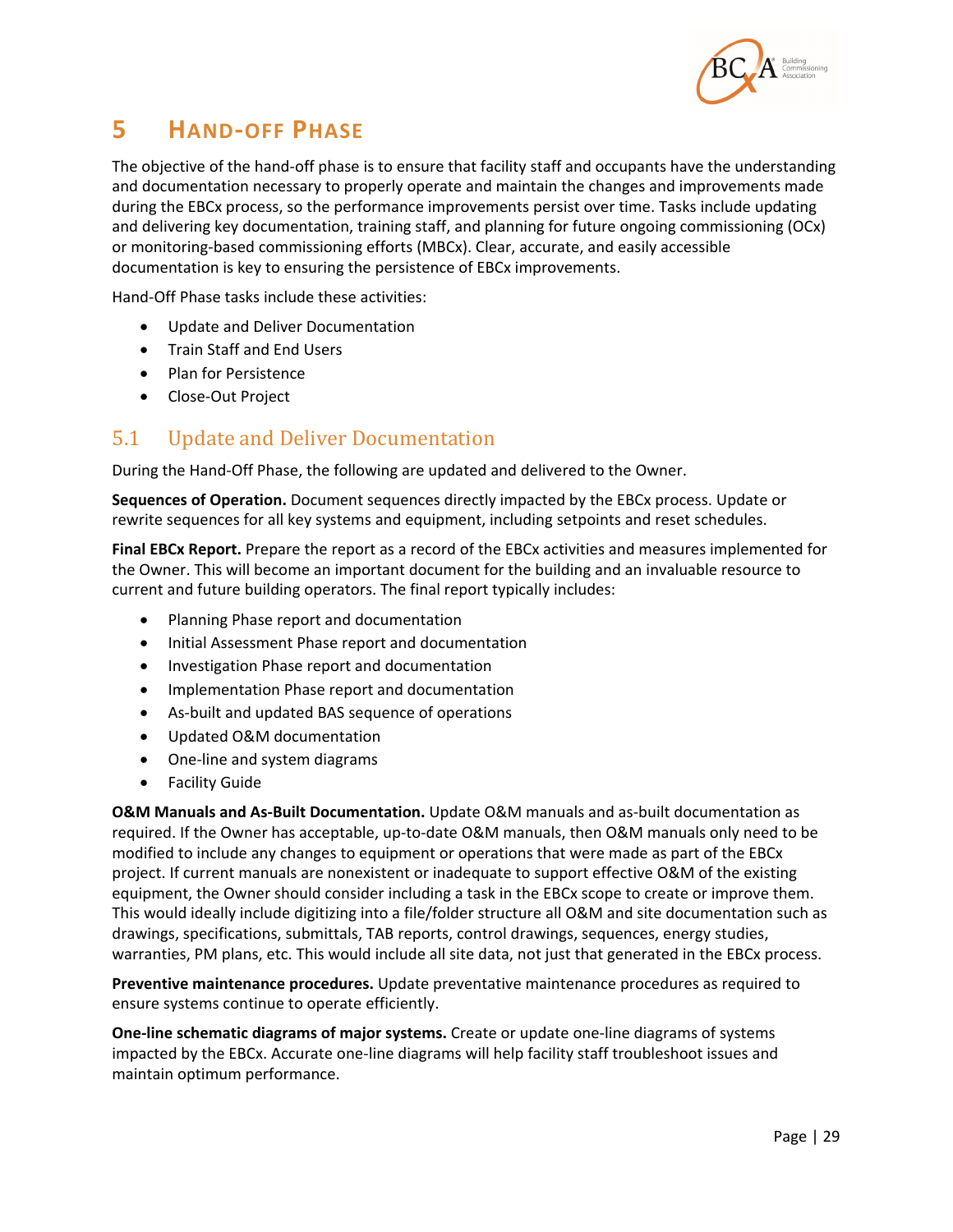

**Facility Guide.** The CxP shall create a Facility Guide for the systems and equipment within the scope of the EBCx project. The Facility Guide referred to in this EBCx Best Practices document, and what is sometimes referred to as a systems manual in the industry, would be what ASHRAE defines as the "Facility Guide: a basic building systems description and operating plan with general procedures and confirmed facility operating conditions, set points, schedules, and operating procedures for use by facility operations to properly operate the facility. A well‐organized and accurate Facility Guide will greatly enhance the building personnel's ability to operate the building effectively by providing all of the relevant information in a single location.

## 5.2 Train Staff and End Users

Training should be pervasive throughout the commissioning process. At the hand‐off phase, conduct formal training to ensure operations staff understand the EBCx findings and implemented changes. Training activities ensure that operators understand the theory behind the implemented changes ("why") as well as how to control and maintain the changes ("how").

Training may also include the end users for ECMs and FIMs that impact or are directly controlled by the end user occupants, examples of these include upgraded thermostats or lighting controls in which the occupants will directly control and adjust.

**Conduct Formal Training Sessions.** Provide focused training on the EBCx process outcomes, the implemented measures, system optimization techniques and strategies for persistence and continuous improvement. Training relies on the systems sequences of operation, the operations guide and the O&M manuals as the primary sources of information.

If end user training is deemed required, an end user‐specific training document specifically focused on what they need to know is to be prepared. For example, end users should not be given the systems operations guide as their training materials when all they need is to learn how to operate a new thermostat.

#### *SIDEBAR: What's in a best practices training?*

*Prepare: Qualify what backgrounds and which staffers have the qualifications that apply to the system(s). Who is actually checking systems on a daily basis? Who is responding, who is receiving that call (Property manager? Service company?)* 

- *Ensure that the right staff attend*
- *Create agendas*
- *Provide a Sign in/Sign Out sheet*
- *Include maintenance in training for O&M*
- *Train for activities that are common sense and meet needs of the staff*
- *Train on system, start to finish (follow air in building methodically to how it enters the space, e.g., hitting every damper, heating/cooling /mixing/coil/filter component along the way, and reviewing components involved in different modes like economizer and dehumidification)*
- *Visit top 5 or 10 things to check the equipment and/or the BAS on a regular basis.*
- *Review who gets the calls to:* 
	- o *Adjust the setpoints*
	- o *Respond to comfort issues*
	- o *Respond to HVAC issues*
	- o *Respond to controls issues*
	- o *Respond to warranty issues versus repair*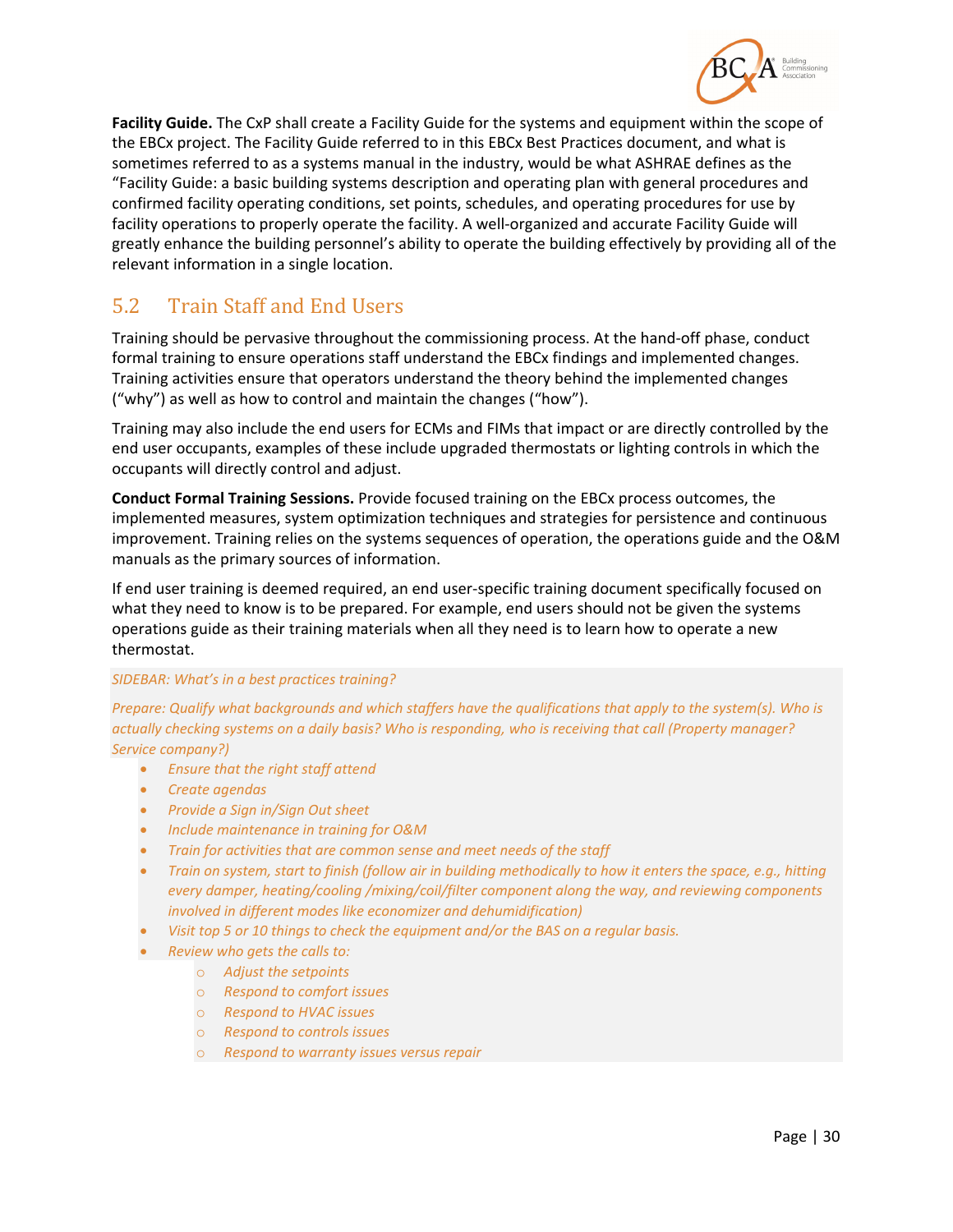

**Verify Training Effectiveness.** Ensure that operators have sufficient knowledge of the systems and EBCx changes to maintain optimum building operation. Verify that the training has accomplished these objectives through the use of quizzes, training evaluations by the trainees, or field observations of the training.

This is often accomplished by the CxP and the operations staff working on the BAS or at the system/equipment and reviewing how the system operates, key setpoints, and the sequence of operations with the CxP asking the operator questions to confirm their understanding and knowledge, or asking them where in the project documentation to find the information.

## 5.3 Plan for Persistence

The CxP creates a written plan for facility staff to follow to maintain performance. Without intentional changes to existing processes, the improvements from the EBCx activities are likely to erode over time. Planning is therefore required to maintain building performance at the commissioned state. Ideally, the facility transitions to an ongoing or monitoring‐based commissioning model.

#### 5.3.1 Include Operational Parameter Checks

The persistence plan shall include frequencies for recalibrating sensors and actuators, descriptions and frequencies for running override and in‐alarm reports, verification of time of day schedules, and setpoints, standard trend logs and their interpretations, descriptions and component or control loop functional tests and their periodic frequency, how to evaluate available energy and demand data over time and the use of any "smart", "energy" or diagnostic alerts or alarms that were programmed into the BAS as part of the EBCx program. The CxP and EBCx project team shall review, train and confirm the operations staff knows how to and plans for routine operational parameter checks.

#### 5.3.2 Implement Performance Tracking

The CxP shall implement performance tracking trending and data collection analysis strategies from which the CxP, or Owner, or other designated staff can review and periodically confirm the operational performance of measures persist. The strategy for performance tracking shall be reviewed and determined by the Owner. Due to limited operational staff and/or expertise, the CxP is often retained beyond the implementation and handoff phases of the EBCx project to perform these periodic operational performance checks.

A cost‐effective way to implement performance tracking and ensure persistence of the EBCx improvements is to institute an Ongoing Commissioning (OCx) or Monitoring-Based Commissioning (MBCx) process. The BCxA OCx Best Practices document, currently in preparation and scheduled for completion in early 2020, will outline the OCx process. At that time, updates will be made within this EBCx document to incorporate pre‐OCx planning tasks and correlate with OCx procedures.

If OCx is implemented in conjunction with the EBCx project or at the conclusion of the project, the CxP shall work with the OCx software implementation team to establish performance metrics for the systems and equipment as well as fault algorithms that measure, detect and verify the performance and persistence of the implemented measures as well as other features and control loops.

*OCx/MBCx should be discussed at the inception of the EBCx project and, if desired, incorporated into the entire EBCx process. A combined EBCx/OCx project has many advantages when deployed together — do not wait to start until the Hand‐Off Phase.*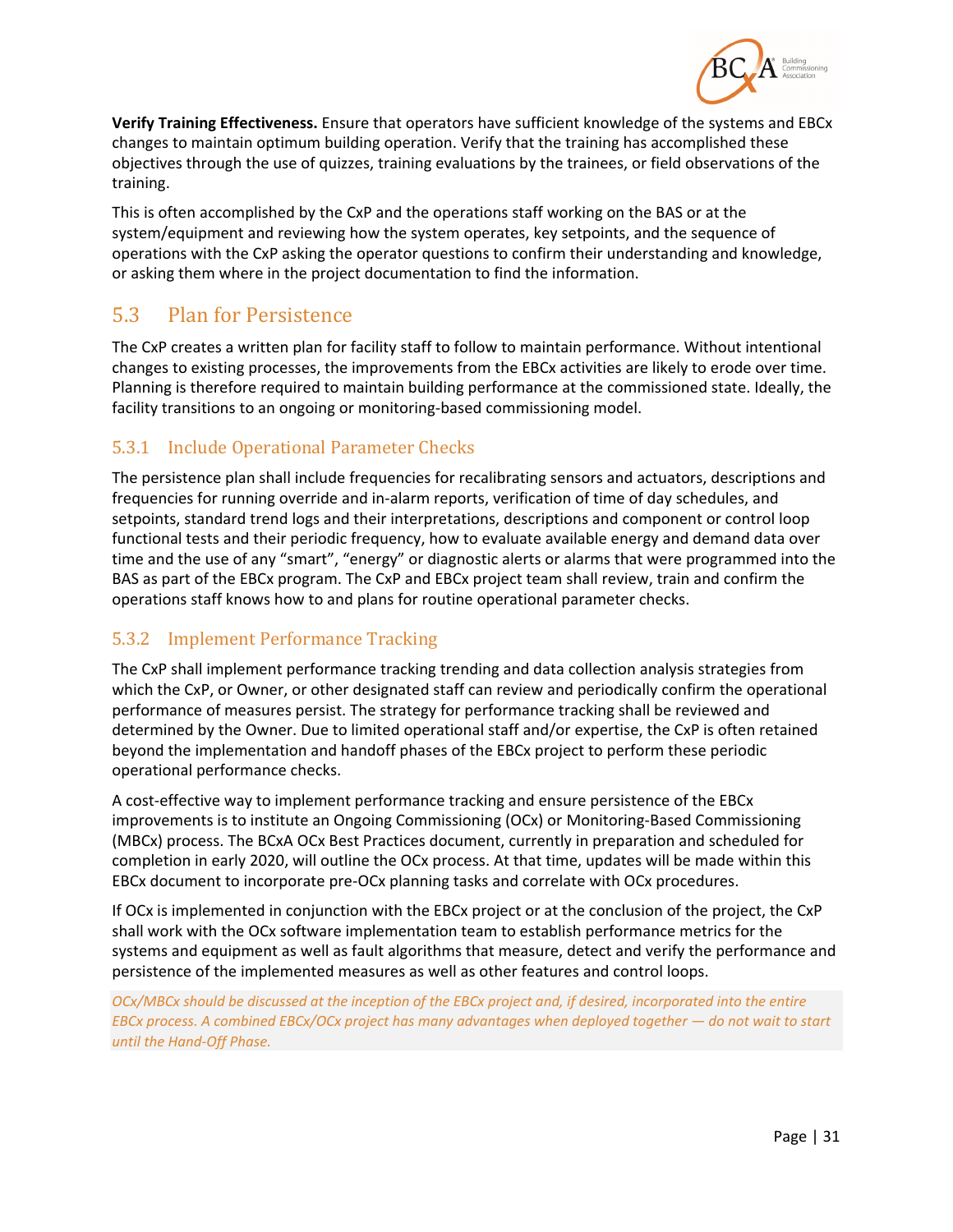

## 5.4 Close-Out Project

Hold a Lessons Learned Meeting with the Owner's building operating personnel and other Commissioning Team members to help sustain the EBCx performance benefits, increase their knowledge, and expand their ability to identify and address improvement measures

## 5.5 Deliverables

- Updated CFR
- Training agenda, including sign in/out sheets, O&M maintenance info, Notes/Pics from training and contact info for the system responders
- EBCx Report, including the addition of the Lessons‐Learned Report
- Plan for Persistence
- Facility Guide
- OCx Plan (if applicable)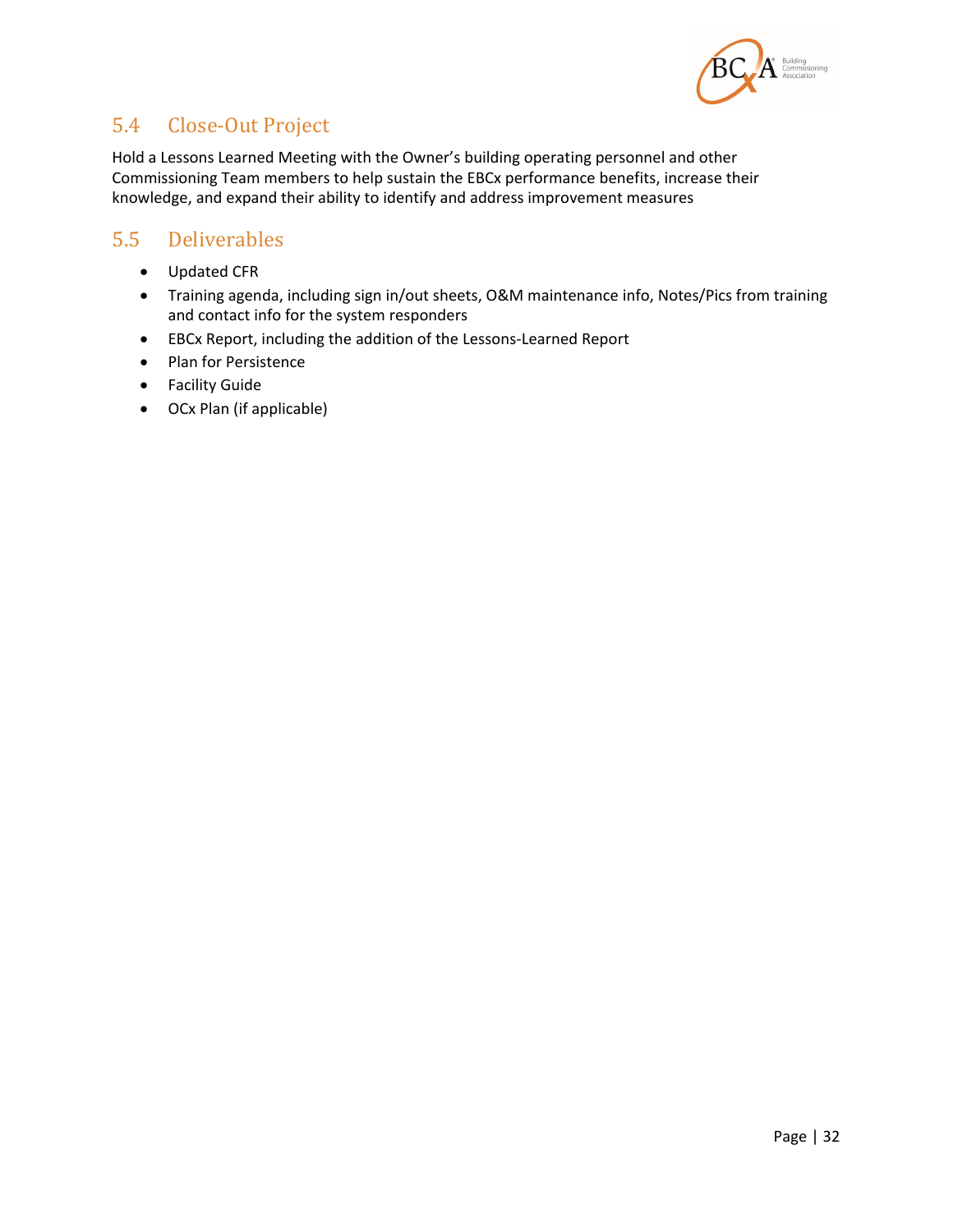

# **6 ONGOING COMMISSIONING**

The objective of ongoing commissioning is to create a bridge between EBCx project conclusion and ongoing building and systems performance . The BCxA is preparing a companion document, "Ongoing Commissioning Best Practices," that describes the best practices necessary to develop and sustain building performance over a building's lifecycle.

The OCx Best Practices document is scheduled for completion in early 2020. At that time, this Existing Building Commissioning Best Practices will be updated to provide guidance on preparation for ongoing commissioning that takes place throughout the more finite EBCx process.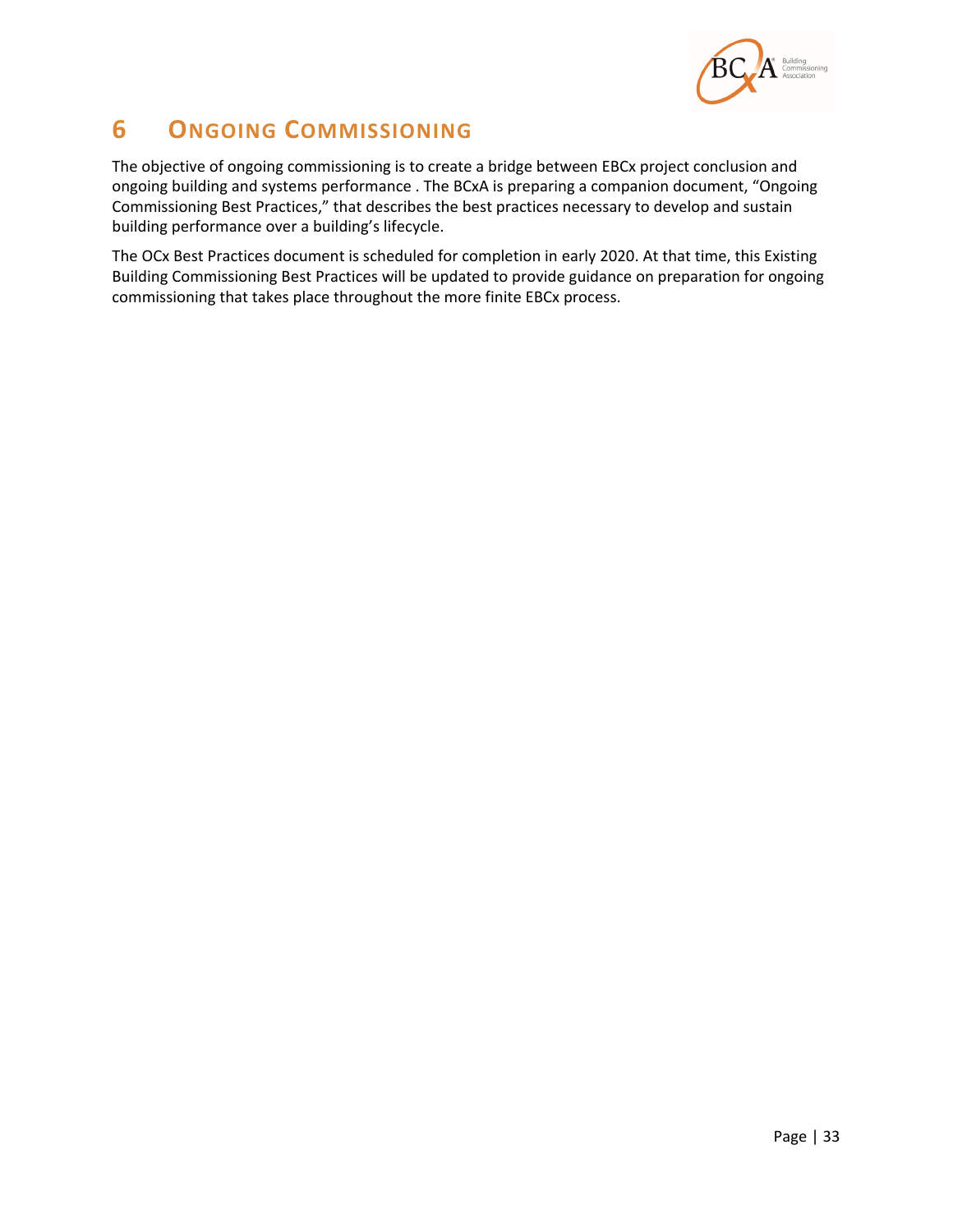

# **7 ABBREVIATIONS**

| American Society of Heating, Refrigeration and Air Conditioning Engineers |
|---------------------------------------------------------------------------|
| <b>Building Automation System</b>                                         |
| <b>Building Commissioning Association</b>                                 |
| <b>Building Enclosure Commissioning</b>                                   |
| <b>Building Management Control System</b>                                 |
| <b>Current Facility Requirements</b>                                      |
| Computerized Maintenance Management System                                |
| Commissioning                                                             |
| <b>Commissioning Provider</b>                                             |
| Existing Building Commissioning (includes "retrocommissioning" or RCx)    |
| <b>Energy Conservation Measure</b>                                        |
| <b>Energy Management Information System</b>                               |
| <b>Energy Use Intensity</b>                                               |
| <b>Fault Detection and Diagnostics</b>                                    |
| <b>Facility Improvement Measure</b>                                       |
| <b>Functional Performance Test</b>                                        |
| Key Performance Indicator                                                 |
| <b>Measurement and Verification</b>                                       |
| Monitoring-Based Commissioning                                            |
| New Construction Commissioning                                            |
| <b>Operations and Maintenance</b>                                         |
| <b>Ongoing Commissioning</b>                                              |
| <b>Owner's Project Requirements</b>                                       |
| <b>Qualifications-Based Selection</b>                                     |
| Return on Investment                                                      |
| <b>Request for Proposal</b>                                               |
| <b>Request for Qualifications</b>                                         |
| Scope of Work                                                             |
| <b>Test and Balance</b>                                                   |
|                                                                           |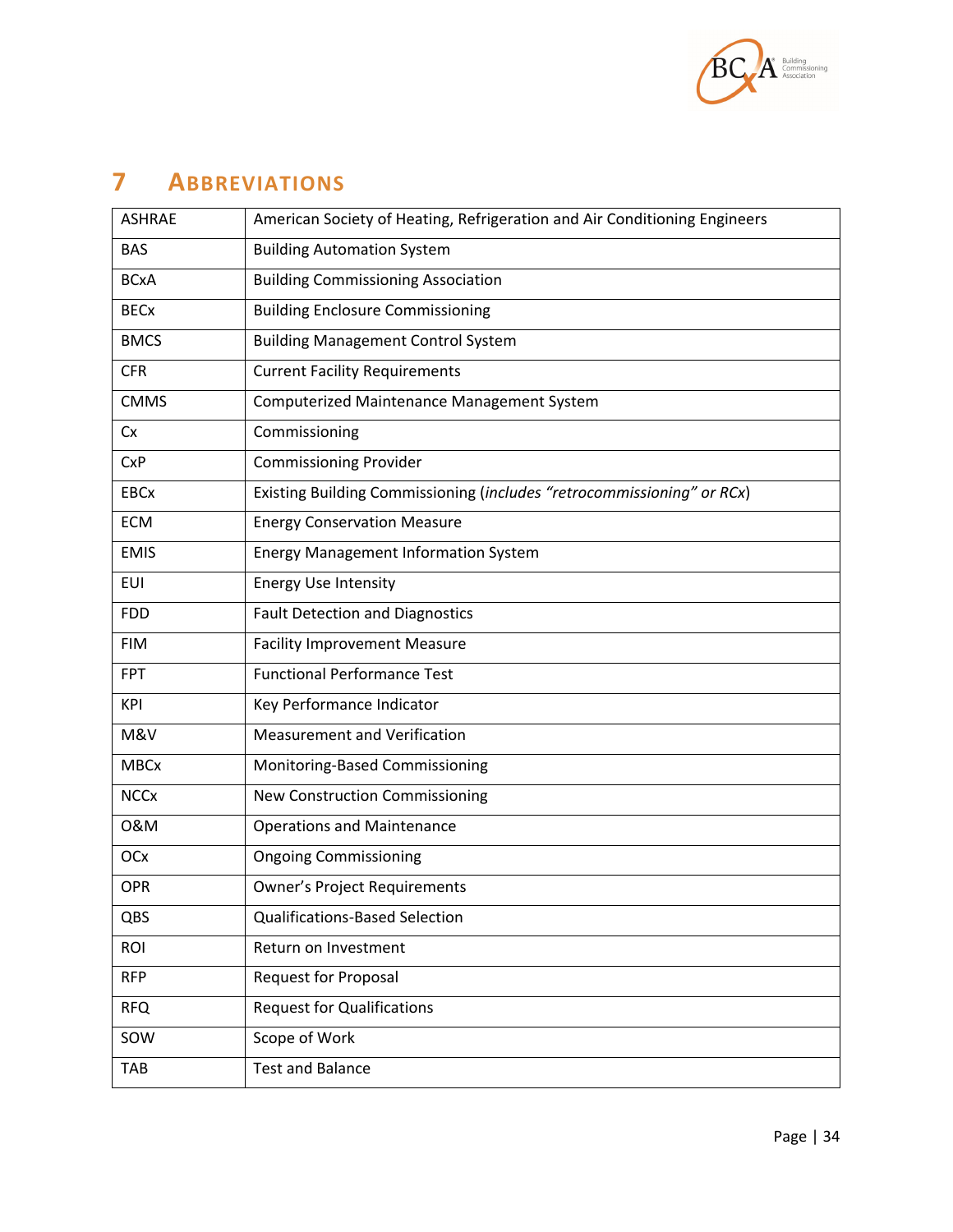

# **8 DEFINITIONS**

| <b>Phrase</b>                                         | <b>Meaning</b>                                                                                                                                                                                                                                                                                                                                                                                                                                                                                                                                                                      |  |  |  |
|-------------------------------------------------------|-------------------------------------------------------------------------------------------------------------------------------------------------------------------------------------------------------------------------------------------------------------------------------------------------------------------------------------------------------------------------------------------------------------------------------------------------------------------------------------------------------------------------------------------------------------------------------------|--|--|--|
| Commissioning (Cx)                                    | A quality-focused process for enhancing the delivery of a project. The<br>process focuses on verifying and documenting that the facility and all of<br>its systems and assemblies are planned, designed, installed, tested,<br>operated, and maintained to meet the Owner's Project Requirements<br>(OPR). Followed in EBCx by Current Facility Requirements (CFR)                                                                                                                                                                                                                  |  |  |  |
| Commissioning (Cx)<br>Provider                        | Firm or individual who, through coordinated actions, is responsible for<br>implementing the Cx Process.                                                                                                                                                                                                                                                                                                                                                                                                                                                                             |  |  |  |
|                                                       | Third-Party Commissioning Providers are commissioning consultants<br>hired directly by the building owner and not responsible to, or affiliated<br>with, any other member of the design and construction team.                                                                                                                                                                                                                                                                                                                                                                      |  |  |  |
| <b>Commissioning Team</b>                             | The key members of each party involved with the project designated to<br>provide insight and carry out tasks necessary for a successful<br>commissioning project. Team members may include the commissioning<br>lead, building owner or owner's representative, building staff, design<br>professionals, contractors or manufacturer's representatives, testing<br>specialists, and the rating system coordinator. The team may also consist<br>of a group of commissioning system specialists in such areas as building<br>enclosure, lighting controls, fire protection and more. |  |  |  |
| <b>Current Facility</b><br>Requirements               | A written document that describes the current functional requirements of<br>a facility and the expectations of how it should be used and operated.<br>This may include goals, measurable performance criteria, cost<br>considerations, benchmarks, success criteria, and supporting information<br>to meet the requirements of occupants, users, and Owner(s) of the<br>facility.                                                                                                                                                                                                   |  |  |  |
| <b>Existing-Building</b><br>Commissioning (EBCx)      | A quality-focused process for attaining the CFR of an existing building<br>and/or its systems and assemblies. The process focuses on planning,<br>investigating, implementing, verifying, and documenting that the facility<br>and/or its systems and assemblies are operated and maintained to meet<br>the CFR, with a program in place to maintain the enhancements for the<br>remaining life of the facility.                                                                                                                                                                    |  |  |  |
| <b>EBCx Commissioning Plan</b>                        | A document that outlines the organization, goals, schedule, allocation of<br>resources, and documentation requirements of the Cx Process.                                                                                                                                                                                                                                                                                                                                                                                                                                           |  |  |  |
| <b>Facility Guide</b>                                 | A basic building systems description and operating plan with general<br>procedures and confirmed facility operating conditions, setpoints,<br>schedules, and operating procedures to properly operate the facility.                                                                                                                                                                                                                                                                                                                                                                 |  |  |  |
| <b>Functional Performance</b><br><b>Test Protocol</b> | A written collection of tests that, when executed in the test process,<br>allow verification of the performance of a system or assembly.                                                                                                                                                                                                                                                                                                                                                                                                                                            |  |  |  |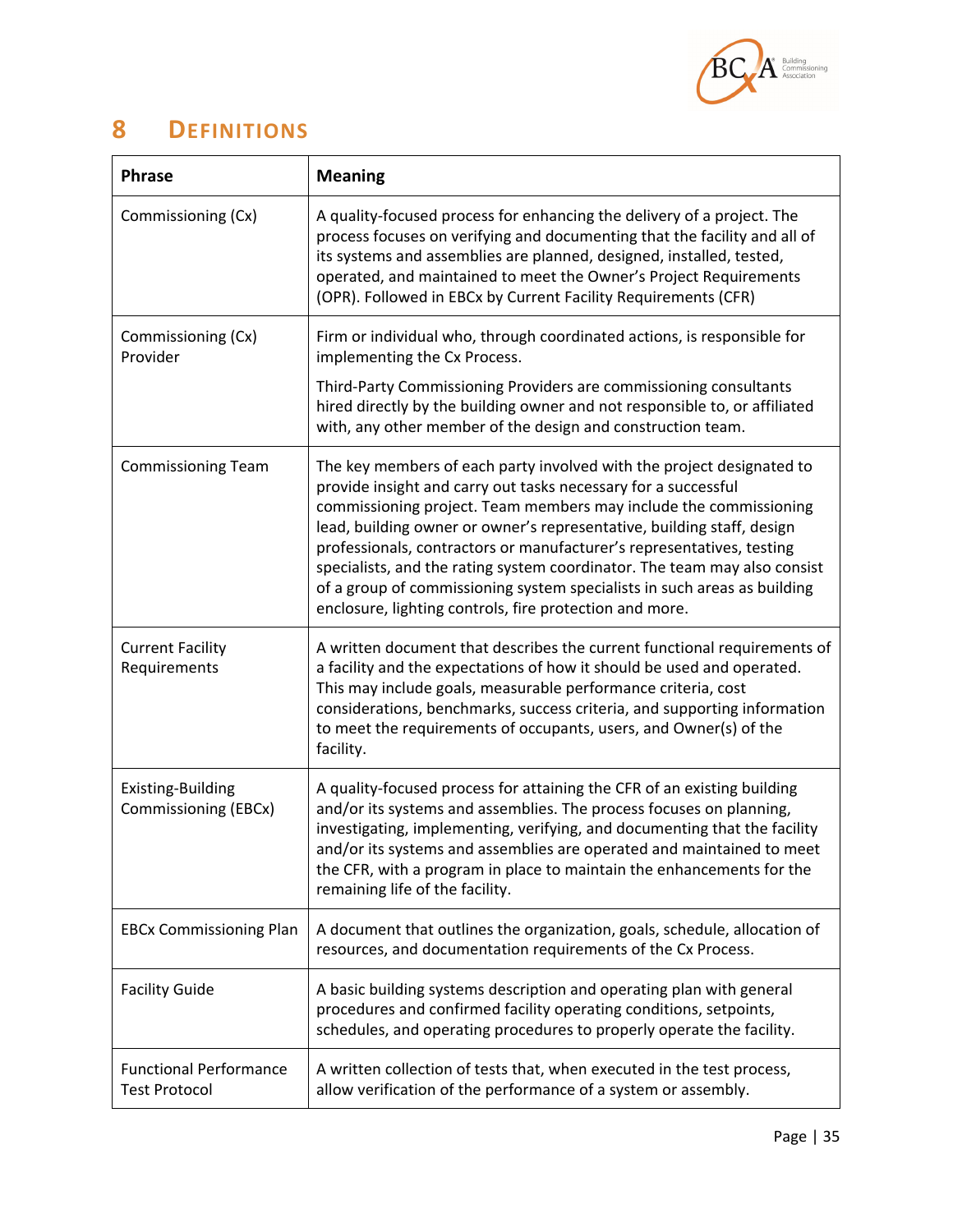

| <b>Phrase</b>                                 | <b>Meaning</b>                                                                                                                                                                                                                                                                                                                                                       |  |  |
|-----------------------------------------------|----------------------------------------------------------------------------------------------------------------------------------------------------------------------------------------------------------------------------------------------------------------------------------------------------------------------------------------------------------------------|--|--|
| <b>Master List of Findings</b>                | A summary list of findings generated during the investigation process. For<br>each finding, the list contains fields such as: finding description, type of<br>equipment, recommended improvement, estimated energy savings and<br>costs, simple payback, recommendations, and status of implementation.<br>Also known as the Findings Log.                           |  |  |
| Measurement and<br>Verification (M&V) Plan    | A plan for gathering relevant data over time to evaluate performance and<br>benefits.                                                                                                                                                                                                                                                                                |  |  |
| <b>Ongoing Commissioning</b><br>(OCx) Process | A continuation of the Cx Process after the Hand-Off Phase to verify that a<br>facility continues to meet current and evolving CFR (OPR for new<br>construction). OCx Process Activities occur throughout the life of the<br>facility; some of these will be close to continuous in implementation and<br>others will be either scheduled or unscheduled (as needed). |  |  |
| Owner                                         | "Owner" can refer to different actors who represent financial and<br>performance decisionmakers regarding the building facilities.                                                                                                                                                                                                                                   |  |  |
| Sequence of Operations                        | A narrative describing how the mechanical, electrical, energy<br>management, and control systems are intended to operate during start-<br>up and other modes of operation.                                                                                                                                                                                           |  |  |
| <b>Test Procedure</b>                         | A written protocol that defines methods, personnel, and expectations for<br>tests conducted on components, equipment, assemblies, systems, and<br>interfaces among systems.                                                                                                                                                                                          |  |  |
| <b>Training Plan</b>                          | A written document that details, ideally, the expectations, schedule,<br>budget, and deliverables of Cx Process Activities related to training of<br>project operations and maintenance personnel, users, and occupants.                                                                                                                                             |  |  |
| Verification                                  | The process by which specific documents, components, equipment,<br>assemblies, systems, and interfaces among systems are confirmed to<br>comply with the criteria described in the CFR.                                                                                                                                                                              |  |  |